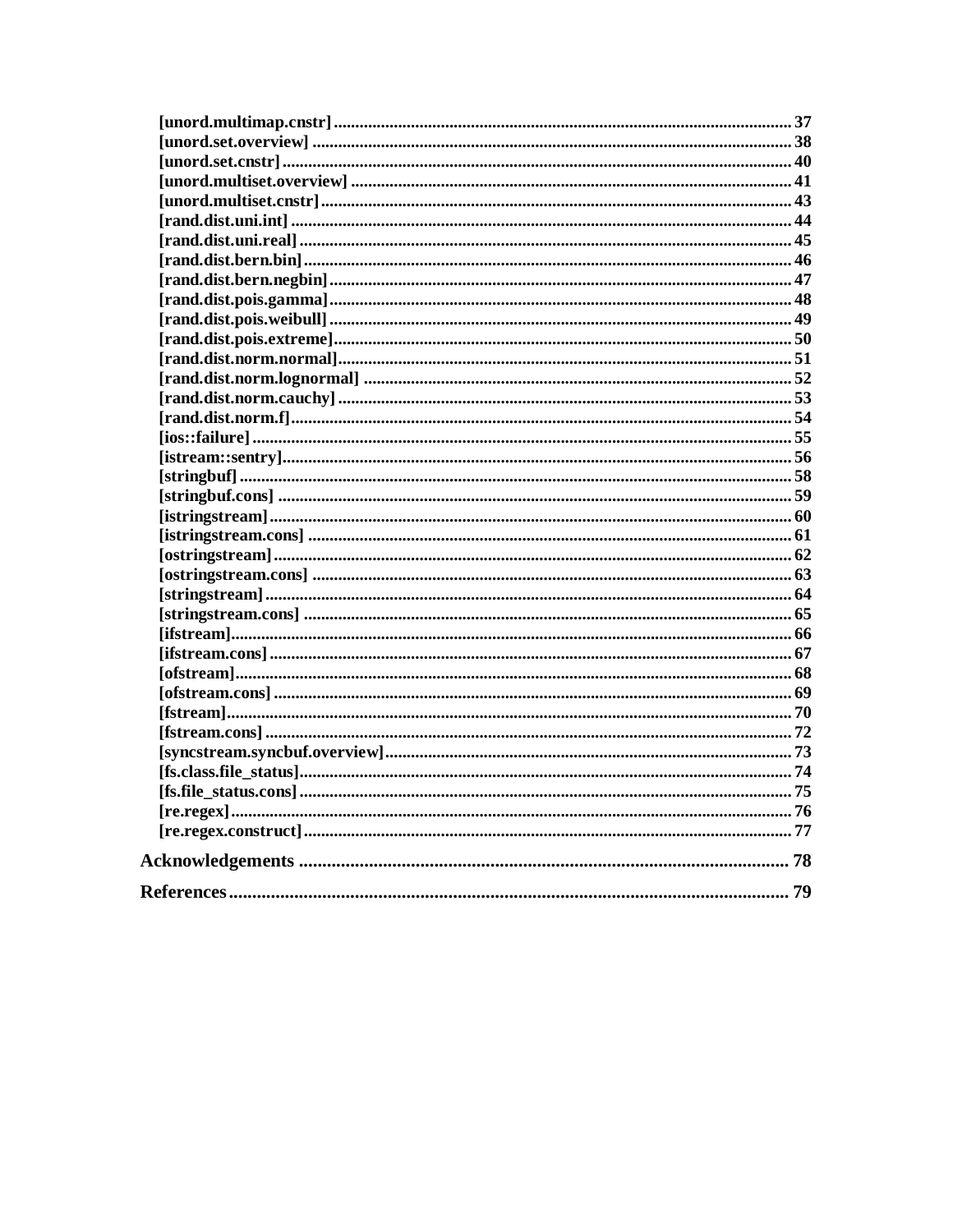# <span id="page-2-0"></span>**Revision History**

### <span id="page-2-1"></span>P11630R0

First published, applying all the changes to the draft discussed at the **Summer 2018** [WG21 Batavia LWG Meeting.](http://wg21.link/p1128)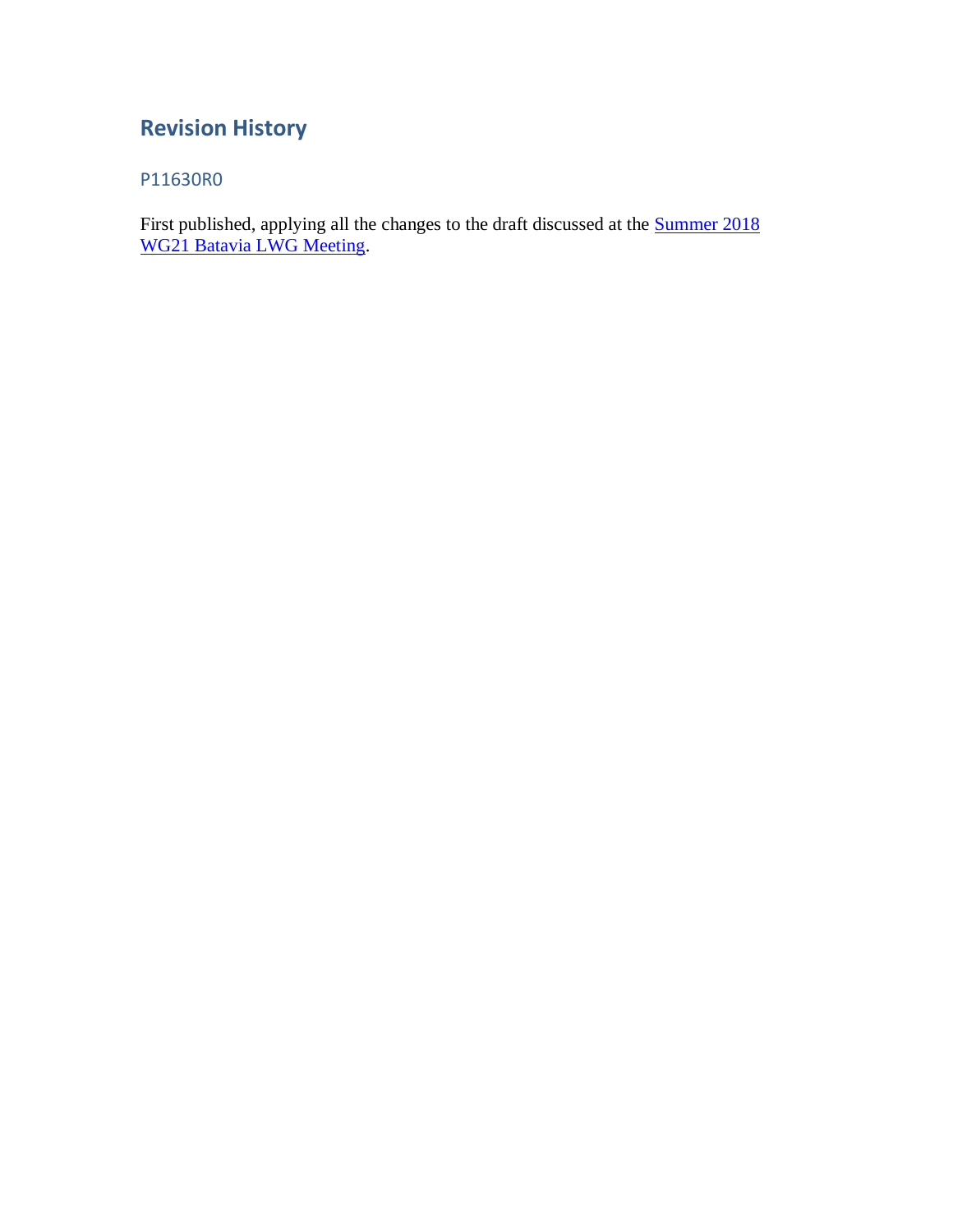# <span id="page-3-0"></span>**Introduction**

This paper is intended to address  $LWG2307$  - Should the Standard Library use explicit only when necessary?

The answer is "yes".  $\odot$  This paper expands on and applies what is meant by "only when necessary".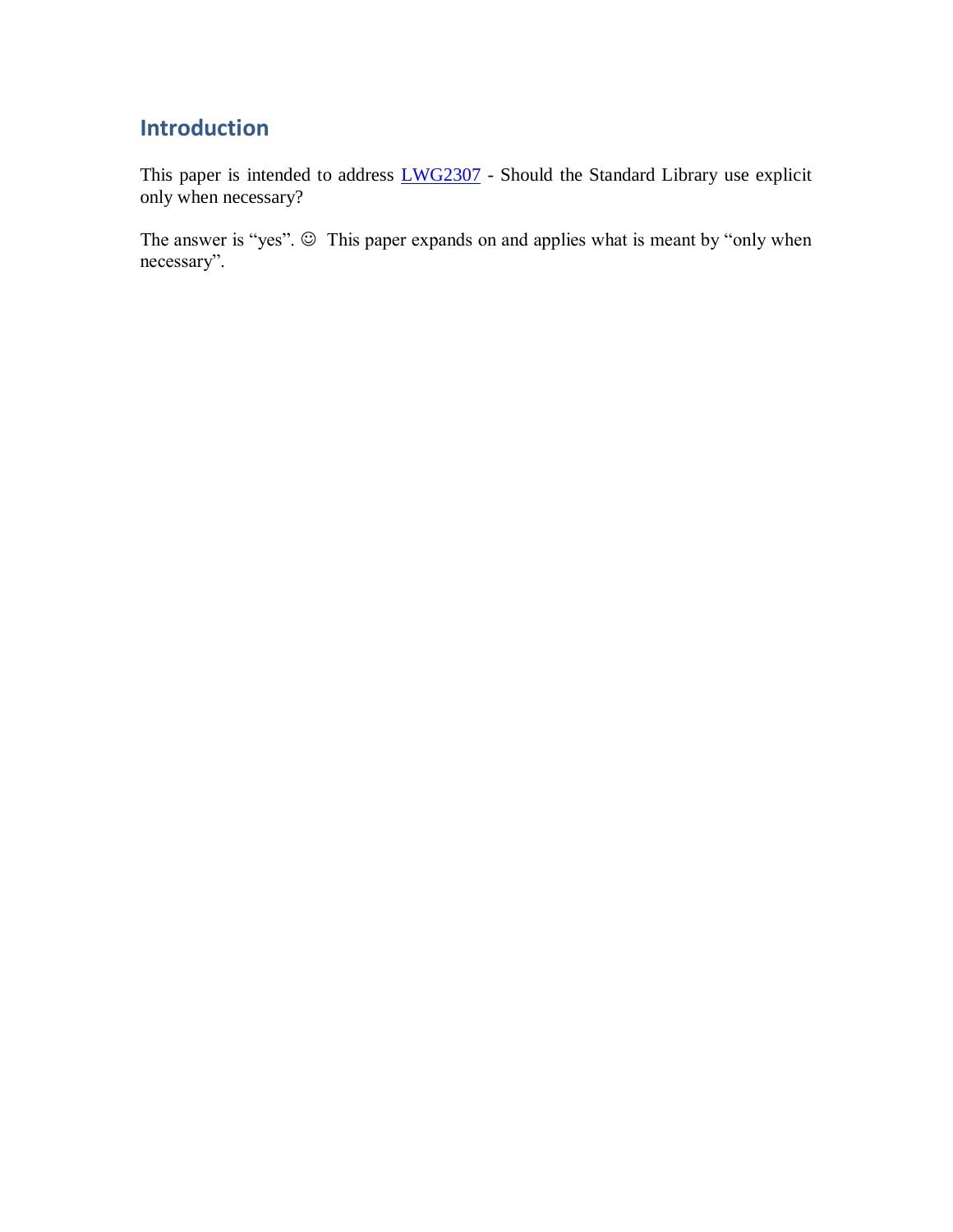### <span id="page-4-0"></span>**Motivation and Scope**

Most explicit constructors of more than one parameter which don't take a variadic number of parameters in the library appear to arise out of historical accident rather than intentional design: they are constructors taking two or more parameters, all but the first of which have default arguments, and so in  $C+98$  explicit was added to prevent defining an undesirable implicit conversion from the type of the first parameter. At that time, explicit simply had no effect in the other cases.

Along came  $C+11$  and list initialization syntax, and explicit applies to all parameters when using that syntax. This lead to the inconsistency described in LWG2307, because explicit constructors for classes in the standard library where all but the first parameter are defaulted behave differently than other non-variadic non-explicit constructors taking multiple parameters in the same class.

This paper is intended as an exhaustive search though  $n4762$  and addressing those constructors, with the follow exceptions:

- Two places where they are not accidental are in [pair] and [tuple], and the author has not looked at any of the constructors in those sections.
- The author also has not modified any classes that are not publicly destructible.

These changes do not affect overload resolution and is more consistent with what we have now.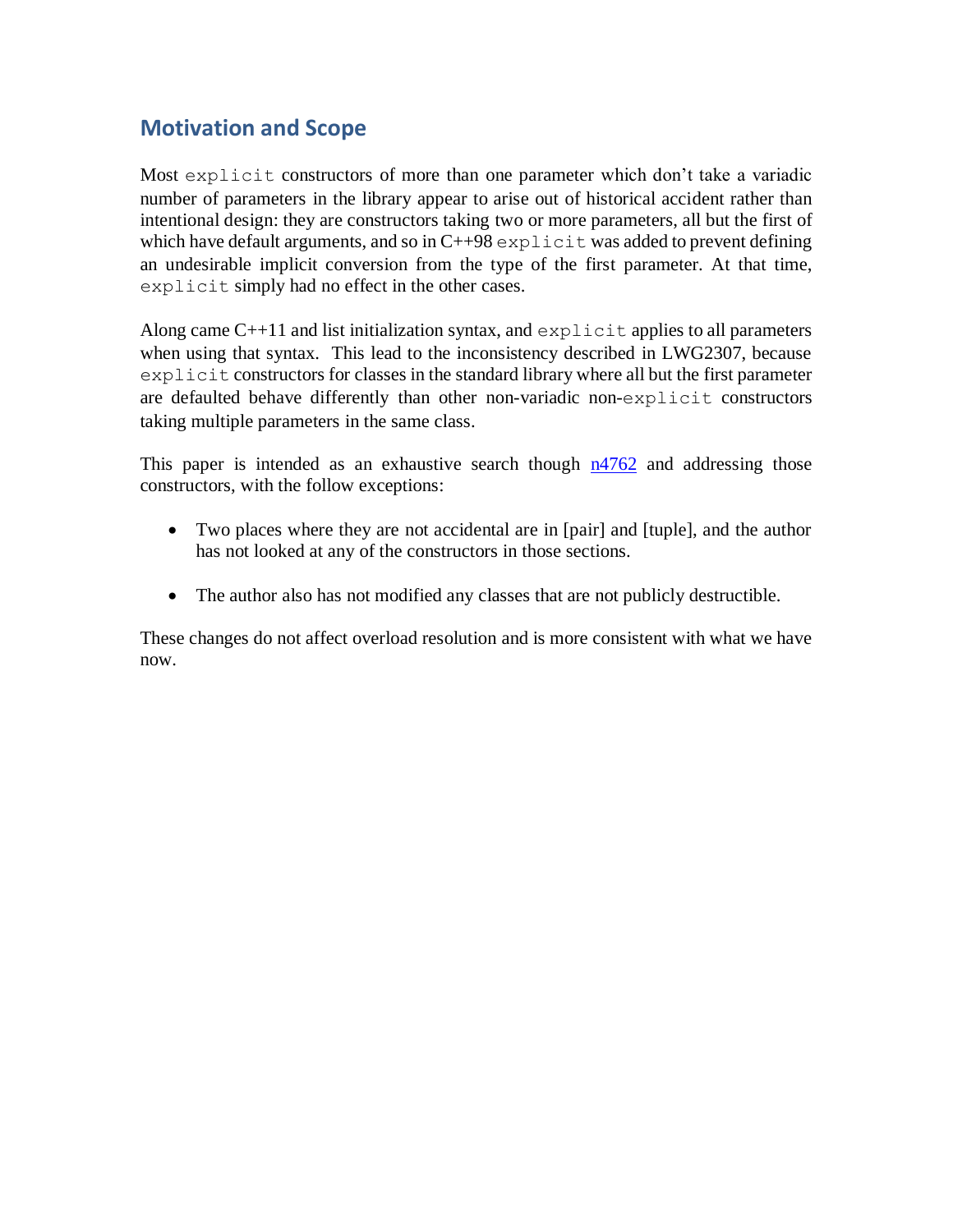### <span id="page-5-0"></span>**Impact On the Standard**

This splits most explicit constructors of more than one parameter where all but the first are defaulted into two constructors: a non-explicit constructor taking two or more parameters where all but the first two parameters are defaulted, and an explicit constructor taking exactly one parameter which delegates to the non-explicit constructor mentioned above. New deduction guides have been added when necessary to retain compatibility.

Note: In [basic.string] the explicit constructor is not delegating to the non-explicit constructor, for ease of specification.

Two other related issues were corrected as a drive-by:

- In [rand.dist.pois.extreme], the second parameter passed to the delegated constructor is 1.0 instead of 1.
- In [syncstream.syncbuf.overview], the default constructor was made non-explicit to reflect the other default constructors corrected by P0935 (basic\_syncbuf did not exist when P0935 was applied).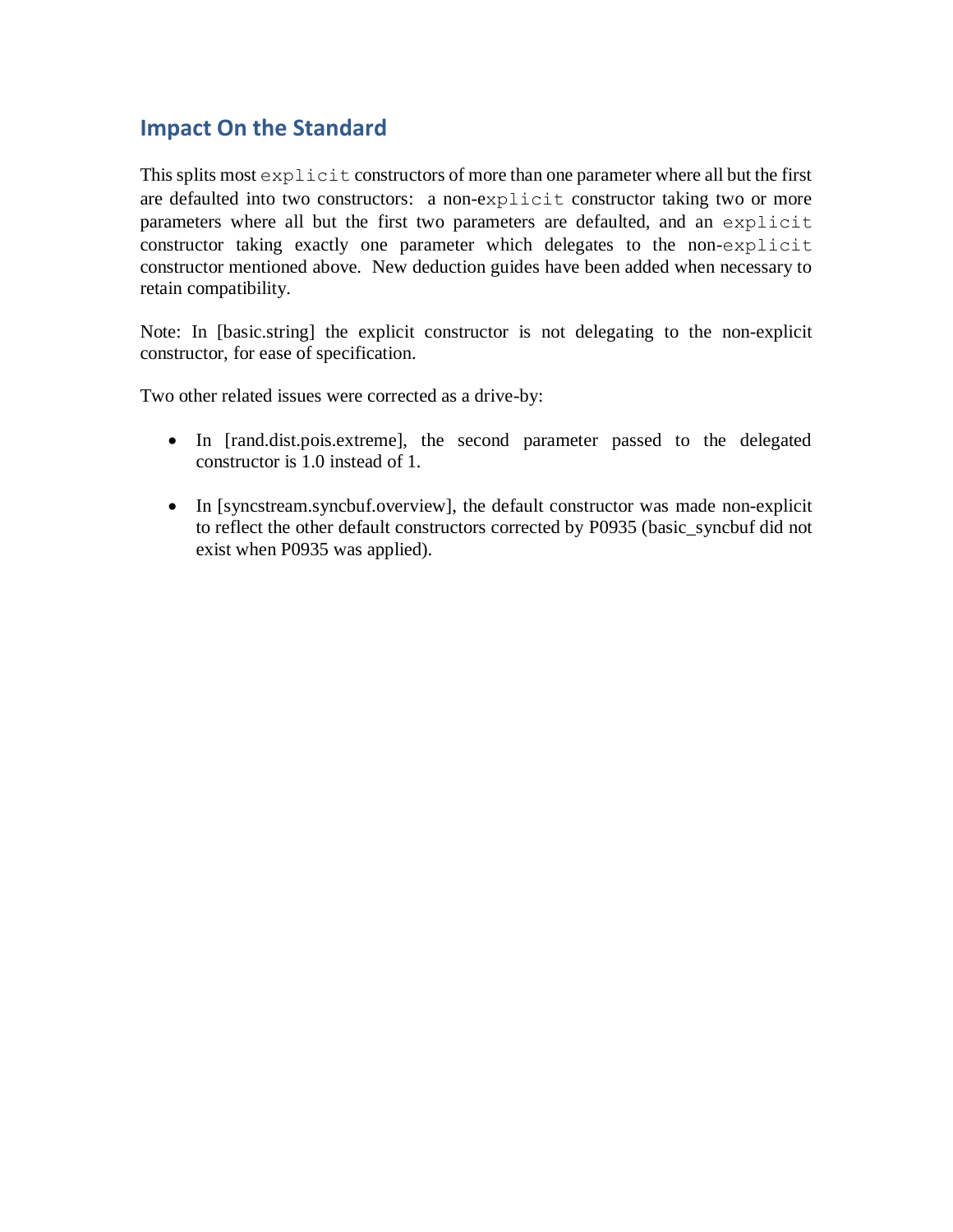# <span id="page-6-0"></span>**Policy**

After applying this paper, the policy for non-variadic constructors not taking tag types is:

- Single parameter constructors are explicit and take no defaulted parameters.
- Non-single parameter constructors are not explicit.

As always, this policy can be overridden with justification, but without such justification, LWG expects any proposals to follow this policy and will consider it an unintentional error they have the authority to correct.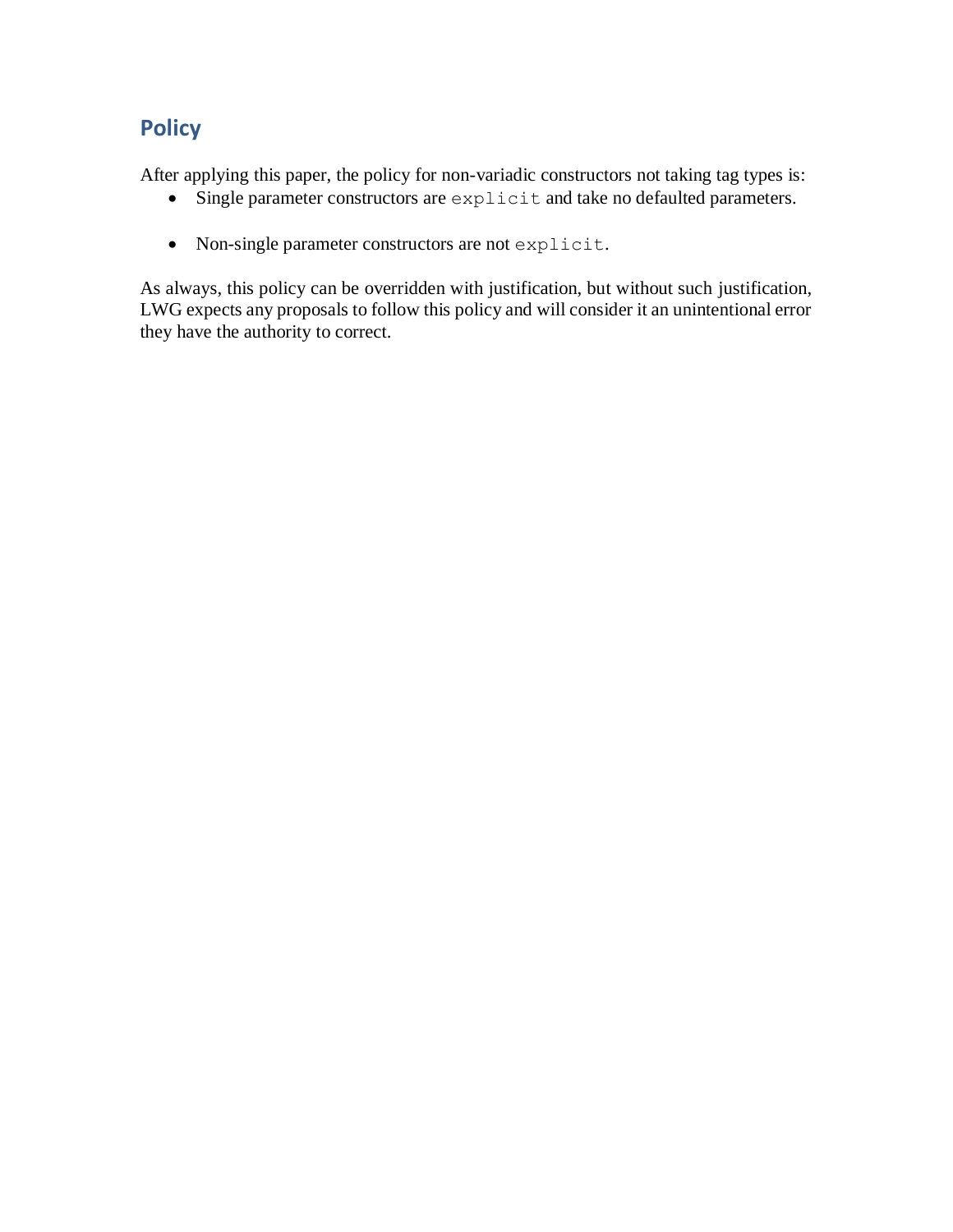# <span id="page-7-0"></span>**Design Decisions**

Delegating constructors are used to minimize the risk of unintentional breakage.

Note: the explicit single argument constructors delegate by passing exactly two arguments, which in turn may delegate or default other arguments. Another way to do so would be to specify all the rest of the parameters so that we only delegate once, but that was considered more error-prone for both this paper and future edits.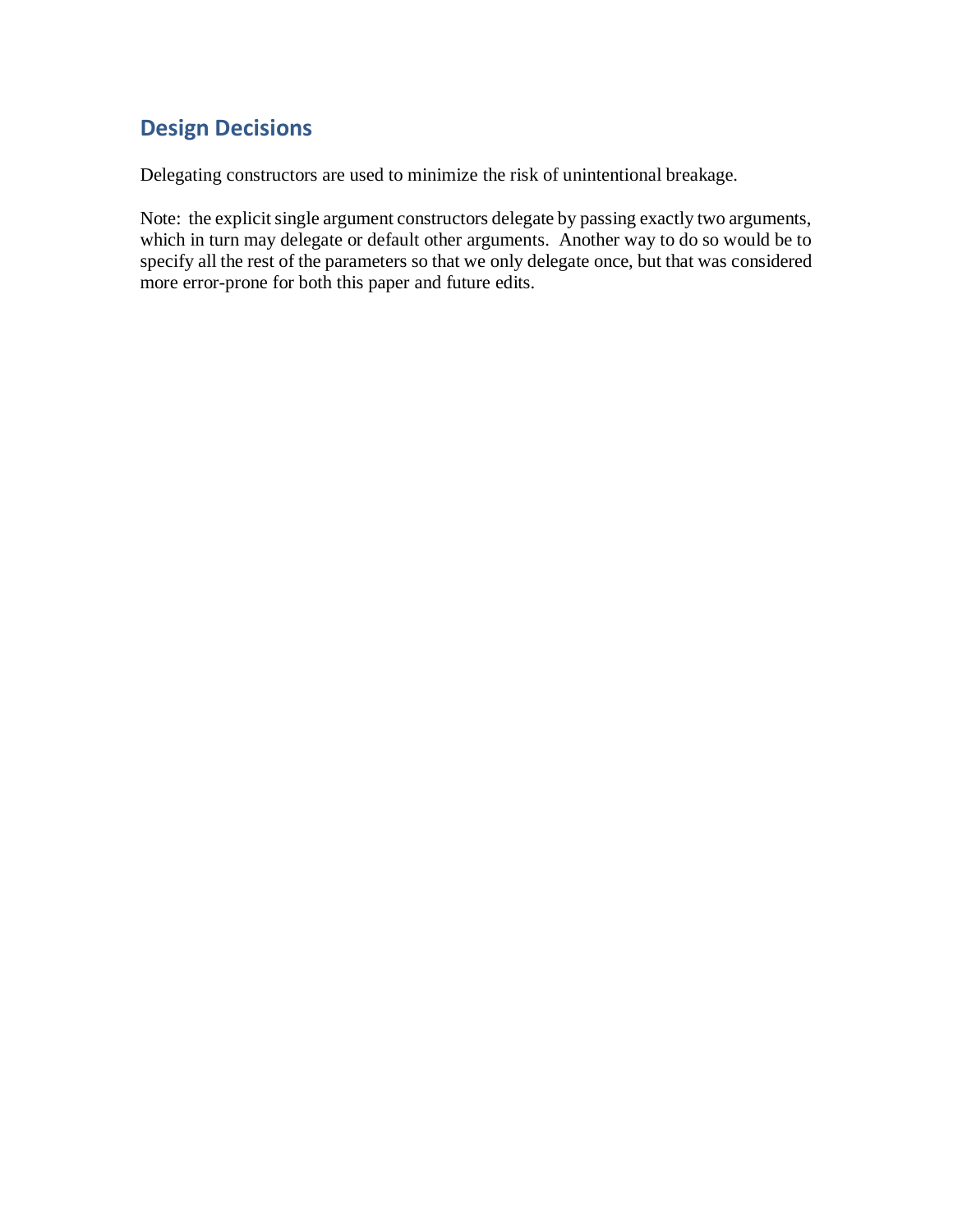## <span id="page-8-0"></span>**Technical Specifications**

The changes are relative to  $n4762$ , where red strikethrough indicates removal and green underline indicates additions. Text in black or *blue* is for context and can be ignored as far as applying the edits are concerned.

*Editors note: you have complete discretion on applying formatting to the new delegating constructors. If you think of a better way than has been presented in the paper, feel free to apply it.*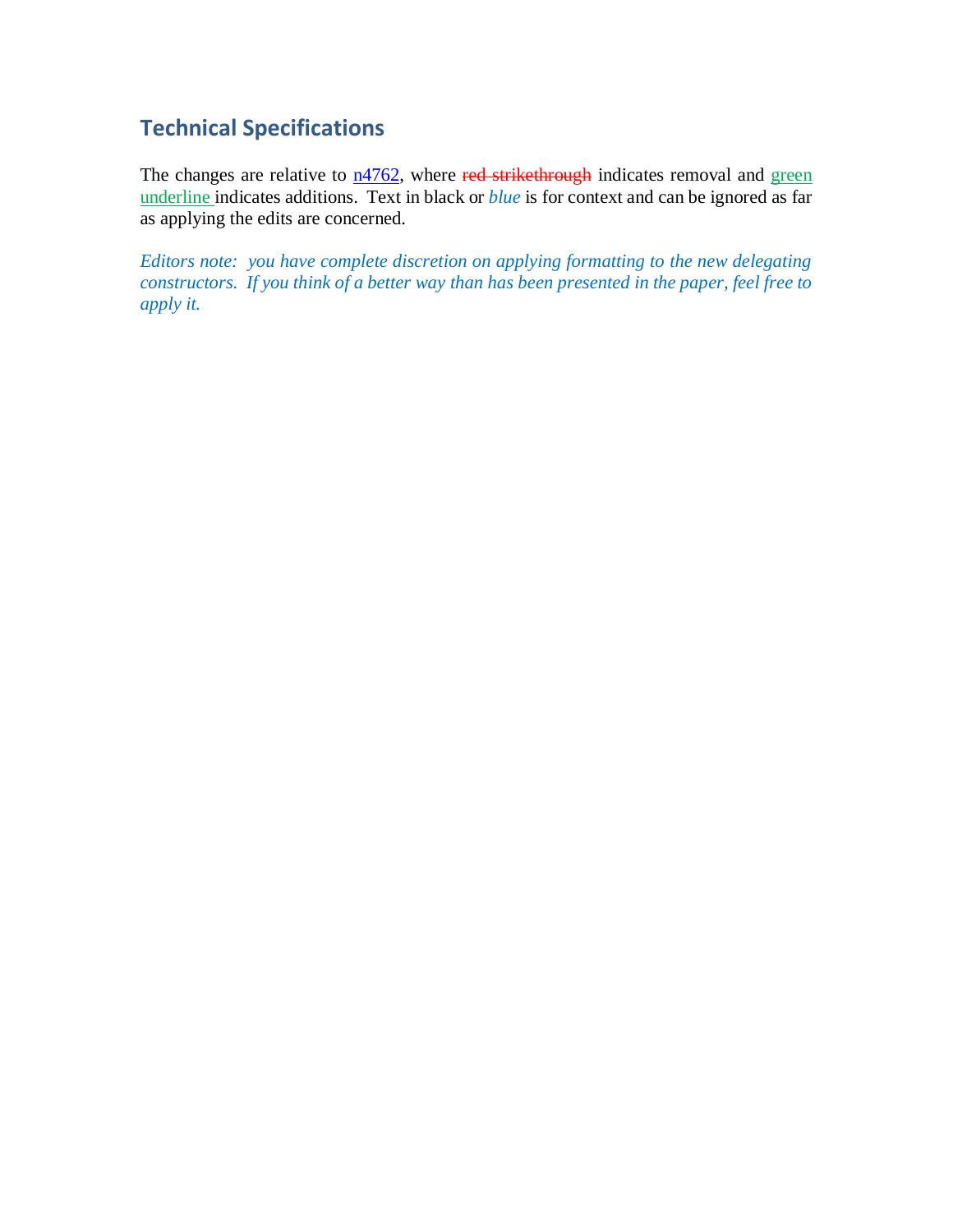### <span id="page-9-0"></span>[template.bitset]

```
namespace std {
   template<size_t N> class bitset {
   public:
    // …
    // [bitset.cons], constructors
     constexpr bitset() noexcept;
     constexpr bitset(unsigned long long val) noexcept;
     template<class charT, class traits, class Allocator>
      explicit-bitset(
        const basic string<charT, traits, Allocator>& str,
        typename basic string<charT, traits, Allocator>::size type
pos - <sub>0</sub>,
        typename basic string<charT, traits, Allocator>::size type n
           = basic_string<charT, traits, Allocator>::npos,
        charT zero = charT('0'),
        charT one = charT('1'));
    template<class charT, class traits, class Allocator>
      explicit bitset(
     const basic string<charT, traits, Allocator>& str) :
bitset(str, 0) { }
     template<class charT>
      explicit bitset(
         const charT* str,
        typename basic string<charT>::size type n-
basic_string<charT>::npos,
        charT zero = charT('0'),
        charT one = charT('1'));
    template<class charT>
     explicit bitset(
     const charT* str) : bitset(str, basic_string<charT>::npos) { 
}
    // …
   };
```
}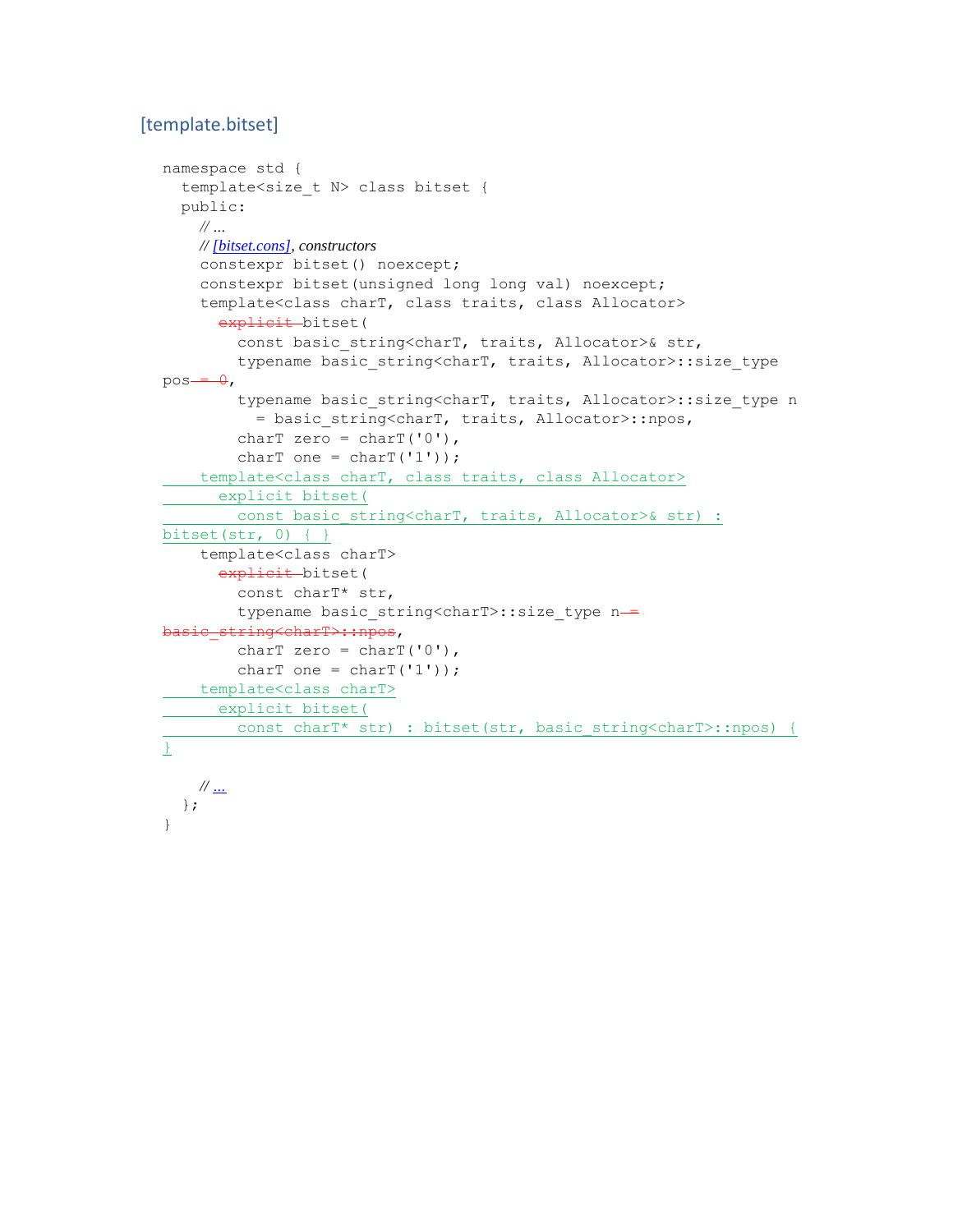#### <span id="page-10-0"></span>[bitset.cons]

```
template<class charT, class traits, class Allocator>
  explicit bitset(
   const basic string<charT, traits, Allocator>& str,
   typename basic string<charT, traits, Allocator>::size type pos - 0,
   typename basic_string<charT, traits, Allocator>::size_type n
      = basic_string<charT, traits, Allocator>::npos,
   charT zero = charT('0');charT one = charT(11));
```
*Throws:* out of range if pos  $>$  str.size() or invalid argument if an invalid character is found (see below[\).](http://eel.is/c++draft/bitset.cons#3.sentence-1)

*Effects:* Determines the effective length rlen of the initializing string as the smaller of  $n$  and  $str.size() - pos.$  $str.size() - pos.$ 

The function then throwsinvalid argument if any of the rlen characters in str beginning at position pos is other than zero or one[.](http://eel.is/c++draft/bitset.cons#4.sentence-2)

The function uses  $\text{trails:}$ :  $\text{eq}(\cdot)$  to compare the character value[s.](http://eel.is/c++draft/bitset.cons#4.sentence-3) Otherwise, the function constructs an object of class bitset<N>, initializing the first M bit positions to values determined from the corresponding characters in the string str[.](http://eel.is/c++draft/bitset.cons#4.sentence-4)

M is the smaller of N and rlen[.](http://eel.is/c++draft/bitset.cons#4.sentence-5)

An element of the constructed object has value zero if the corresponding character in  $str$ . beginning at position pos, is zero[.](http://eel.is/c++draft/bitset.cons#5.sentence-1)

Otherwise, the element has the value on[e.](http://eel.is/c++draft/bitset.cons#5.sentence-2)

Character position  $pos + M - 1$  corresponds to bit position zer[o.](http://eel.is/c++draft/bitset.cons#5.sentence-3)

Subsequent decreasing character positions correspond to increasing bit position[s.](http://eel.is/c++draft/bitset.cons#5.sentence-4)

If  $M \leq N$ , remaining bit positions are initialized to zer[o.](http://eel.is/c++draft/bitset.cons#6.sentence-1)

```
template<class charT>
 explicit bitset (
     const charT* str,
   typename basic string<charT>::size type n-
basic_string<charT>::npos,
   charT zero = charT('0'),
   charT one = charT('1'));
```
*Effects:* Constructs an object of class bitset<N> as if by:

```
bitset(n == basic_string<charT>::npos
          ? basic string<charT>(str)
```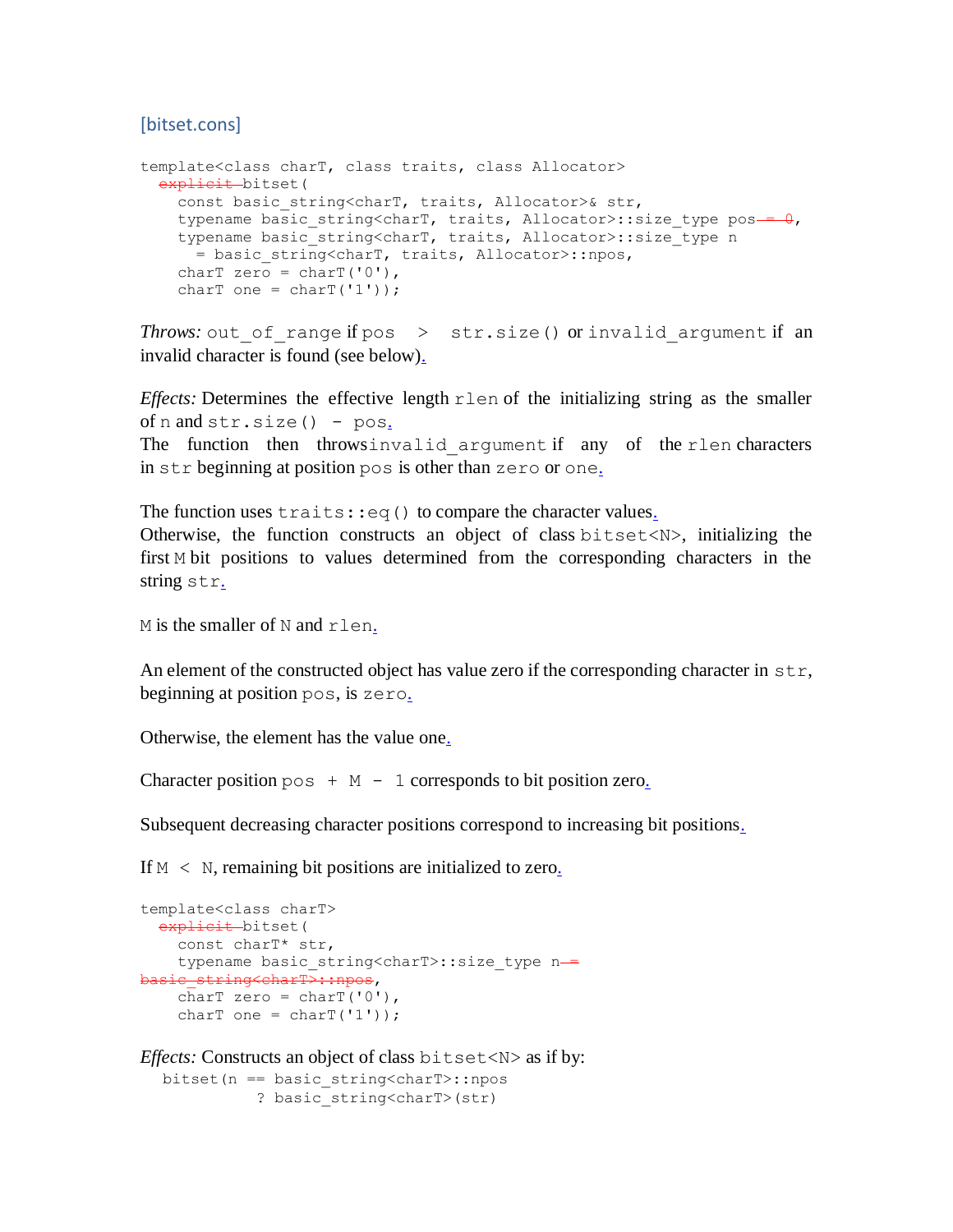```
: basic string<charT>(str, n),
 0, n, zero, one)
```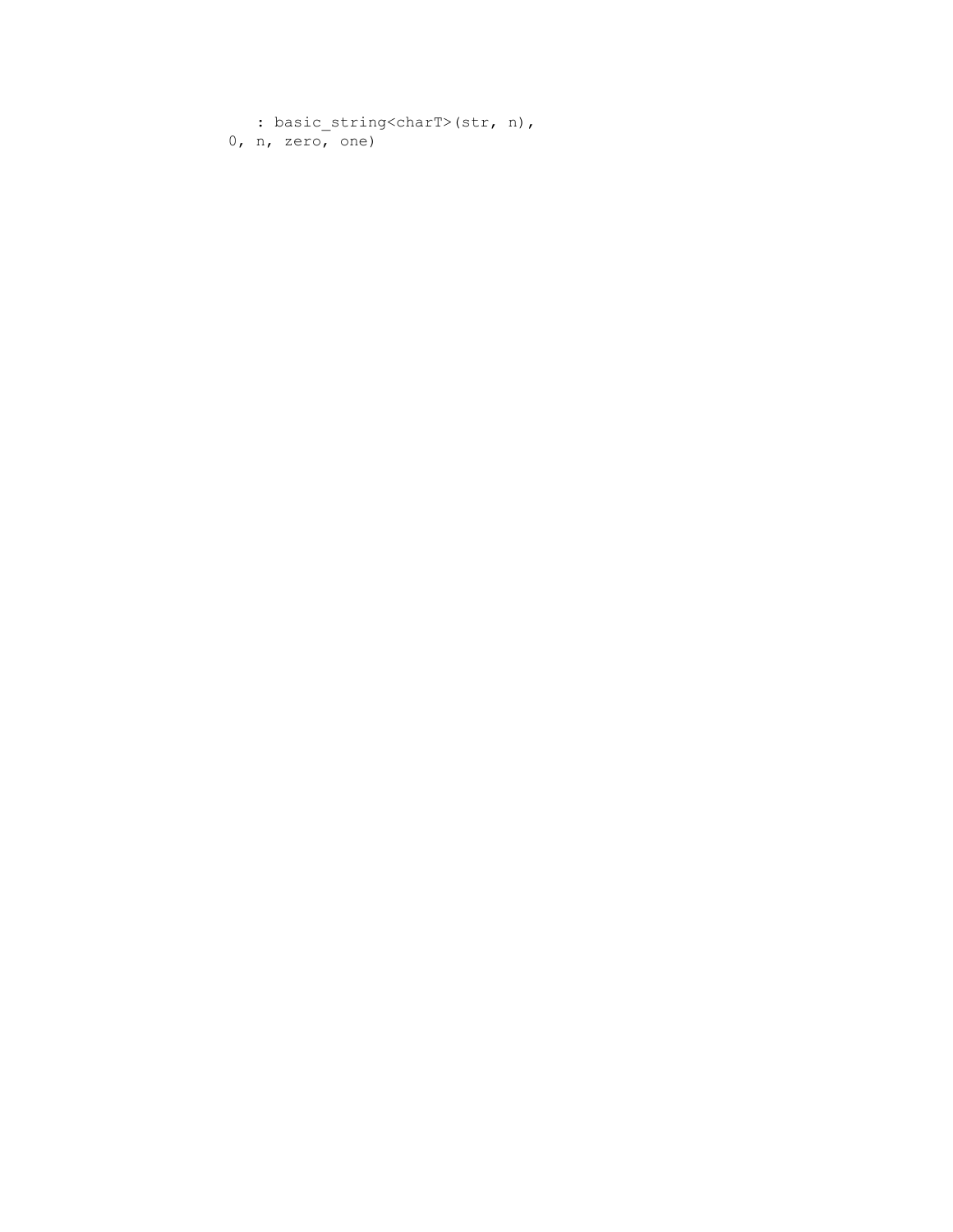#### <span id="page-12-0"></span>[basic.string]

```
namespace std {
   template<class charT, class traits = char_traits<charT>,
            class Allocator = allocator<charT>>
   class basic_string {
   public:
    // …
    // [string.cons], construct/copy/destroy
    basic string() noexcept(noexcept(Allocator())) :
basic string(Allocator()) { }
    explicit basic string(const Allocator& a) noexcept;
    basic string(const basic string& str);
    basic string(basic string&& str) noexcept;
    basic string(const basic string& str, size type pos, const
Allocator& a = Allocator());
    basic string(const basic string& str, size type pos, size type n,
                 const Allocator& a = Allocator());
     template<class T>
     basic string(const T& t, size type pos, size type n, const
Allocator& a = Allocator());
     template<class T>
     explicit basic string(const T& t, const Allocator& a -=
\text{Allocation}(t);
   template<class T>
  explicit basic string(const T& t);
    basic string(const charT* s, size type n, const Allocator& a =
Allocator());
    basic string(const charT* s, const Allocator& a = Allocator());
    basic string(size type n, charT c, const Allocator& a =
Allocator());
     template<class InputIterator>
      basic string(InputIterator begin, InputIterator end, const
Allocator& a = Allocator());
    basic string(initializer list<charT>, const Allocator& =
Allocator());
    basic string(const basic string&, const Allocator&);
    basic string(basic string&&, const Allocator&);
     ~basic_string();
    basic string& operator=(const basic string& str);
     basic_string& operator=(basic_string&& str)
noexcept(allocator traits<Allocator>::propagate on container move ass
ignment::value ||
               allocator traits<Allocator>::is always equal::value);
     template<class T>
     basic string& operator=(const T& t);
    basic string& operator=(const charT* s);
    basic string& operator=(charT c);
    basic string& operator=(initializer list<charT>);
```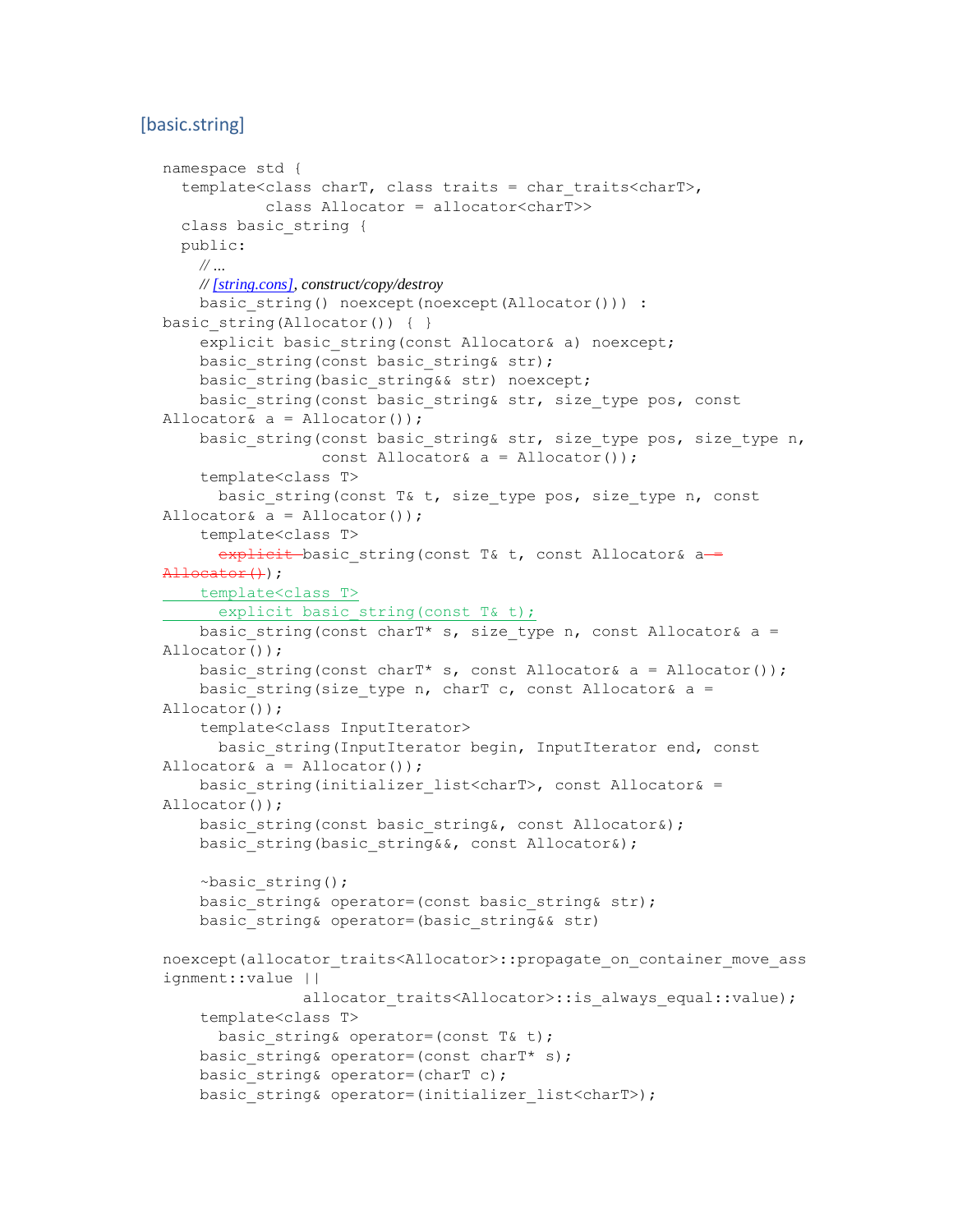```
 // …
   };
   template<class InputIterator,
            class Allocator = allocator<typename 
iterator_traits<InputIterator>::value_type>>
    basic string(InputIterator, InputIterator, Allocator =
Allocator())
       -> basic_string<typename 
iterator traits<InputIterator>::value type,
                         char_traits<typename 
iterator traits<InputIterator>::value type>,
                         Allocator>;
   template<class charT,
            class traits,
             class Allocator = allocator<charT>>
    explicit basic string(basic string view<charT, traits>, const
\text{Allocator} \& \frac{\text{Allocator}}{\text{Allocator}}-> basic string<charT, traits, Allocator>;
```
*[[[ Reviewers note: the deduction guide below only has two template parameters, because an allocator isn't passed to it so there is no Allocator type to deduce. ]]]*

```
 template<class charT,
          class traits>
explicit basic string(basic string view<charT, traits>)
-> basic string<charT, traits>;
template<class charT,
```

```
 class traits,
            class Allocator = allocator<charT>>
    basic string(basic string view<charT, traits>,
                  typename see below::size_type, typename see 
below::size_type,
                  const Allocator& = Allocator())
      -> basic string<charT, traits, Allocator>;
}
```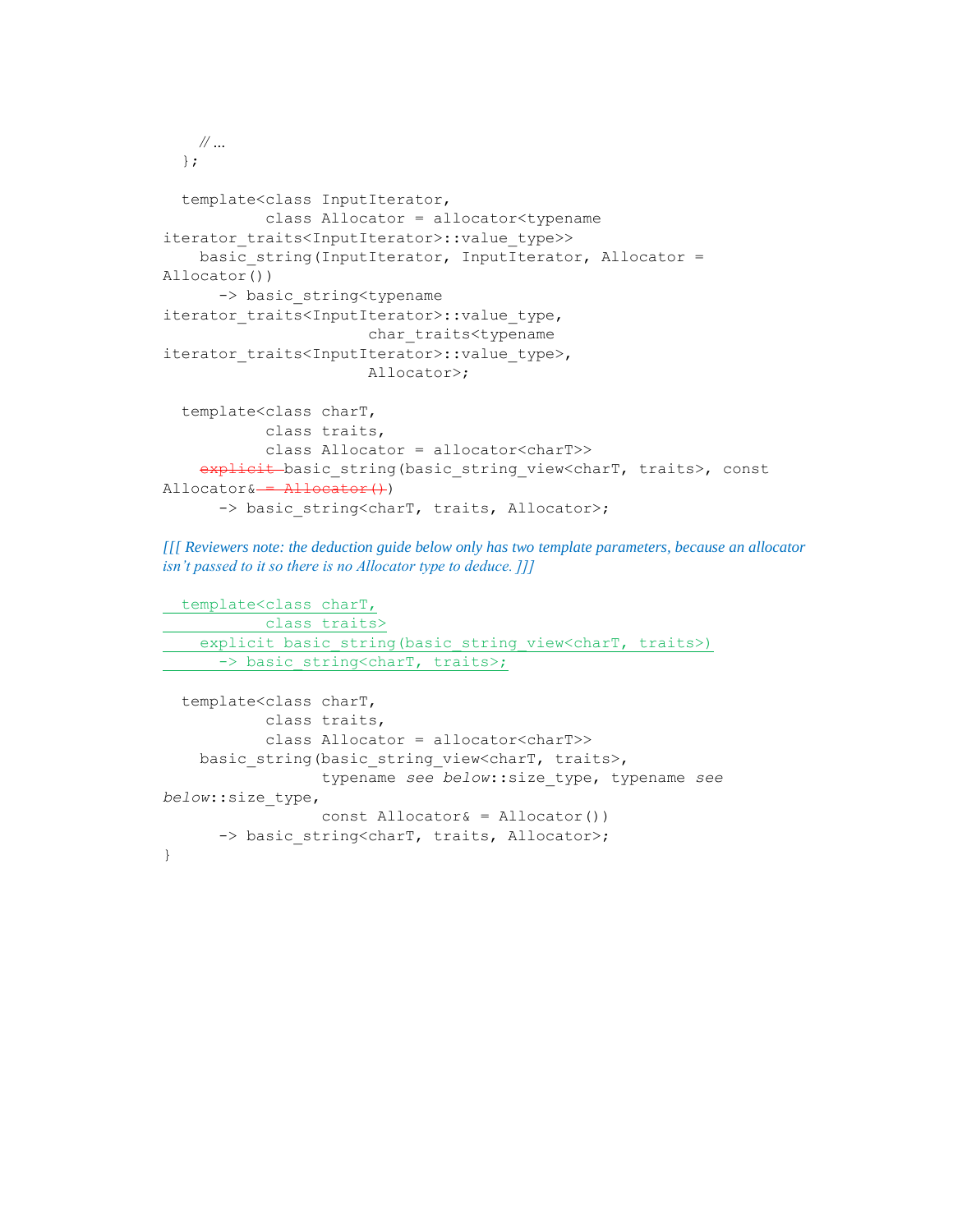#### <span id="page-14-0"></span>[string.cons]

*[[[ Note for reviewers: The Effects and Remarks below will be superceded by the changes in D1148R0a discussed in LWG Batavia 2018, which is why the explicit constructors are added here. ]]]*

```
template<class T>
  explicit basic string(const T& t, const Allocator& a = \frac{\text{Allocator}}{\text{Allocator}}();
template<class T>
  explicit basic string(const T& t);
```
*Effects:* For the second overload, let a be Allocator(). Creates a variable, sv, as if by basic string view<charT, traits> sv = t; and then behaves the same as basic string(sv.data(),  $sv.size()$ , a).

*Remarks:* This constructor shall not participate in overload resolution unless

- is convertible v<const T&, basic string view<charT, traits>> is true and
- is convertible v<const T&, const charT\*> is false.

### *[[[…]]]*

```
template<class charT,
          class traits,
         class Allocator = allocator<charT>>
  explicit basic string(basic string view<charT, traits>, const
\text{Allocator} \& \rightarrow \text{Allocator}()-> basic string<charT, traits, Allocator>;
template<class charT,
          class traits,
          class Allocator = allocator<charT>>
  basic string(basic string view<charT, traits>,
                 typename see below::size_type, typename see 
below::size_type,
                 const Allocator& = Allocator())
    -> basic string<charT, traits, Allocator>;
```
*Remarks:* Shall not participate in overload resolution if Allocator is a type that does not qualify as an allocator [\(\[container.requirements.general\]](http://eel.is/c++draft/container.requirements.general)[\).](http://eel.is/c++draft/string.cons#29.sentence-1)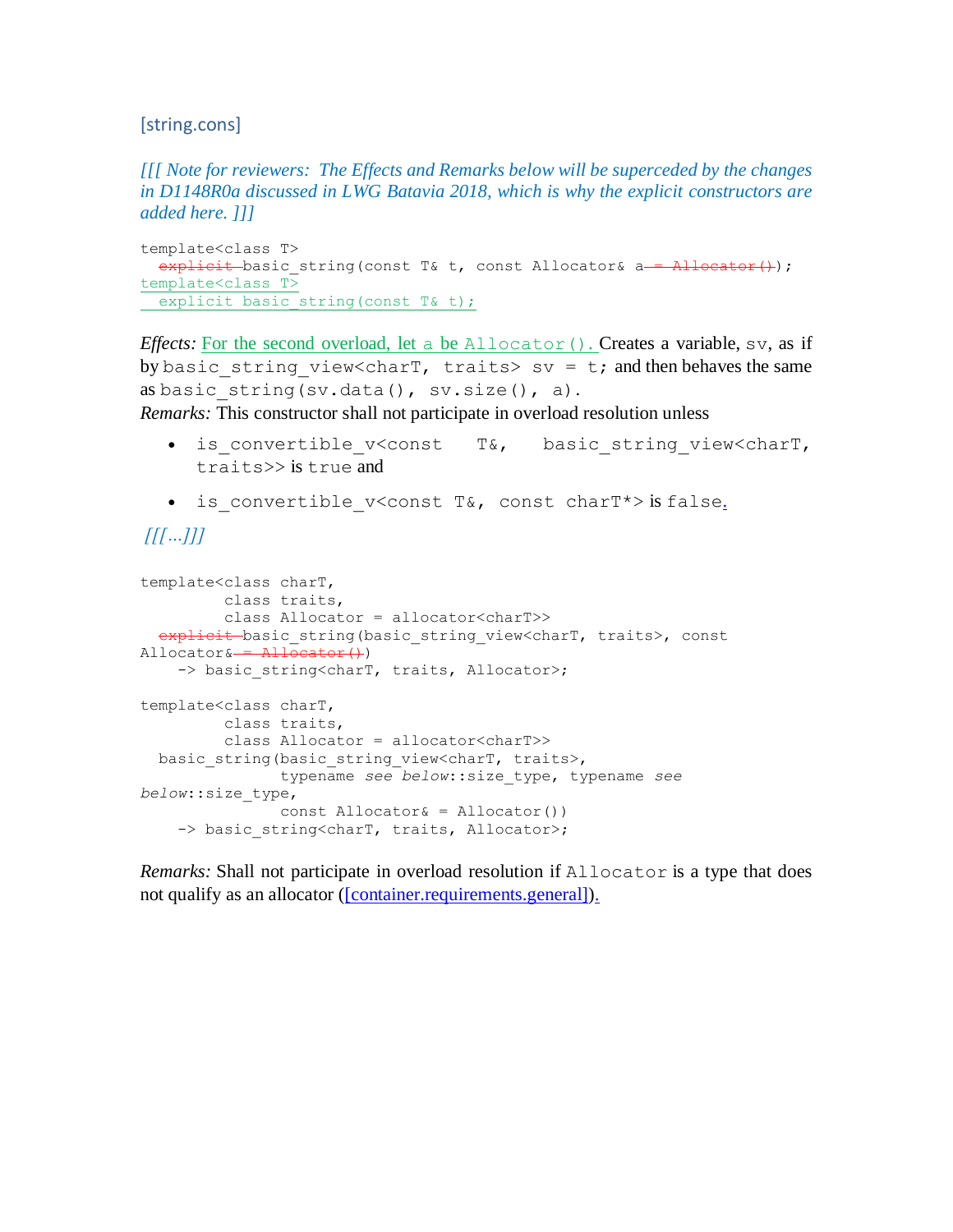#### <span id="page-15-0"></span>[deque.overview]

```
namespace std {
  template<class T, class Allocator = allocator<T>>
  class deque {
  public:
    // …
    // [deque.cons], construct/copy/destroy
    deque() : deque(Allocator()) { }
   explicit deque(const Allocator&);
   explicit deque(size type n, const Allocator& = Allocator());
   explicit deque(size type n) : deque(n, Allocator()) { }
   deque(size type n, const T& value, const Allocator& = Allocator());
    template<class InputIterator>
      deque(InputIterator first, InputIterator last, const Allocator& 
= Allocator());
    deque(const deque& x);
    deque(deque&&);
    deque(const deque&, const Allocator&);
    deque(deque&&, const Allocator&);
   deque(initializer_list<T>, const Allocator& = Allocator());
   \simdeque();
    deque& operator=(const deque& x);
    deque& operator=(deque&& x)
     noexcept(allocator_traits<Allocator>::is_always_equal::value);
   deque& operator=(initializer list<T>);
    template<class InputIterator>
      void assign(InputIterator first, InputIterator last);
   void assign(size type n, const T& t);
   void assign(initializer list<T>);
   allocator type get allocator() const noexcept;
    // iterators
   iterator begin() noexcept;
   const iterator begin() const noexcept;
   iterator end() noexcept;
const iterator end() const noexcept;
reverse iterator begin() noexcept;
   const reverse iterator rbegin() const noexcept;
   reverse iterator rend() noexcept;
   const reverse iterator rend() const noexcept;
   const iterator cbegin() const noexcept;
   const_iterator cend() const noexcept;
   const reverse iterator crbegin() const noexcept;
   const reverse iterator crend() const noexcept;
    // …
  };
}
```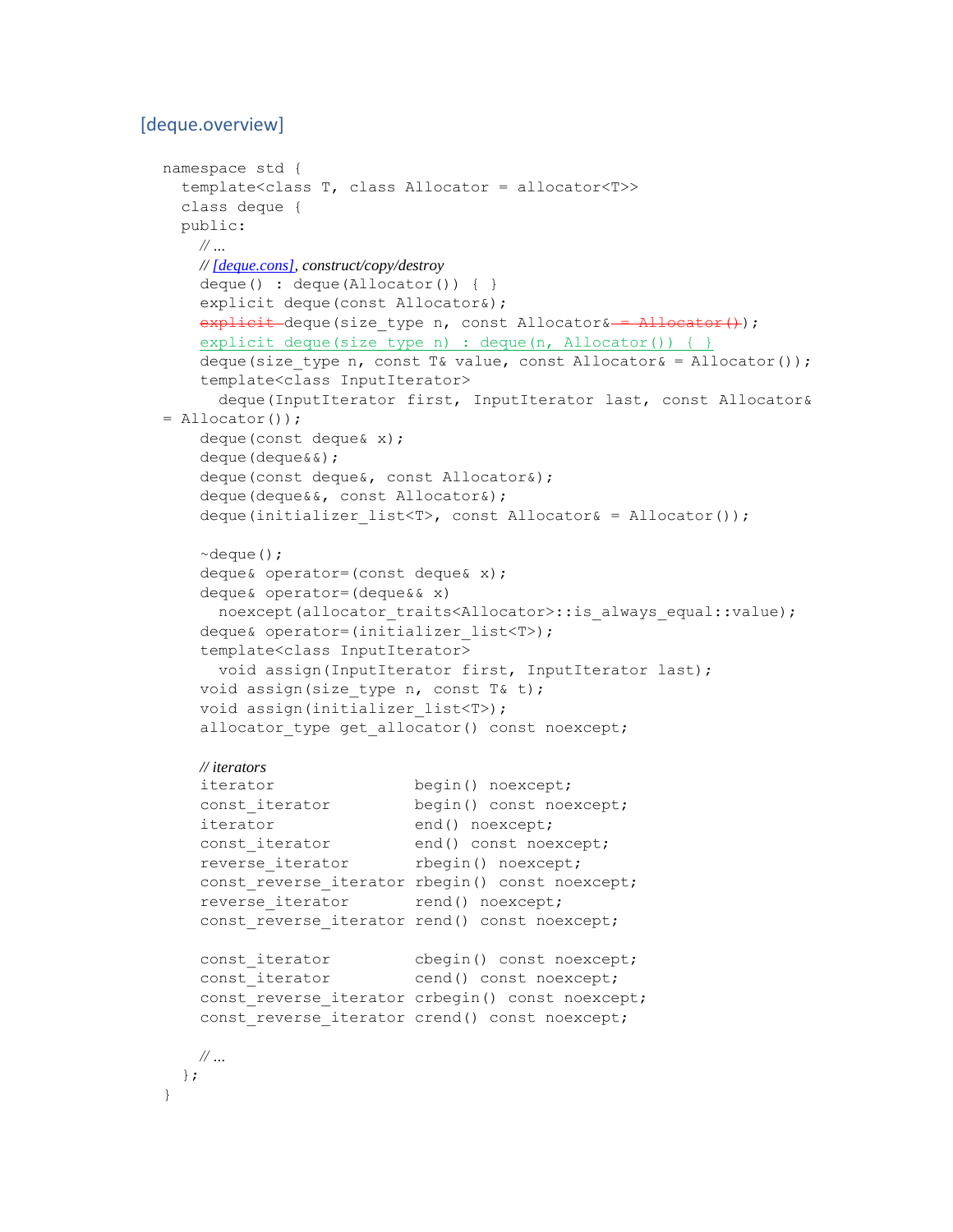### <span id="page-16-0"></span>[deque.cons]

explicit deque(size\_type n, const Allocator& = Allocator();

*Effects:* Constructs a deque with n default-inserted elements using the specified allocator.

*Requires:* T shall be *Cpp17DefaultInsertable* into \*this. *Complexity:* Linear in n.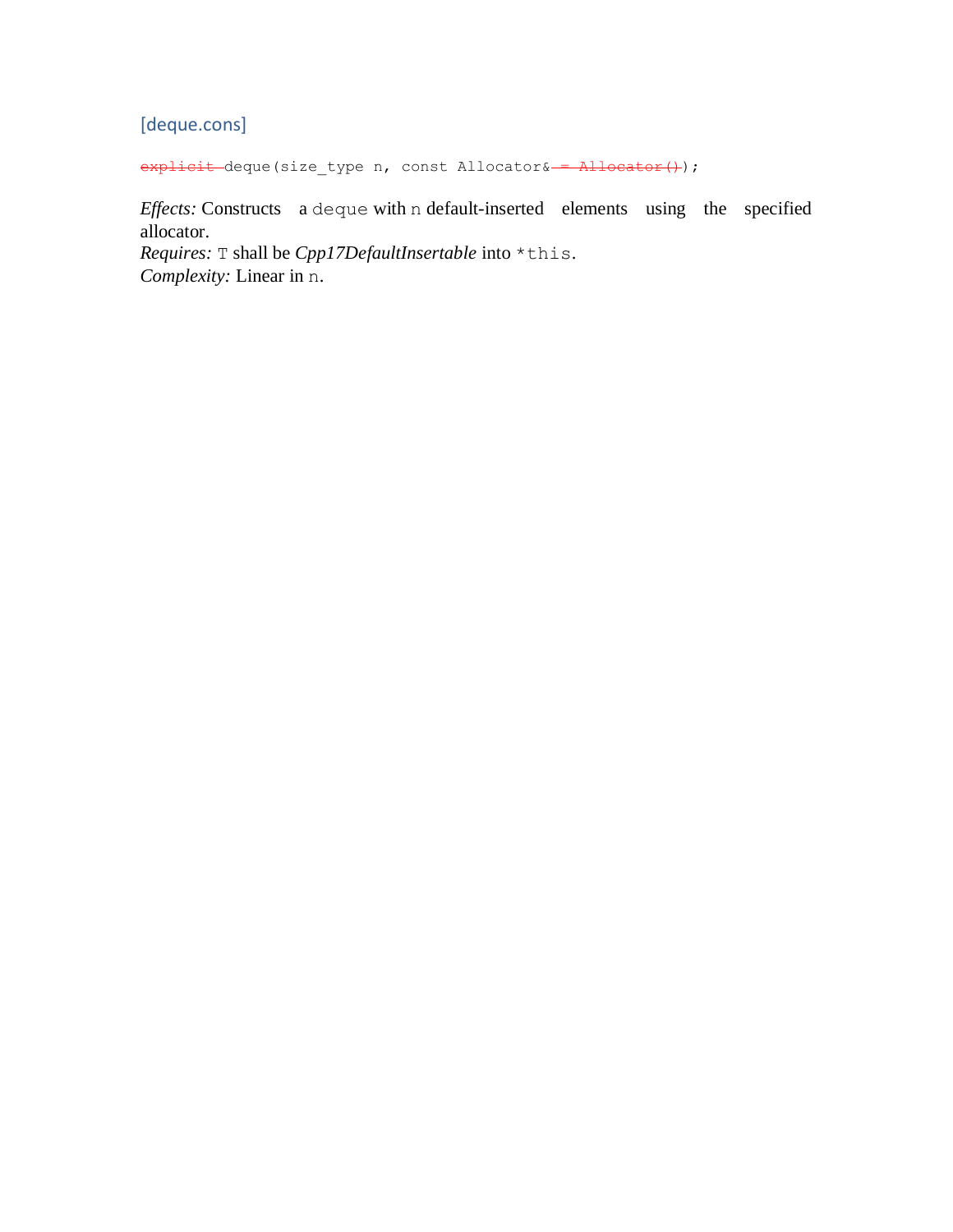#### <span id="page-17-0"></span>[forwardlist.overview]

```
namespace std {
   template<class T, class Allocator = allocator<T>>
   class forward_list {
  public:
    // …
    // [forwardlist.cons], construct/copy/destroy
    forward list() : forward list(Allocator()) { }
    explicit forward list(const Allocator&);
    explicit forward list(size type n, const Allocator& = Allocator();
    explicit forward list(size type n) : forward list(n, Allocator())
{ }
    forward list(size type n, const T& value, const Allocator& =
Allocator());
     template<class InputIterator>
       forward_list(InputIterator first, InputIterator last, const 
Allocator& = Allocator());
     forward_list(const forward_list& x);
     forward_list(forward_list&& x);
    forward list(const forward list& x, const Allocator&);
    forward list(forward list&& x, const Allocator&);
    forward list(initializer list<T>, const Allocator& = Allocator());
     ~forward_list();
    forward list& operator=(const forward list& x);
     forward_list& operator=(forward_list&& x)
      noexcept(allocator_traits<Allocator>::is_always_equal::value);
    forward list& operator=(initializer list<T>);
     template<class InputIterator>
       void assign(InputIterator first, InputIterator last);
    void assign(size type n, const T& t);
    void assign(initializer_list<T>);
    allocator type get allocator() const noexcept;
    // …
```

```
}
```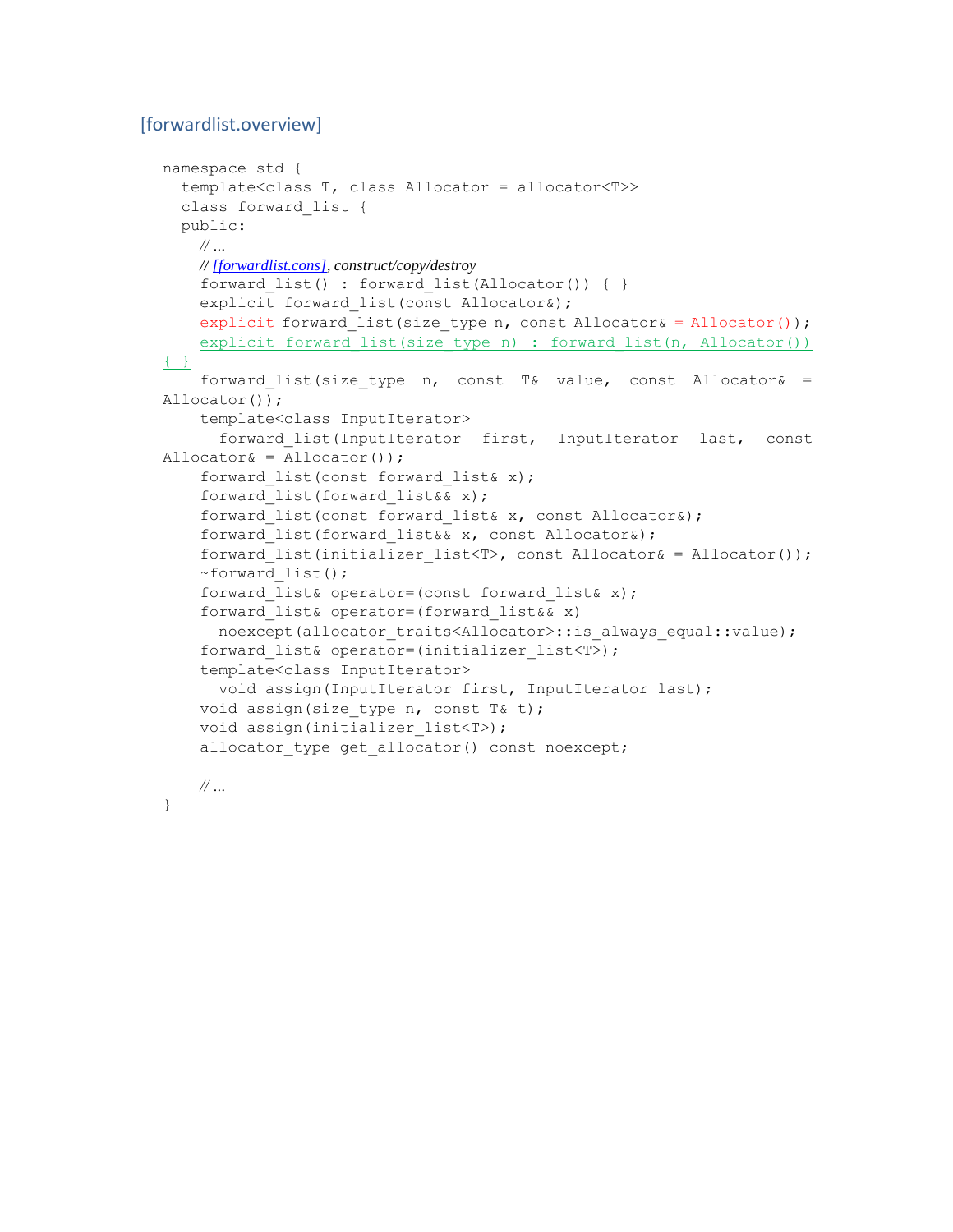### <span id="page-18-0"></span>[forwardlist.cons]

explicit forward\_list(size\_type n, const Allocator& = Allocator());

*Effects:* Constructs a forward\_list object with n default-inserted elements using the specified allocator. *Requires:* T shall be *Cpp17DefaultInsertable* into \*this. *Complexity:* Linear in n.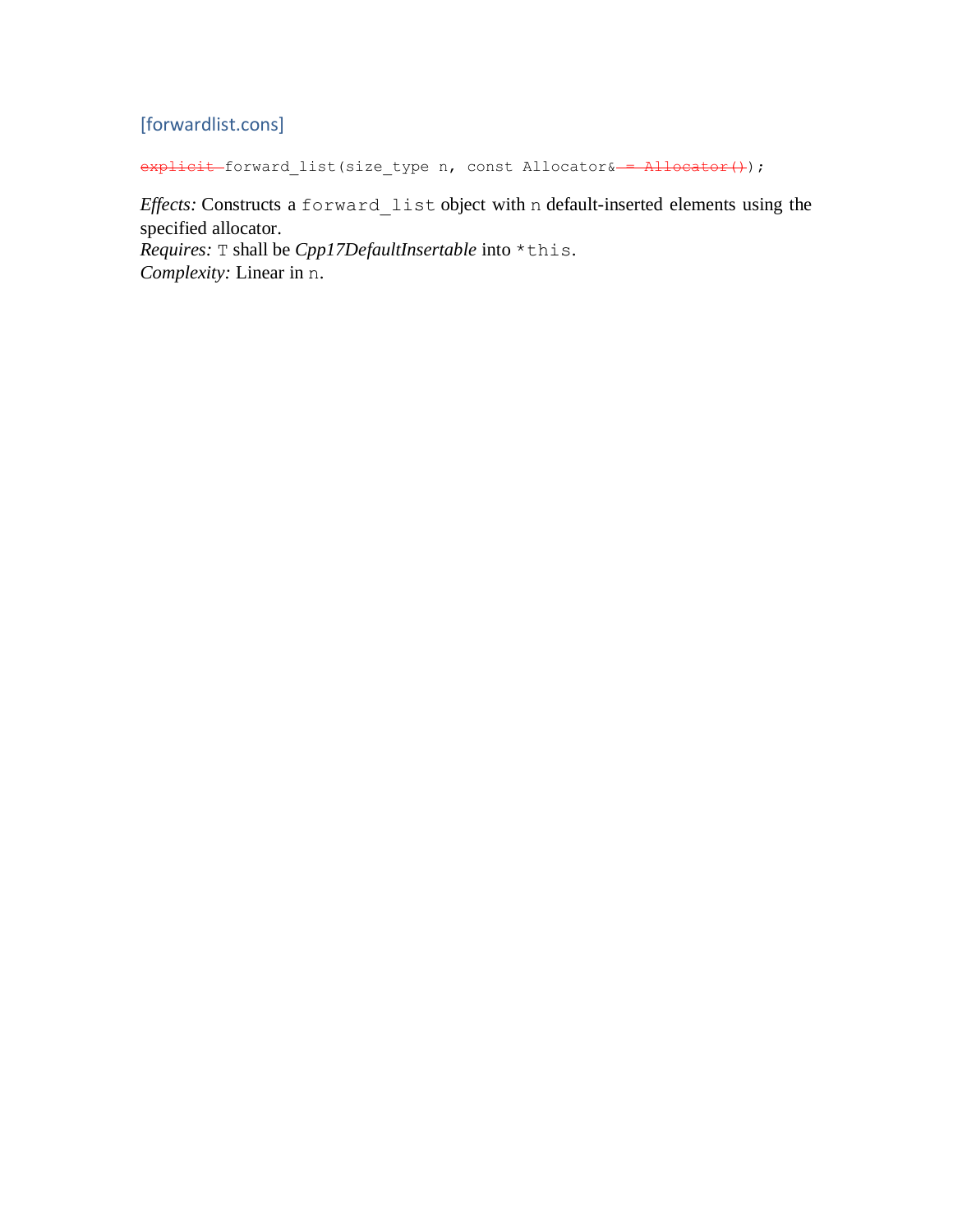#### <span id="page-19-0"></span>[list.overview]

```
namespace std {
   template<class T, class Allocator = allocator<T>>
  class list {
  public:
    // …
    // [list.cons], construct/copy/destroy
   list() : list(Allocator()) { }
     explicit list(const Allocator&);
   explicit list(size type n, const Allocator& = Allocator();
    explicit list(size type n) : list(n, Allocator()) { }
    list(size type n, const T& value, const Allocator& = Allocator());
     template<class InputIterator>
       list(InputIterator first, InputIterator last, const Allocator& = 
Allocator());
     list(const list& x);
     list(list&& x);
     list(const list&, const Allocator&);
     list(list&&, const Allocator&);
    list(initializer_list<T>, const Allocator& = Allocator());
    \simlist();
     list& operator=(const list& x);
     list& operator=(list&& x)
      noexcept(allocator traits<Allocator>::is always equal::value);
    list& operator=(initializer_list<T>);
     template<class InputIterator>
       void assign(InputIterator first, InputIterator last);
   void assign(size type n, const T& t);
    void assign(initializer list<T>);
    allocator type get allocator() const noexcept;
    // …
  };
}
```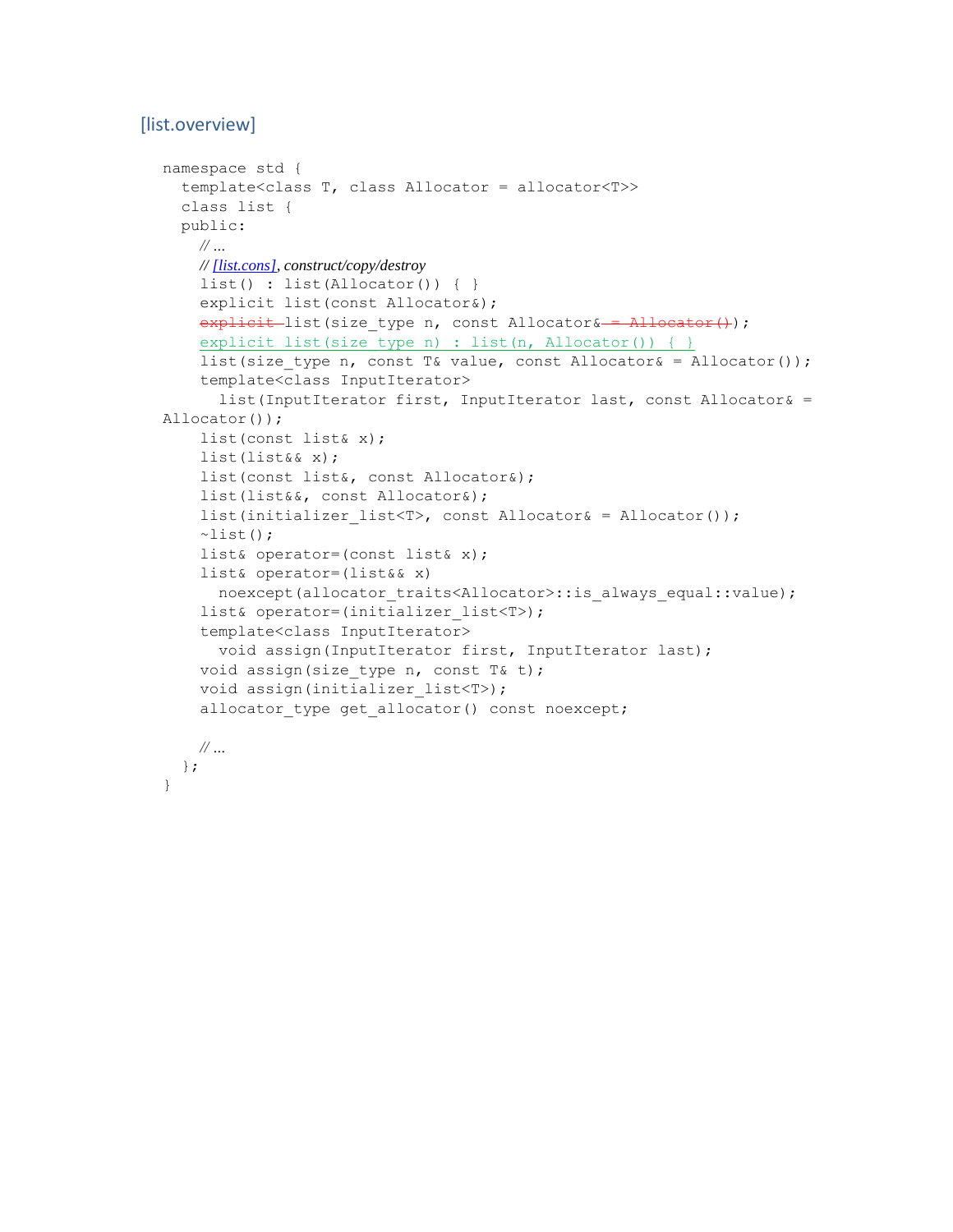<span id="page-20-0"></span>[list.cons]

explicit list(size\_type n, const Allocator& = Allocator();

*Effects:* Constructs a list with n default-inserted elements using the specified allocator. *Requires:* T shall be *Cpp17DefaultInsertable* into \*this. *Complexity:* Linear in n.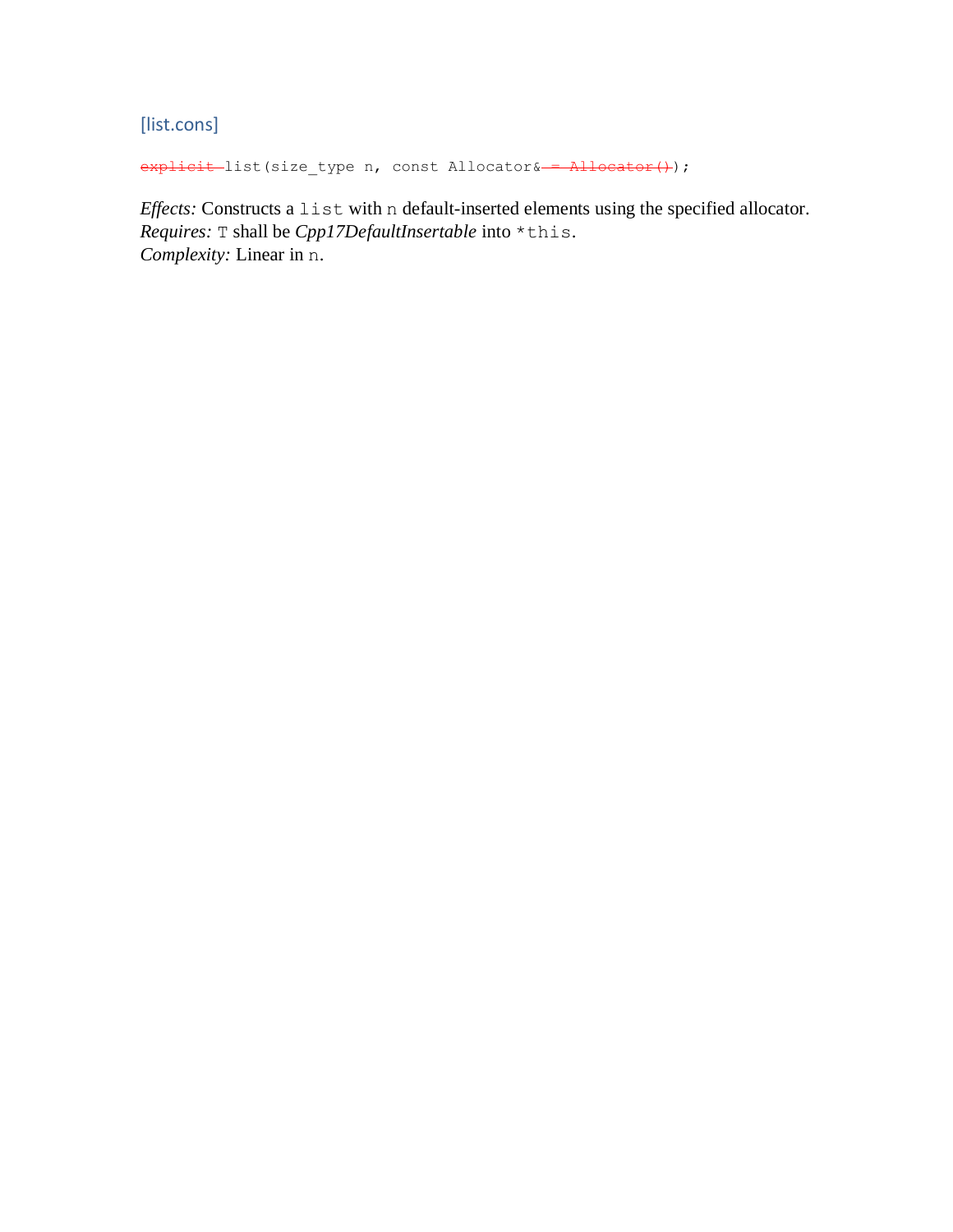#### <span id="page-21-0"></span>[vector.overview]

```
namespace std {
   template<class T, class Allocator = allocator<T>>
  class vector {
  public:
    // …
    // [vector.cons], construct/copy/destroy
    vector() noexcept(noexcept(Allocator())) : vector(Allocator()) { }
     explicit vector(const Allocator&) noexcept;
   explicit vector(size type n, const Allocator& = Allocator();
    explicit vector(size type n) : vector(n, Allocator()) { }
    vector(size_type n, const T& value, const Allocator& =
Allocator());
     template<class InputIterator>
       vector(InputIterator first, InputIterator last, const Allocator& 
= Allocator());
    vector(const vector& x);
     vector(vector&&) noexcept;
    vector(const vector&, const Allocator&);
    vector(vector&&, const Allocator&);
   vector(initializer_list<T>, const Allocator& = Allocator());
    ~vector();
    vector& operator=(const vector& x);
    vector& operator=(vector&& x)
noexcept(allocator traits<Allocator>::propagate on container move ass
ignment::value ||
               allocator traits<Allocator>::is always equal::value);
     vector& operator=(initializer_list<T>);
     template<class InputIterator>
      void assign(InputIterator first, InputIterator last);
    void assign(size type n, const T& u);
    void assign(initializer_list<T>);
    allocator type get allocator() const noexcept;
   // …
  };
}
```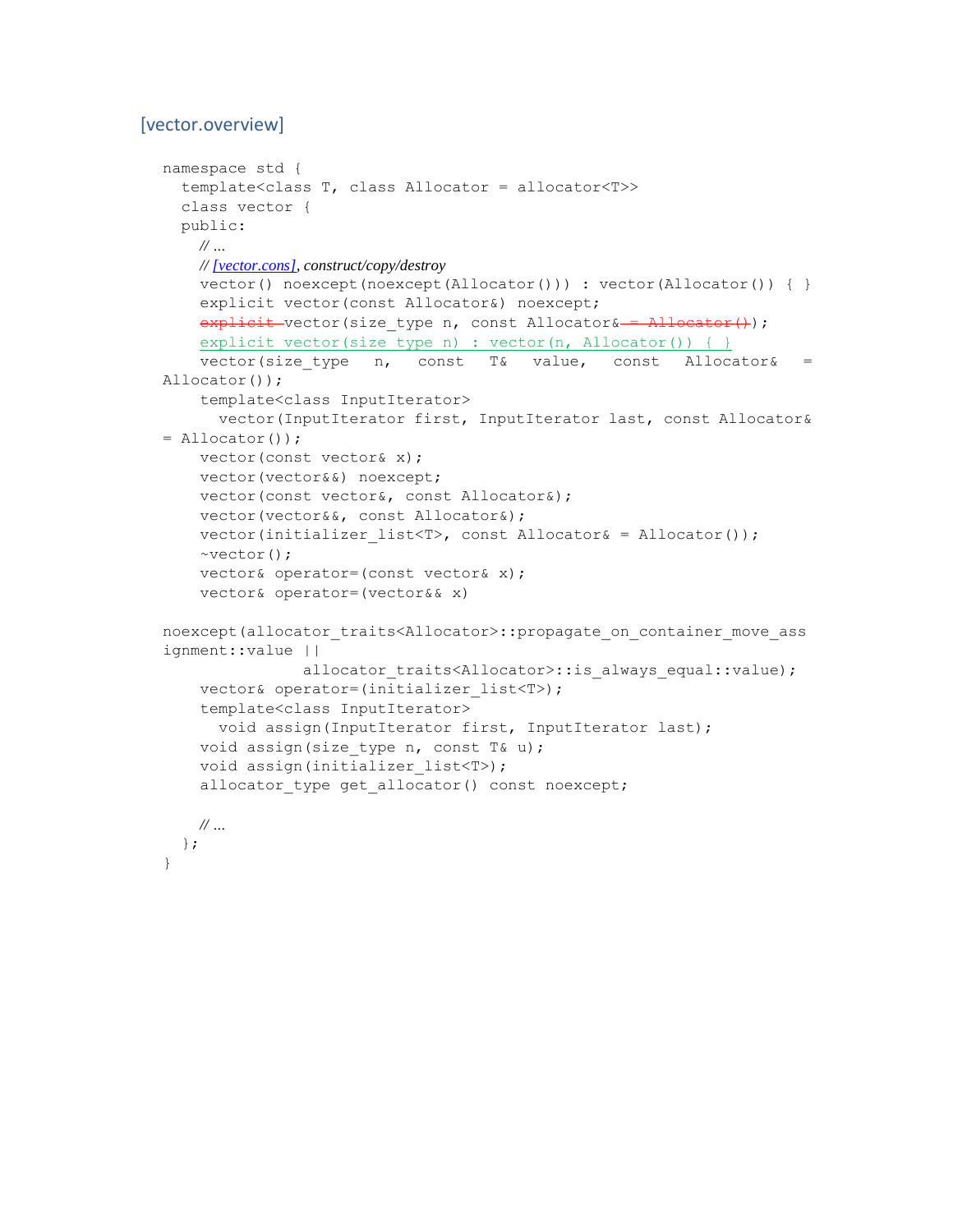### <span id="page-22-0"></span>[vector.cons]

explicit vector(size\_type n, const Allocator& = Allocator();

*Effects:* Constructs a vector with n default-inserted elements using the specified allocator.

*Requires:* T shall be *Cpp17DefaultInsertable* into \*this[.](http://www.eel.is/c++draft/vector.cons#4.sentence-1) *Complexity:* Linear in n.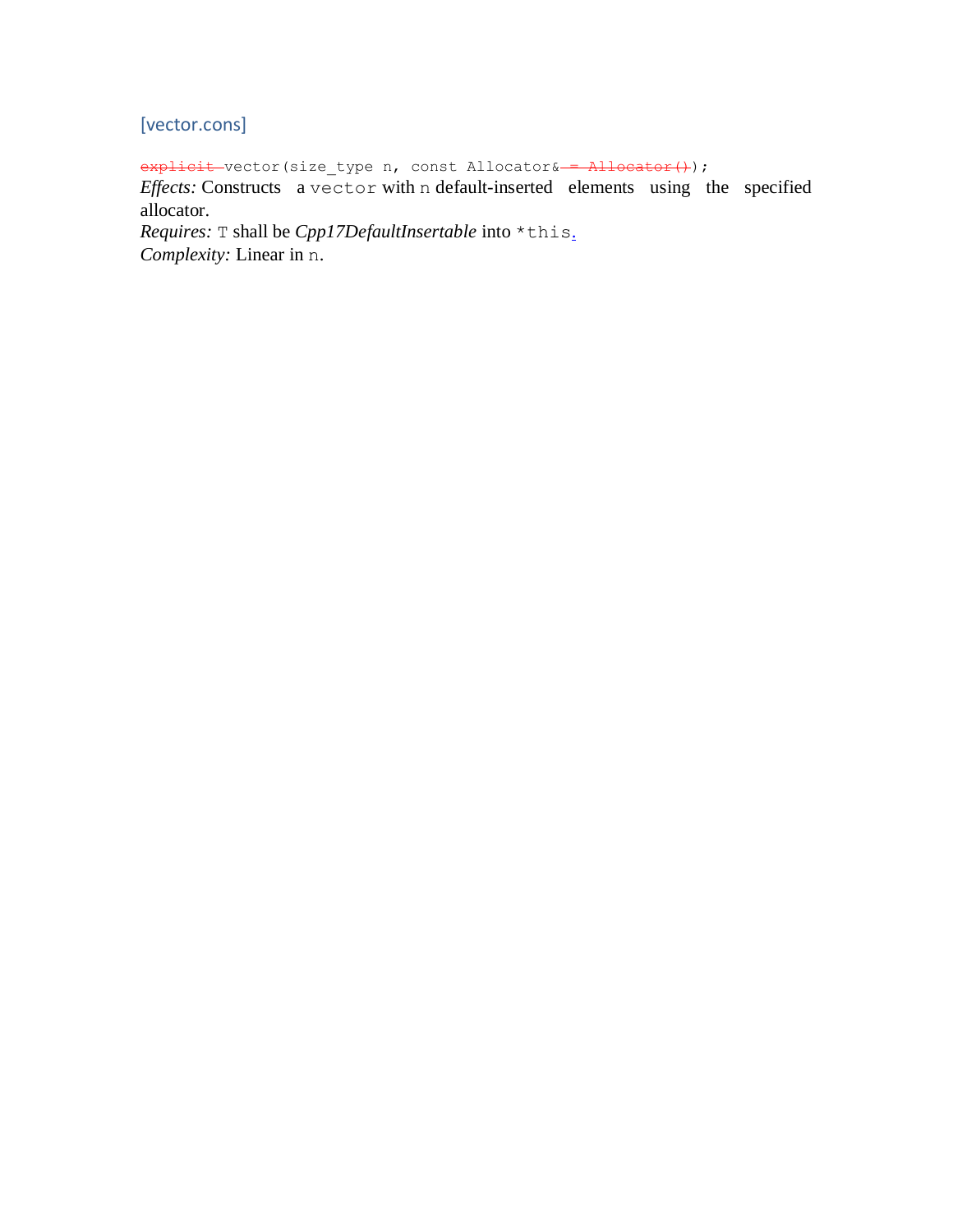#### <span id="page-23-0"></span>[map.overview]

```
namespace std {
   template<class Key, class T, class Compare = less<Key>,
           class Allocator = allocator<pair<const Key, T>>>
   class map {
   public:
     // …
    // [map.cons], construct/copy/destroy
     map() : map(Compare()) { }
    \frac{1}{1} explicit map(const Compare& comp, const Allocator& = \frac{1}{10} and \frac{1}{10} ;
    explicit map(const Compare& comp) : map(comp, Allocator()) { }
     template<class InputIterator>
       map(InputIterator first, InputIterator last,
          const Compare& comp = Compare(), const Allocator& =
Allocator());
     map(const map& x);
     map(map&& x);
     explicit map(const Allocator&);
     map(const map&, const Allocator&);
     map(map&&, const Allocator&);
     map(initializer_list<value_type>,
      const Compare \& = Compare (),
      const Allocator\& = Allocator());
     template<class InputIterator>
       map(InputIterator first, InputIterator last, const Allocator& a)
        : map(first, last, Compare(), a) { }
     map(initializer_list<value_type> il, const Allocator& a)
       : map(il, Compare(), a) { }
    \simmap();
     map& operator=(const map& x);
     map& operator=(map&& x)
      noexcept(allocator traits<Allocator>::is always equal::value &&
                is nothrow move assignable v<Compare>);
    map& operator=(initializer_list<value_type>);
    allocator type get allocator() const noexcept;
    // …
   };
```

```
}
```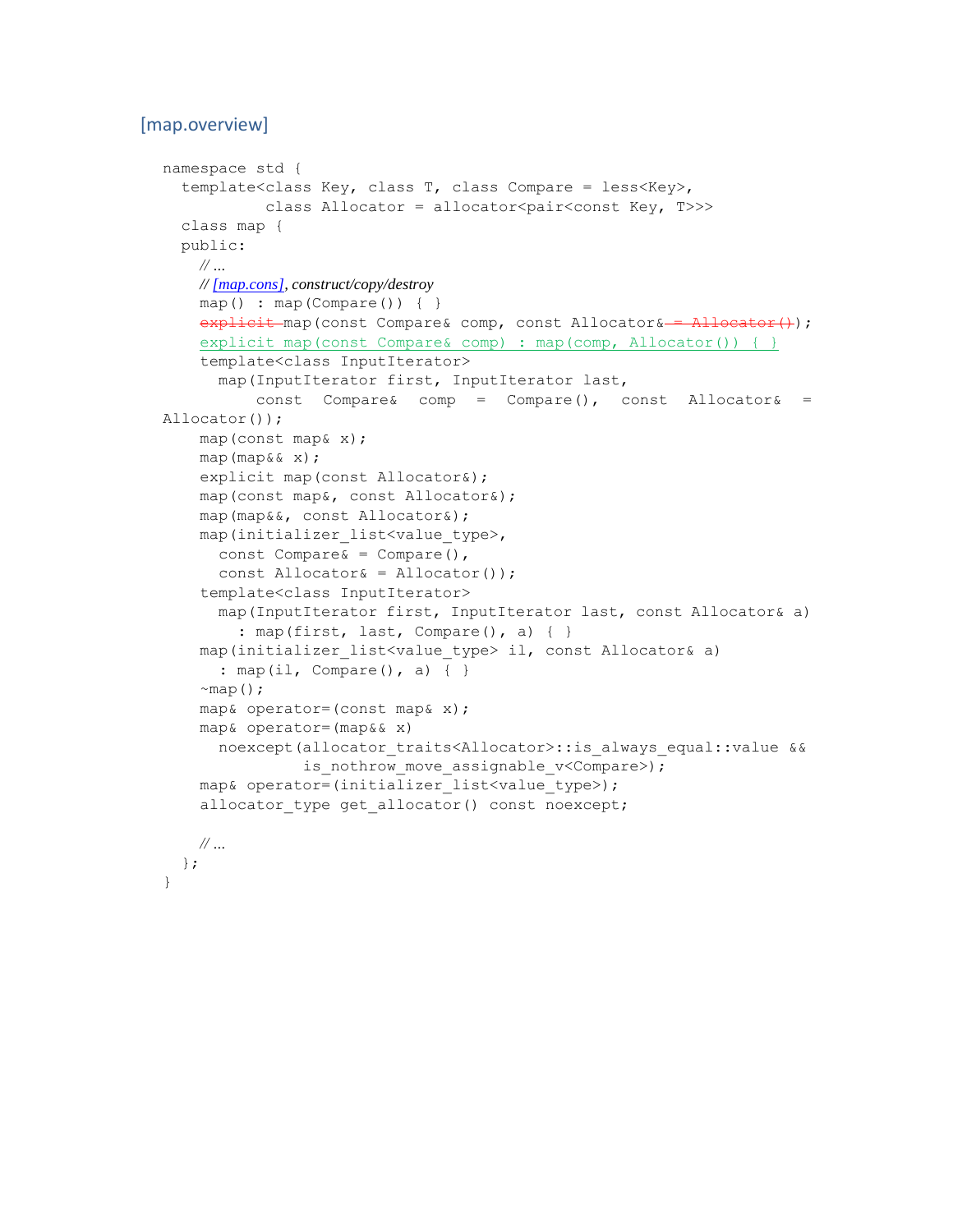# <span id="page-24-0"></span>[map.cons]

explicit map(const Compare& comp, const Allocator& = Allocator();

*Effects:* Constructs an empty map using the specified comparison object and allocator. *Complexity:* Constant.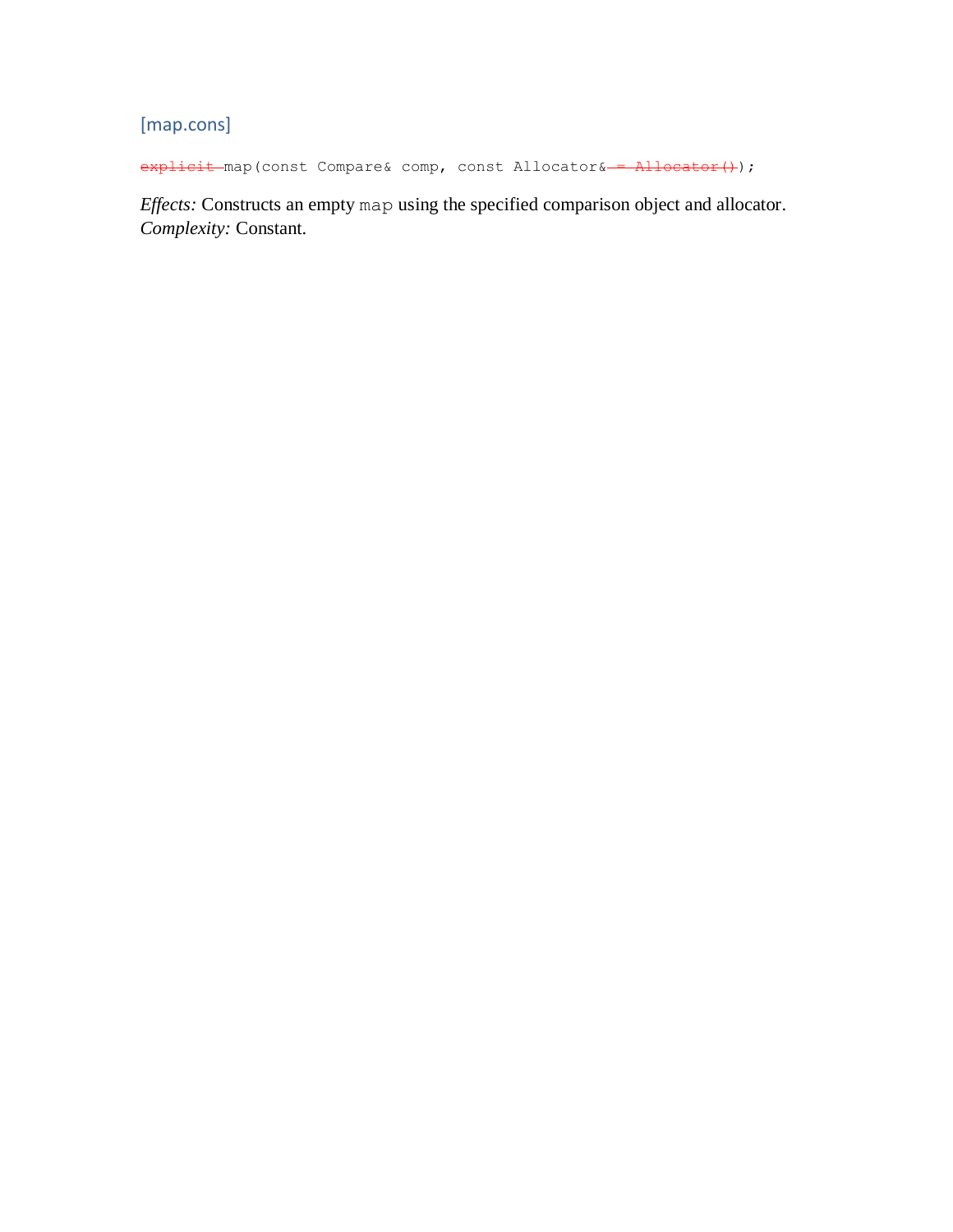#### <span id="page-25-0"></span>[multimap.overview]

```
namespace std {
   template<class Key, class T, class Compare = less<Key>,
           class Allocator = allocator<pair<const Key, T>>>
  class multimap {
  public:
    // …
    // [multimap.cons], construct/copy/destroy
   multimap() : multimap(Compare()) { }
    explicit multimap (const Compare& comp, const Allocator&-
Allocator());
     explicit multimap(const Compare& comp) : multimap(comp, 
Allocator()) { }
     template<class InputIterator>
       multimap(InputIterator first, InputIterator last,
               const Compare& comp = Compare(),
               const Allocator& = Allocator());
    multimap(const multimap& x);
    multimap(multimap&& x);
    explicit multimap(const Allocator&);
    multimap(const multimap&, const Allocator&);
    multimap(multimap&&, const Allocator&);
    multimap(initializer_list<value_type>,
     const Compare \& = Compare(),
       const Allocator& = Allocator());
     template<class InputIterator>
      multimap(InputIterator first, InputIterator last, const 
Allocator& a)
        : multimap(first, last, Compare(), a) { }
    multimap(initializer_list<value_type> il, const Allocator& a)
      : multimap(il, Compare(), a) \{ \}~\simmultimap();
     multimap& operator=(const multimap& x);
    multimap& operator=(multimap&& x)
       noexcept(allocator_traits<Allocator>::is_always_equal::value &&
               is nothrow move assignable v<Compare>);
    multimap& operator=(initializer_list<value_type>);
     allocator_type get_allocator() const noexcept;
    // …
  };
```
}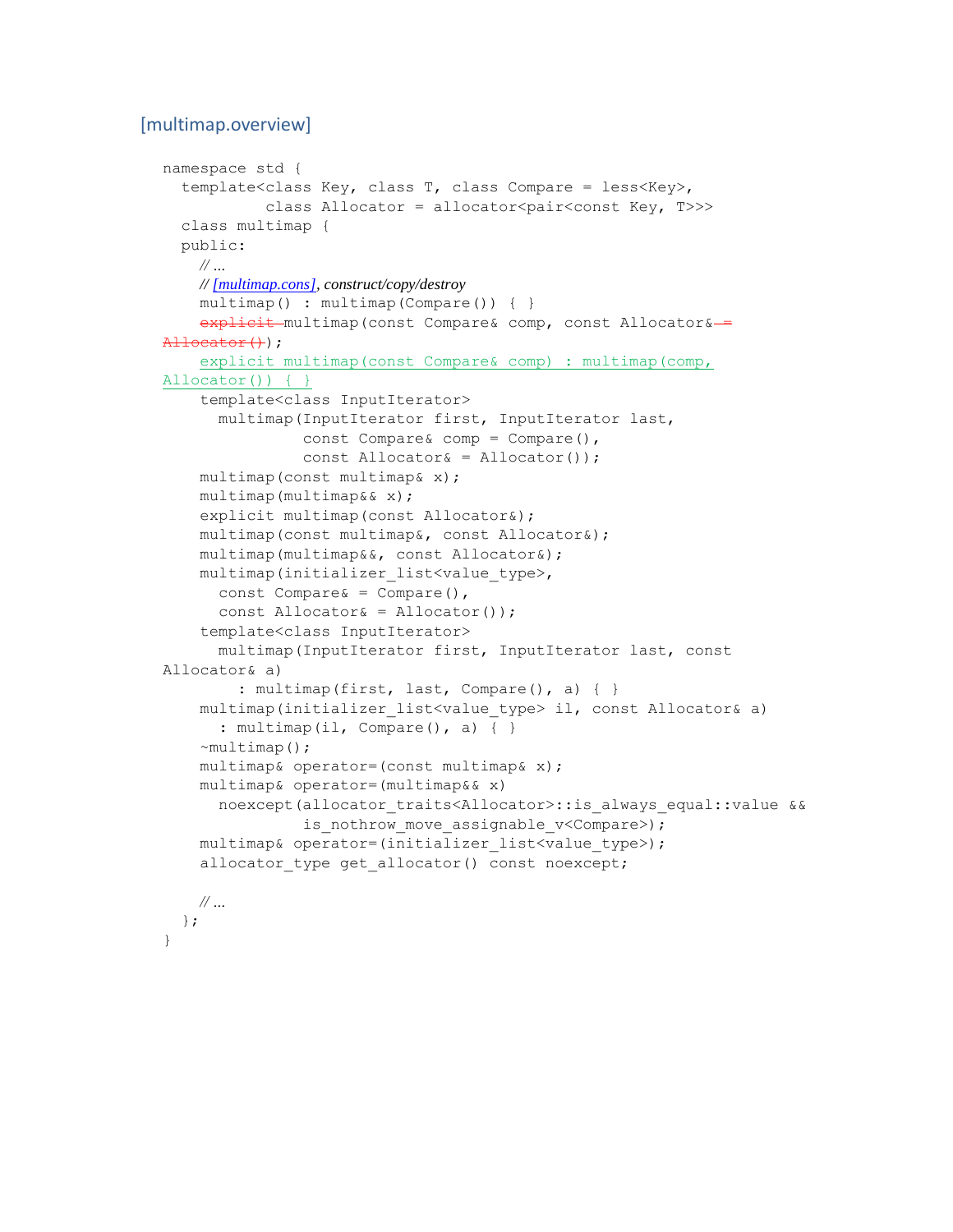# <span id="page-26-0"></span>[multimap.cons]

explicit multimap(const Compare& comp, const Allocator& = Allocator();

*Effects:* Constructs an empty multimap using the specified comparison object and allocator.

*Complexity:* Constant.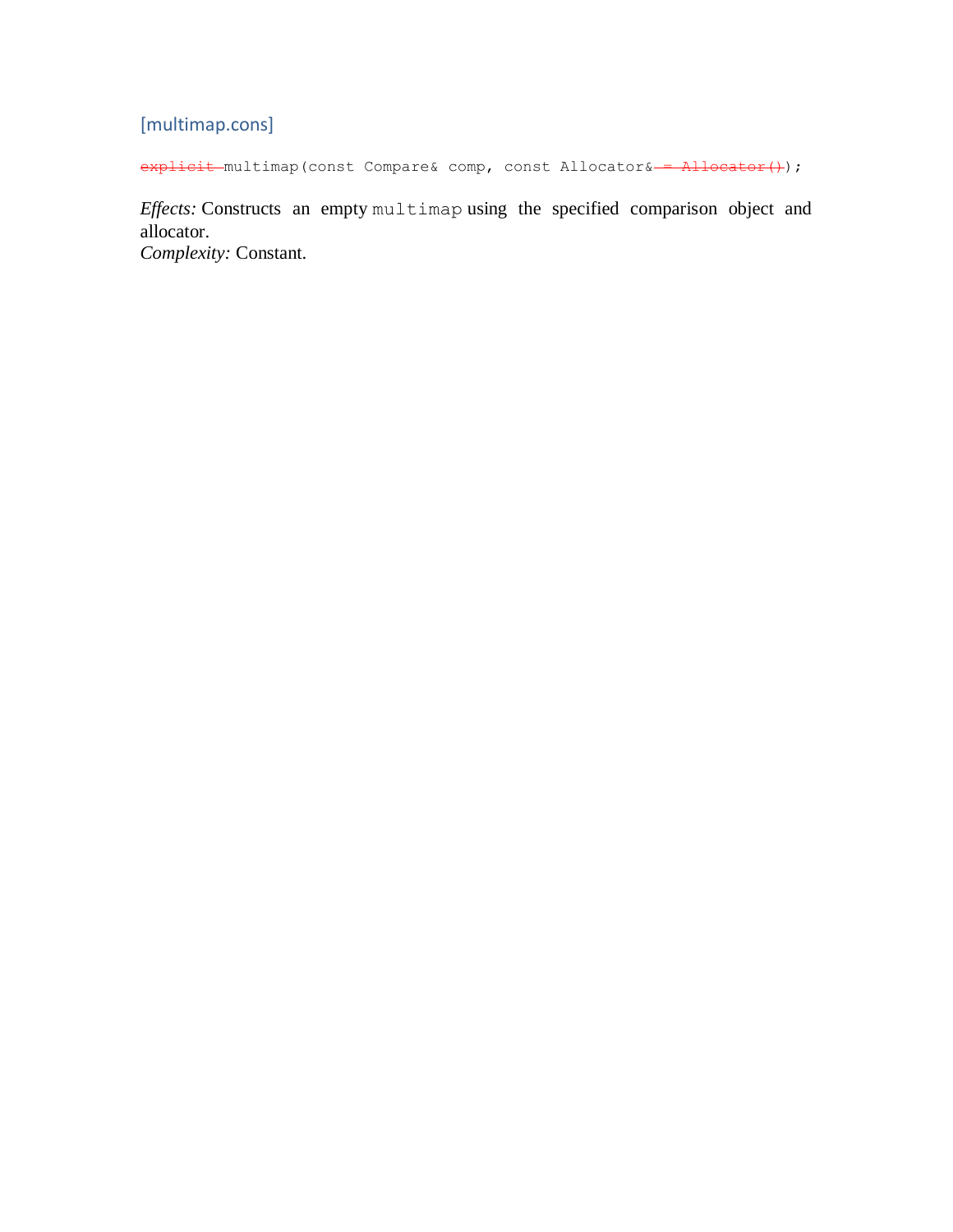#### <span id="page-27-0"></span>[set.overview]

```
namespace std {
   template<class Key, class Compare = less<Key>,
            class Allocator = allocator<Key>>
   class set {
   public:
    // …
    // [set.cons], construct/copy/destroy
     set() : set(Compare()) { }
    explicit set(const Compare& comp, const Allocator&-
\text{Allocator}();
     explicit set(const Compare& comp) : set(comp, Allocator()) { }
     template<class InputIterator>
      set(InputIterator first, InputIterator last,
          const Compare& comp = Compare(), const Allocator& =
Allocator());
     set(const set& x);
     set(set&& x);
     explicit set(const Allocator&);
     set(const set&, const Allocator&);
     set(set&&, const Allocator&);
    set(initializer list<value type>, const Compare& = Compare(),
        const Allocator\& = Allocator());
     template<class InputIterator>
       set(InputIterator first, InputIterator last, const Allocator& 
a)
         : set(first, last, Compare(), a) { }
    set(initializer list<value type> il, const Allocator& a)
      : set(i1, Compare(), a) { }~\simset();
     set& operator=(const set& x);
     set& operator=(set&& x)
       noexcept(allocator_traits<Allocator>::is_always_equal::value &&
               is nothrow move assignable v<Compare>);
    set& operator=(initializer_list<value_type>);
    allocator type get allocator() const noexcept;
    // …
   };
}
```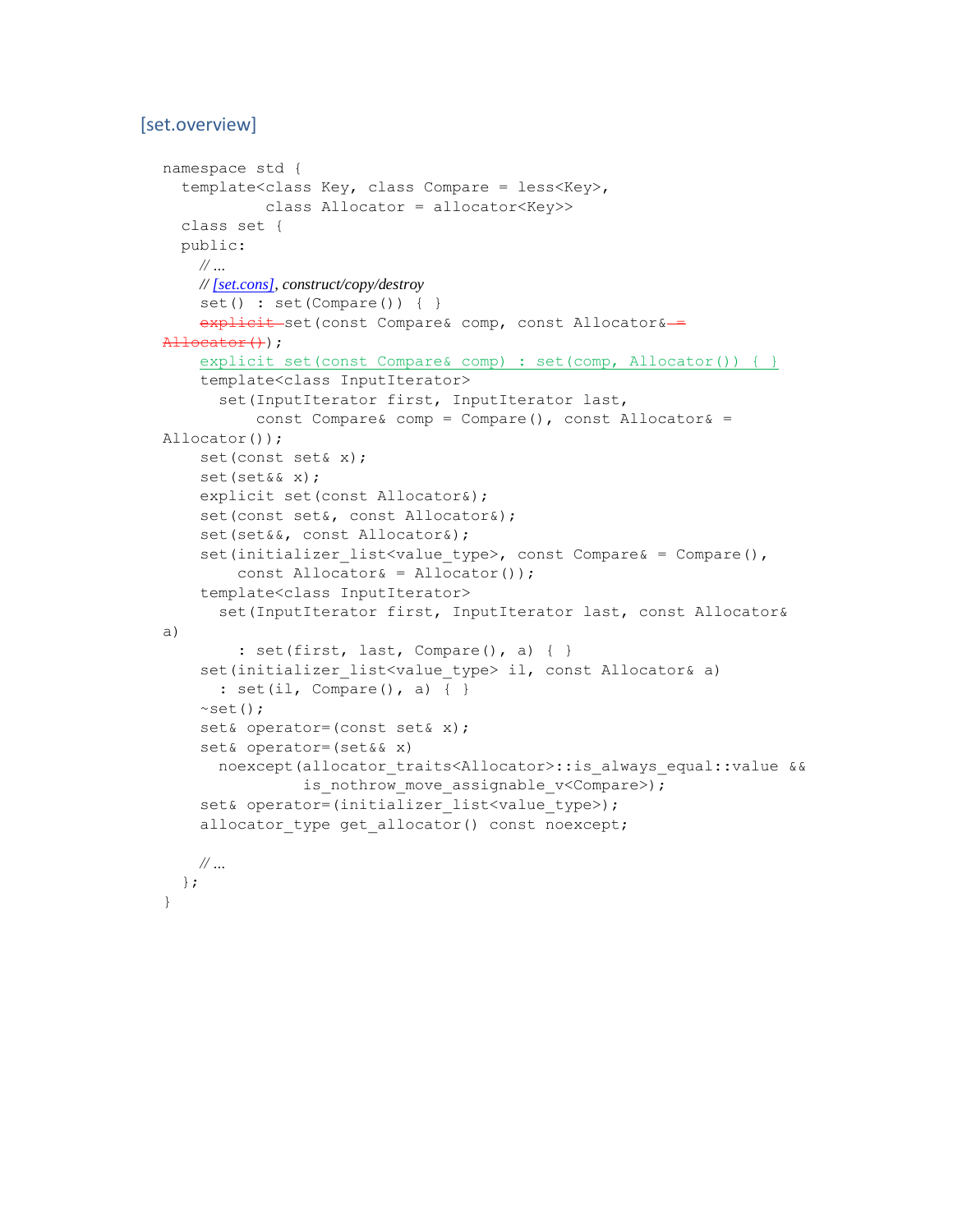<span id="page-28-0"></span>[set.cons]

explicit set(const Compare& comp, const Allocator& = Allocator();

*Effects:* Constructs an empty set using the specified comparison objects and allocator. *Complexity:* Constant.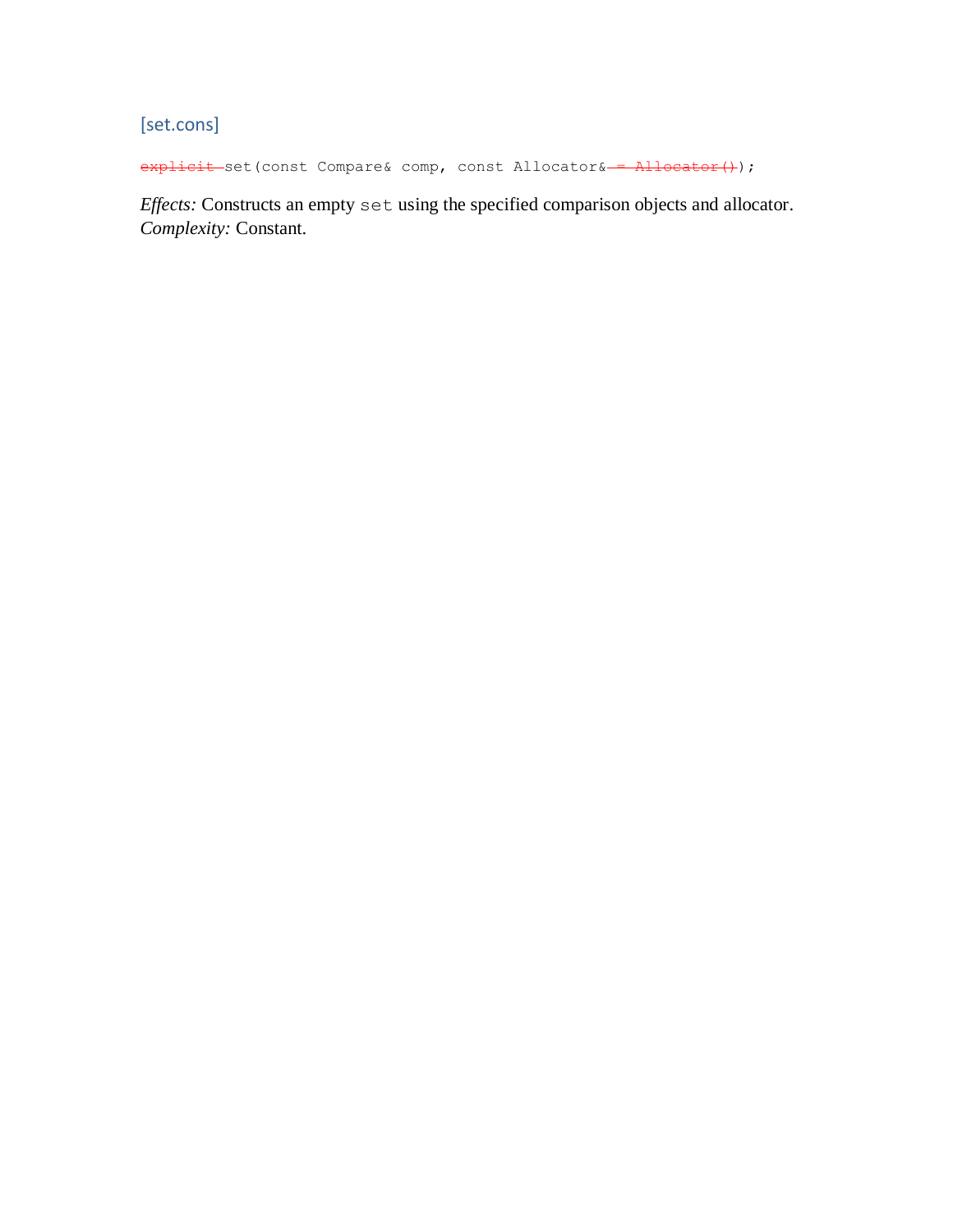#### <span id="page-29-0"></span>[multiset.overview]

```
namespace std {
   template<class Key, class Compare = less<Key>,
            class Allocator = allocator<Key>>
   class multiset {
  public:
    // …
    // [multiset.cons], construct/copy/destroy
     multiset() : multiset(Compare()) { }
    explicit multiset (const Compare& comp, const Allocator&-
\text{Allocator}(+);
     explicit multiset(const Compare& comp) : multiset(comp, 
Allocator()) { }
     template<class InputIterator>
       multiset(InputIterator first, InputIterator last,
               const Compare& comp = Compare(), const Allocator& =
Allocator());
     multiset(const multiset& x);
     multiset(multiset&& x);
    explicit multiset(const Allocator&);
     multiset(const multiset&, const Allocator&);
     multiset(multiset&&, const Allocator&);
     multiset(initializer_list<value_type>, const Compare& = 
Compare(),
              const Allocator& = Allocator());
     template<class InputIterator>
       multiset(InputIterator first, InputIterator last, const 
Allocator& a)
        : multiset(first, last, Compare(), a) { }
     multiset(initializer_list<value_type> il, const Allocator& a)
      : multiset(il, Compare(), a) \{ \} ~multiset();
     multiset& operator=(const multiset& x);
     multiset& operator=(multiset&& x)
       noexcept(allocator_traits<Allocator>::is_always_equal::value &&
               is nothrow move assignable v<Compare>);
     multiset& operator=(initializer_list<value_type>);
     allocator_type get_allocator() const noexcept;
    // …
  };
```
}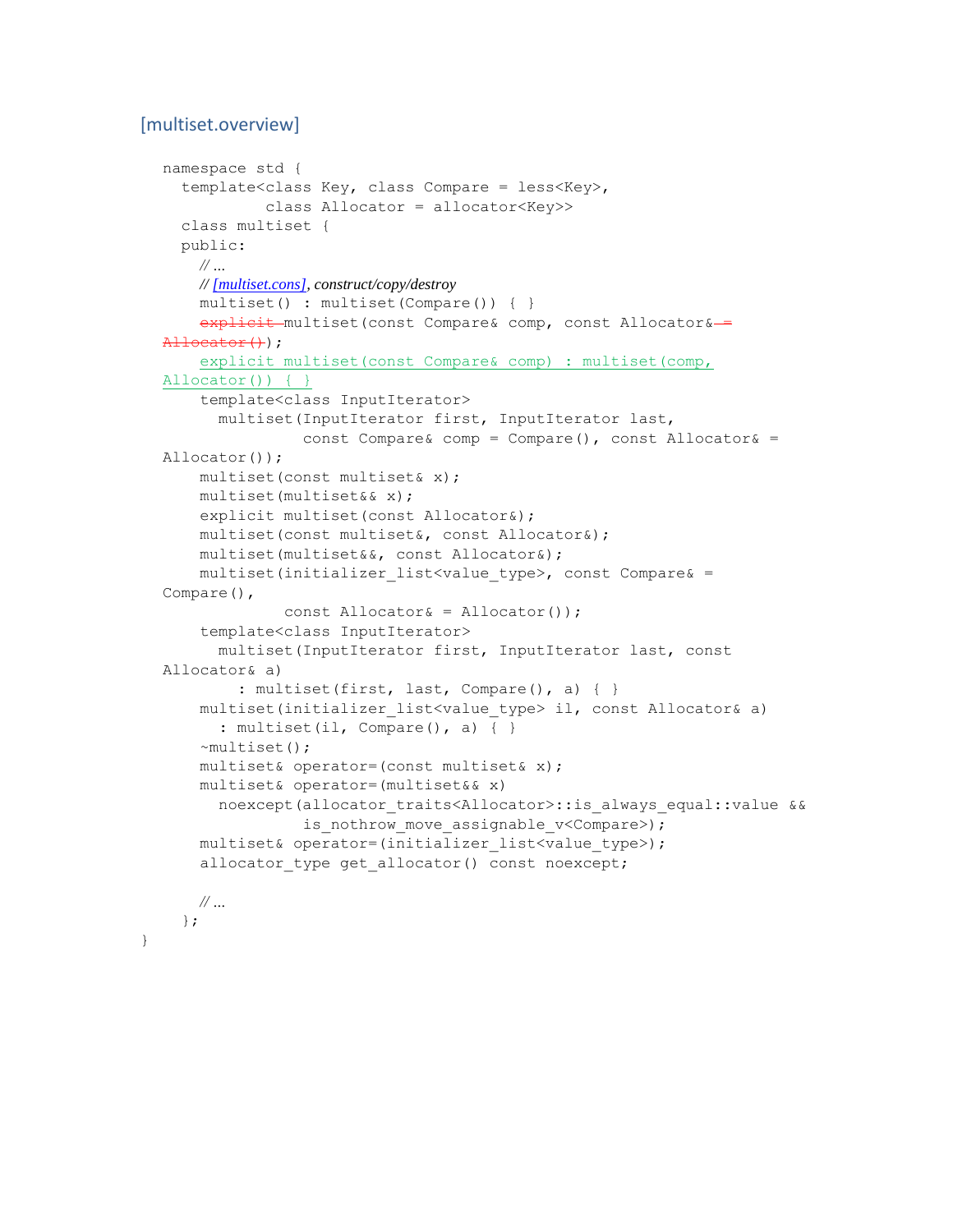# <span id="page-30-0"></span>[multiset.cons]

explicit multiset(const Compare& comp, const Allocator& = Allocator();

*Effects:* Constructs an empty multiset using the specified comparison object and allocator. *Complexity:* Constant.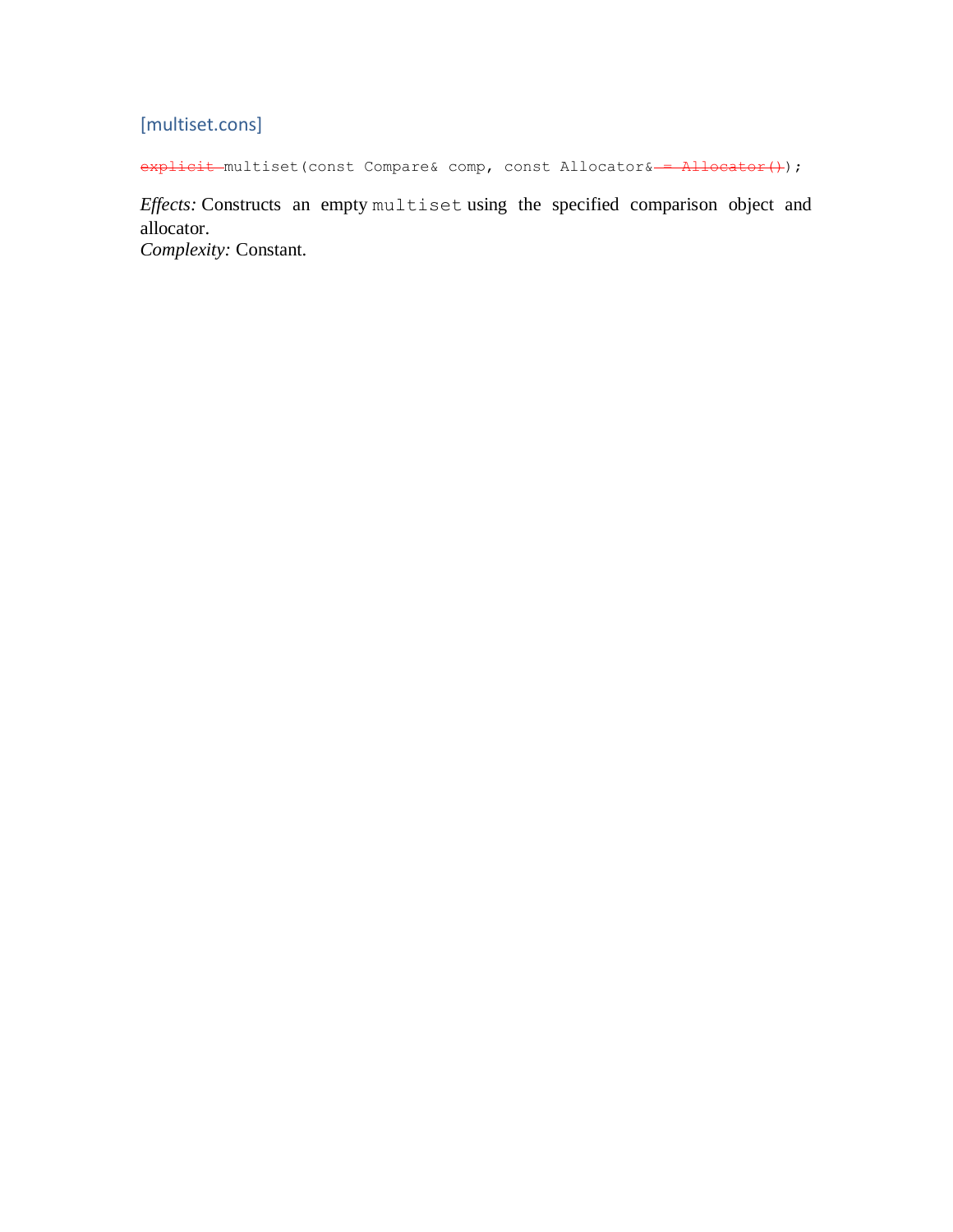#### <span id="page-31-0"></span>[unord.map.overview]

```
namespace std {
   template<class Key,
            class T,
           class Hash = hash<Key>,
           class Pred = equal to \langle Key \rangle,
           class Allocator = allocator<pair<const Key, T>>>
  class unordered_map {
  public:
    // …
    // [unord.map.cnstr], construct/copy/destroy
    unordered map();
   explicit unordered map (size type n,
                            const hasher& hf--\text{haber}(\cdot),
                            const key equal& eql = key equal(),
                            const allocator type& a =allocator type());
explicit unordered map(size type n) : unordered map(n, hasher()) { }
     template<class InputIterator>
       unordered_map(InputIterator f, InputIterator l,
                      size_type n = see below,
                     const hasher& hf = hasher(),
                     const key equal& eql = key equal(),
                     const allocator type& a = allocator type());
    unordered map(const unordered map&);
    unordered map(unordered map&&);
    explicit unordered map(const Allocator&);
    unordered map(const unordered map&, const Allocator&);
    unordered map(unordered map&&, const Allocator&);
    unordered map(initializer list<value type> il,
                   size_type n = see below,
                  const hasher& hf = hasher(),
                  const key equal& eql = key equal(),
                  const allocator type& a = allocator type());
    unordered map(size type n, const allocator type& a)
      : unordered map(n, hasher(), key equal(), a) \{ \}unordered map(size type n, const hasher& hf, const
allocator type& a)
      : unordered map(n, hf, key equal(), a) \{ \} template<class InputIterator>
      unordered map(InputIterator f, InputIterator l, size type n,
const allocator type& a)
        : unordered map(f, l, n, hasher(), key_equal(), a) { }
     template<class InputIterator>
      unordered map(InputIterator f, InputIterator l, size type n,
const hasher& hf,
                     const allocator type& a)
        : unordered map(f, l, n, hf, key equal(), a) { }
```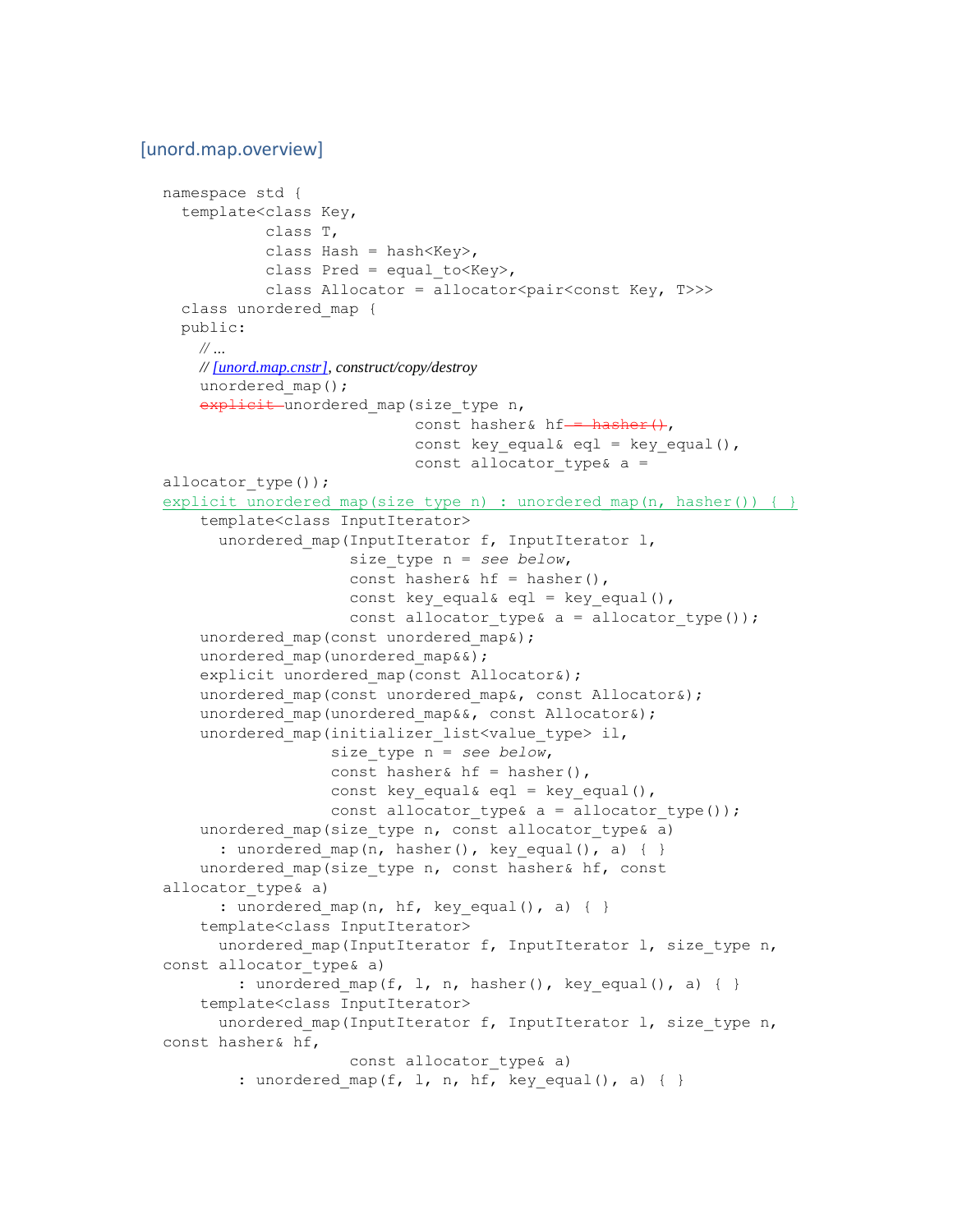```
unordered map(initializer_list<value_type> il, size_type n, const
allocator type& a)
      : unordered_map(il, n, hasher(), key_equal(), a) { }
    unordered map(initializer list<value type> il, size type n, const
hasher& hf,
                 const allocator type& a)
      : unordered_map(il, n, hf, key_equal(), a) { }
     ~unordered_map();
   unordered map& operator=(const unordered map&);
   unordered map& operator=(unordered map&&)
     noexcept(allocator traits<Allocator>::is always equal::value &&
               is nothrow move assignable v<Hash> &&
               is nothrow move assignable v<Pred>);
    unordered map& operator=(initializer_list<value_type>);
    allocator type get allocator() const noexcept;
   // …
  };
}
```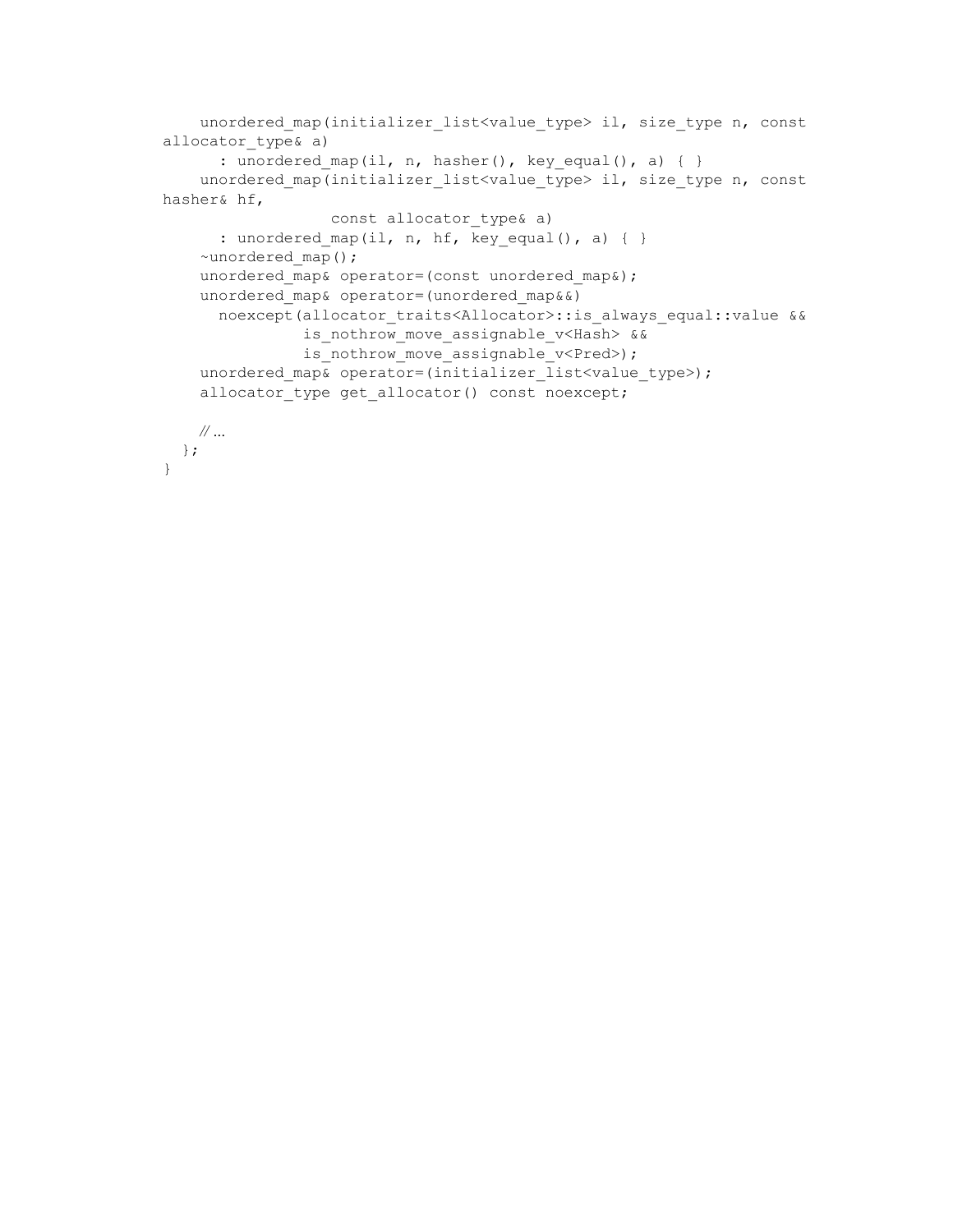<span id="page-33-0"></span>[unord.map.cnstr]

```
unordered map() : unordered map(size type(see below)) { }
explicit unordered_map(size_type n,
                       const hasher& hf-= hasher(),
                       const key equal& eql = key equal(),
                       const allocator type& a = allocator type());
```
*Effects:* Constructs an empty unordered\_map using the specified hash function, key equality predicate, and allocator, and using at least n buckets. For the default constructor, the number of buckets is implementation-defined. max load factor() returns 1.0.

*Complexity:* Constant.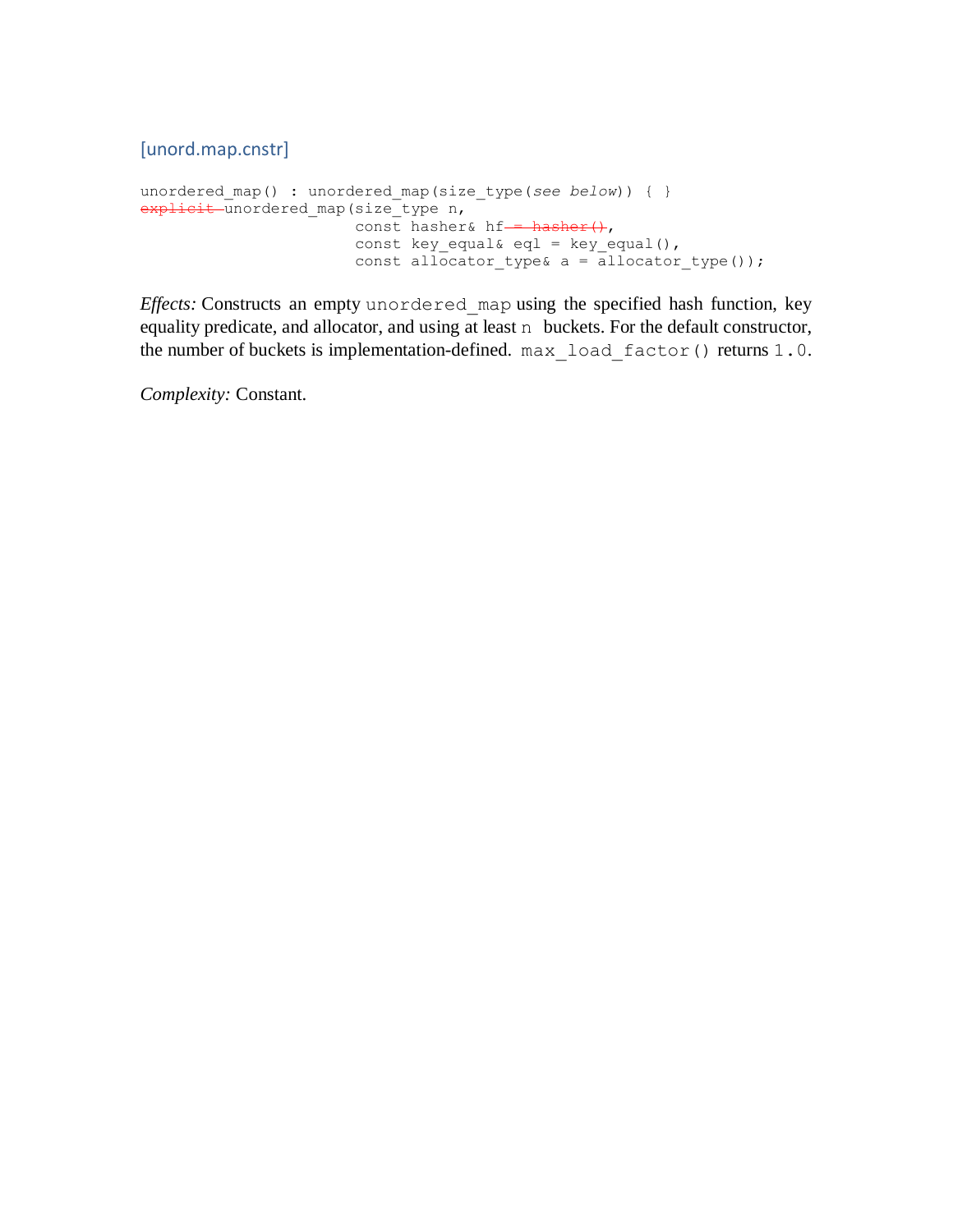#### <span id="page-34-0"></span>[unord.multimap.overview]

```
namespace std {
  template<class Key,
            class T,
           class Hash = hash<Key>,
           class Pred = equal to \langle Key \rangle,
           class Allocator = allocator<pair<const Key, T>>>
  class unordered_multimap {
  public:
    // …
    // [unord.multimap.cnstr], construct/copy/destroy
    unordered multimap();
   explicit unordered multimap (size type n,
                                 const hasher& hf--\ hasher(),
                                 const key equal& eql = key equal(),
                                 const allocator type& a =allocator type());
    explicit unordered multimap(size type n) : unordered multimap(n,
hasher()) \{\} template<class InputIterator>
      unordered multimap(InputIterator f, InputIterator l,
                           size_type n = see below,
                          const hasher& hf = hasher(),
                          const key equal& eql = key equal(),
                          const allocator type& a = allocator type());
    unordered multimap(const unordered multimap&);
    unordered multimap(unordered multimap&&);
    explicit unordered multimap(const Allocator&);
    unordered multimap(const unordered multimap&, const Allocator&);
    unordered multimap(unordered multimap&&, const Allocator&);
    unordered multimap(initializer list<value type> il,
                         size_type n = see below,
                        const hasher& hf = hasher(),
                       const key_equal& eql = key_equal(),
                        const allocator type& a = allocator type());
    unordered multimap(size type n, const allocator type \alpha a)
      : unordered multimap(n, hasher(), key equal(), a) { }
     unordered_multimap(size_type n, const hasher& hf, const 
allocator type& a)
      : unordered multimap(n, hf, key equal(), a) \{ \} template<class InputIterator>
      unordered multimap(InputIterator f, InputIterator l, size type
n, const allocator type& a)
        : unordered multimap(f, l, n, hasher(), key equal(), a) { }
     template<class InputIterator>
      unordered multimap(InputIterator f, InputIterator l, size type
n, const hasher& hf,
                          const allocator type& a)
        : unordered multimap(f, l, n, hf, key equal(), a) \{ \}
```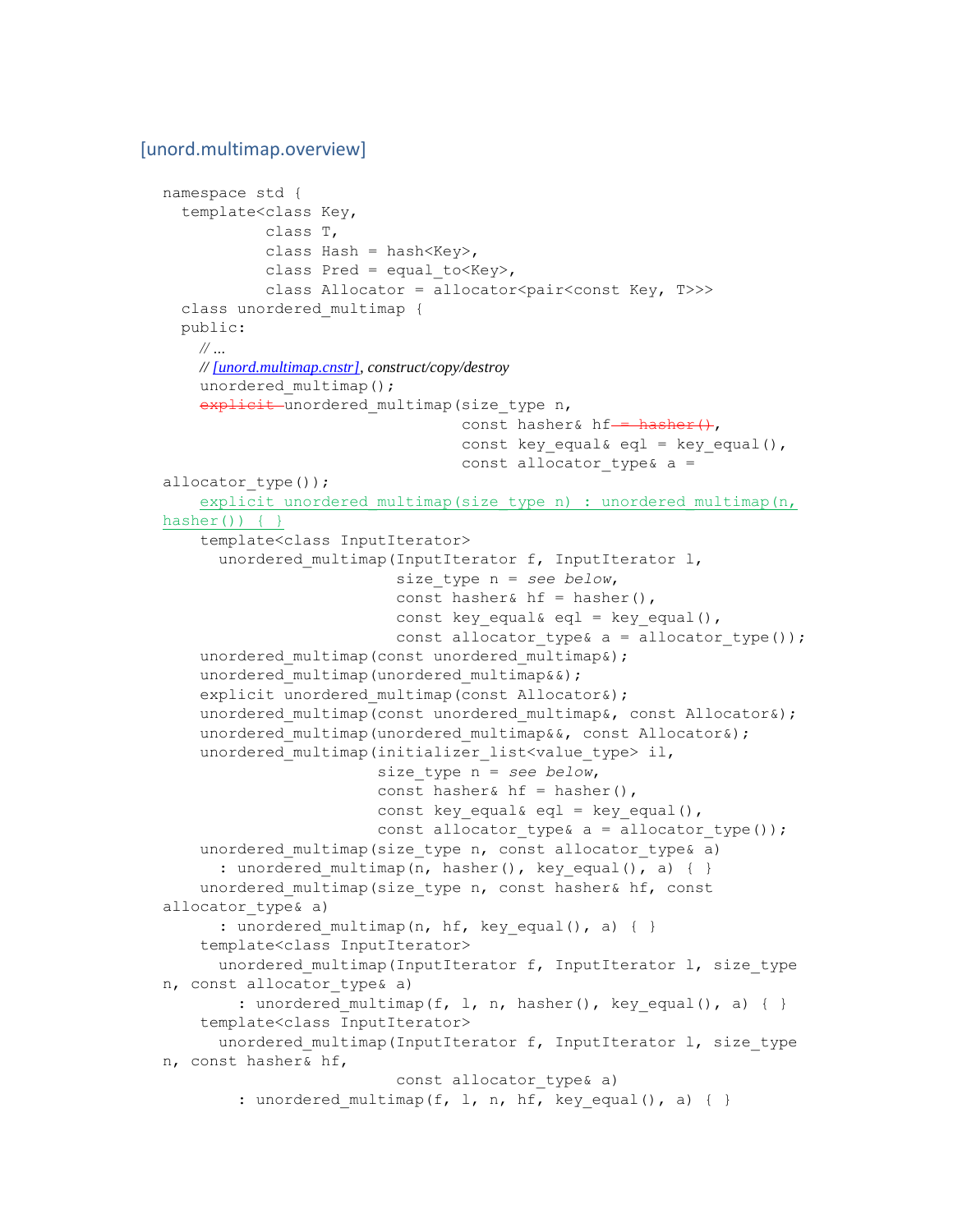```
unordered multimap(initializer_list<value_type> il, size_type n,
const allocator type& a)
       : unordered_multimap(il, n, hasher(), key_equal(), a) { }
    unordered multimap(initializer list<value type> il, size type n,
const hasher& hf,
                        const allocator_type& a)
       : unordered_multimap(il, n, hf, key_equal(), a) { }
    ~unordered multimap();
    unordered multimap& operator=(const unordered multimap&);
    unordered multimap& operator=(unordered multimap&&)
     noexcept(allocator traits<Allocator>::is always equal::value &&
               is nothrow move assignable v<Hash> &&
               is nothrow move assignable v<Pred>);
    unordered multimap& operator=(initializer_list<value_type>);
    allocator type get allocator() const noexcept;
   // …
  };
}
```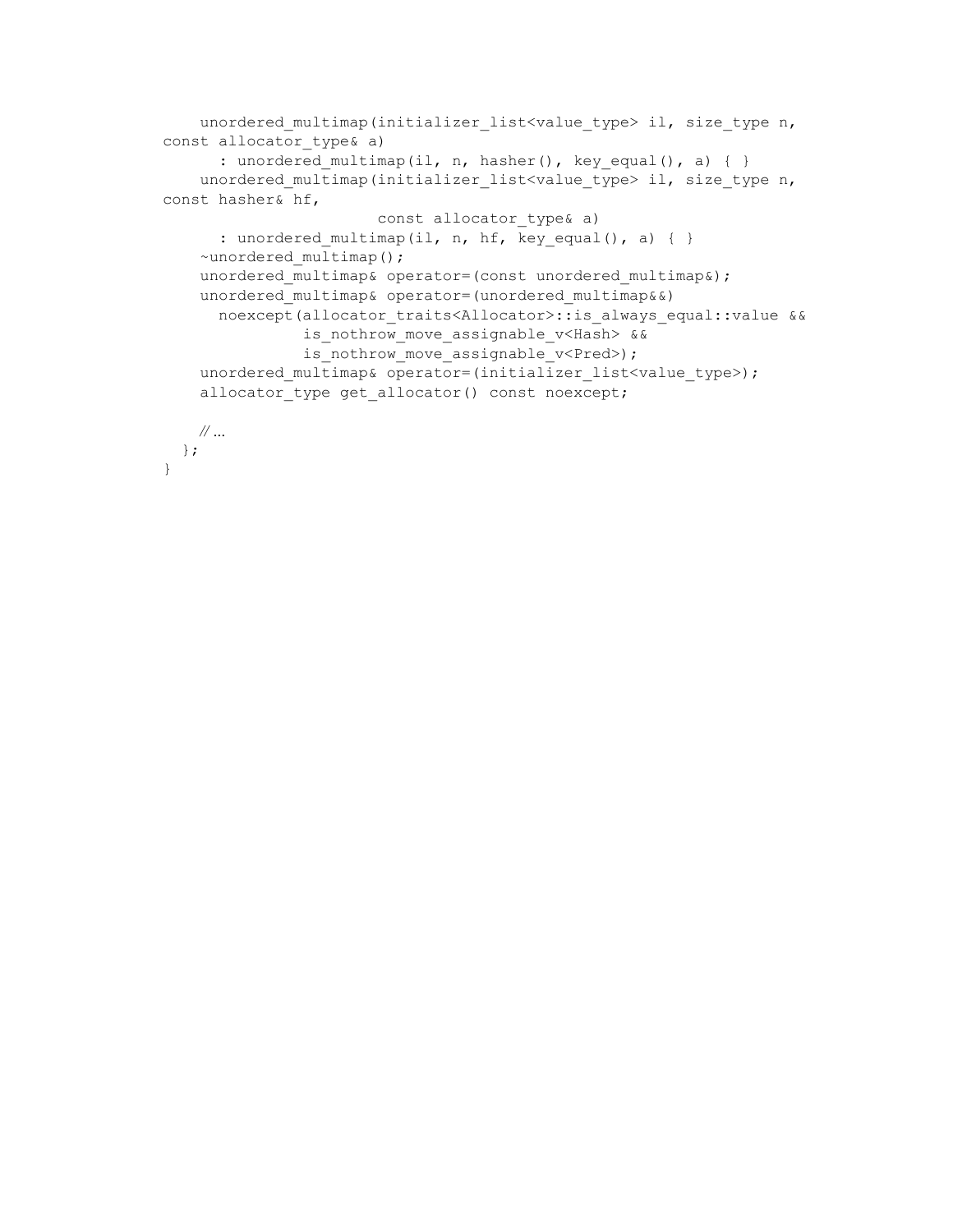# [unord.multimap.cnstr]

```
unordered multimap() : unordered multimap(size type(see below)) { }
explicit unordered_multimap(size_type n,
                               const hasher& hf-\frac{1}{\sqrt{1-\frac{1}{n}}}\cdotconst key equal& eql = key equal(),
                               const allocator type& a =
allocator type());
```
*Effects:* Constructs an empty unordered\_multimap using the specified hash function, key equality predicate, and allocator, and using at least n buckets. For the default constructor, the number of buckets is implementation-defined. max load factor() returns 1.0.

*Complexity:* Constant.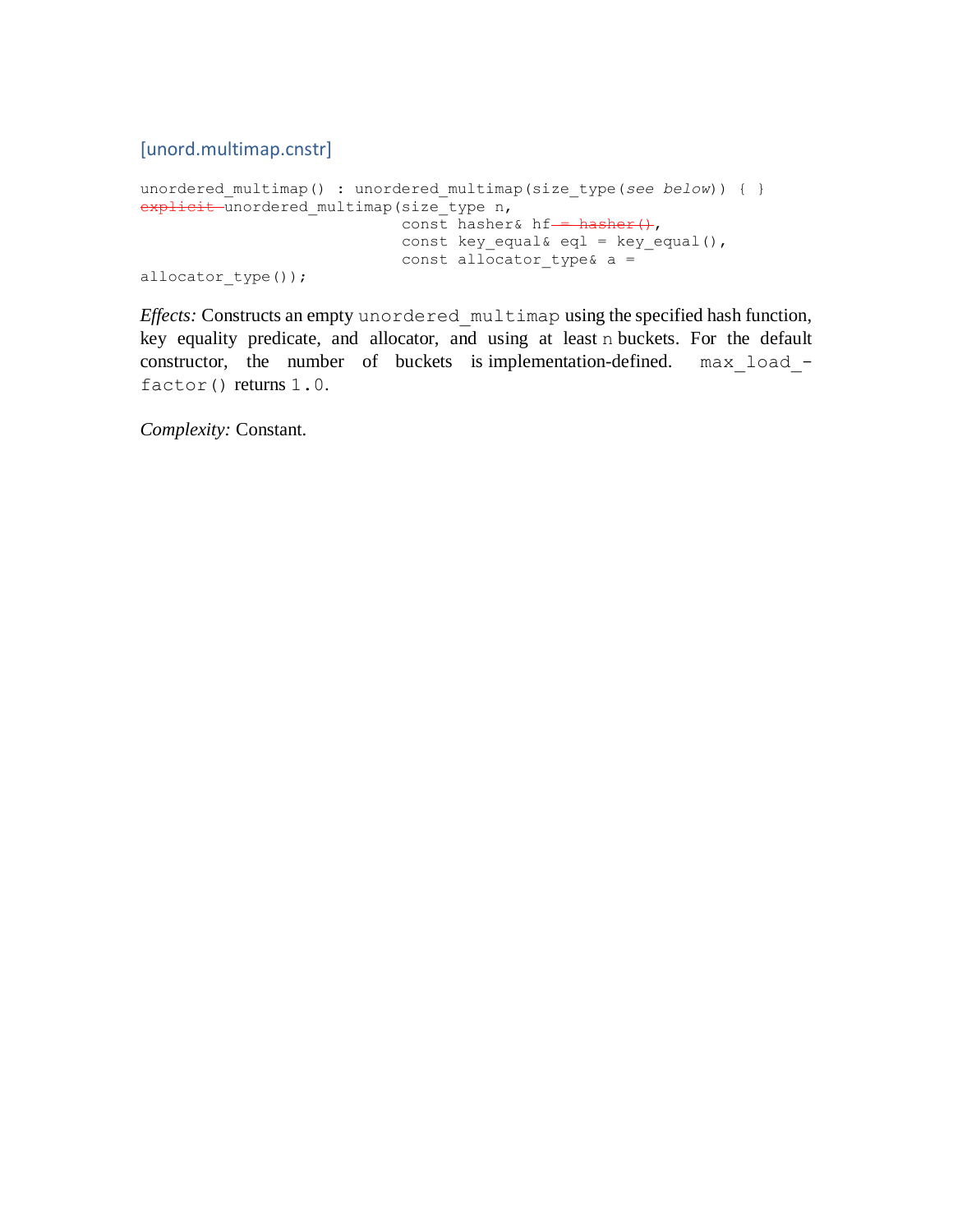#### [unord.set.overview]

```
namespace std {
   template<class Key,
           class Hash = hash<Key>,
           class Pred = equal to Key,
            class Allocator = allocator<Key>>
  class unordered_set {
  public:
    // …
    // [unord.set.cnstr], construct/copy/destroy
   unordered set();
    explicit unordered set (size type n,
                           const hasher& hf = hasher(),
                           const key equal& eql = key equal(),
                           const allocator type& a =allocator type());
    explicit unordered set(size type n) : unordered set(n, hasher())
{ }
     template<class InputIterator>
       unordered_set(InputIterator f, InputIterator l,
                     size_type n = see below,
                    const hasher& hf = hasher(),
                    const key equal& eql = key equal(),
                    const allocator type& a = allocator type());
    unordered set(const unordered set&);
    unordered set(unordered set&&);
    explicit unordered set(const Allocator&);
    unordered set(const unordered set&, const Allocator&);
    unordered set(unordered set&&, const Allocator&);
    unordered set(initializer list<value type> il,
                   size_type n = see below,
                  const hasher& hf = hasher(),
                  const key equal& eql = key equal(),
                  const allocator type& a = allocator type());
    unordered set(size type n, const allocator type& a)
      : unordered set(n, hasher(), key equal(), a) \{ \}unordered set(size type n, const hasher& hf, const
allocator type& a)
      : unordered set(n, hf, key equal(), a) \{ \} template<class InputIterator>
     unordered set(InputIterator f, InputIterator l, size type n,
const allocator_type& a)
        : unordered set(f, l, n, hasher(), key equal(), a) { }
     template<class InputIterator>
      unordered set(InputIterator f, InputIterator l, size type n,
const hasher& hf,
                    const allocator type& a)
      : unordered set(f, l, n, hf, key_equal(), a) { }
```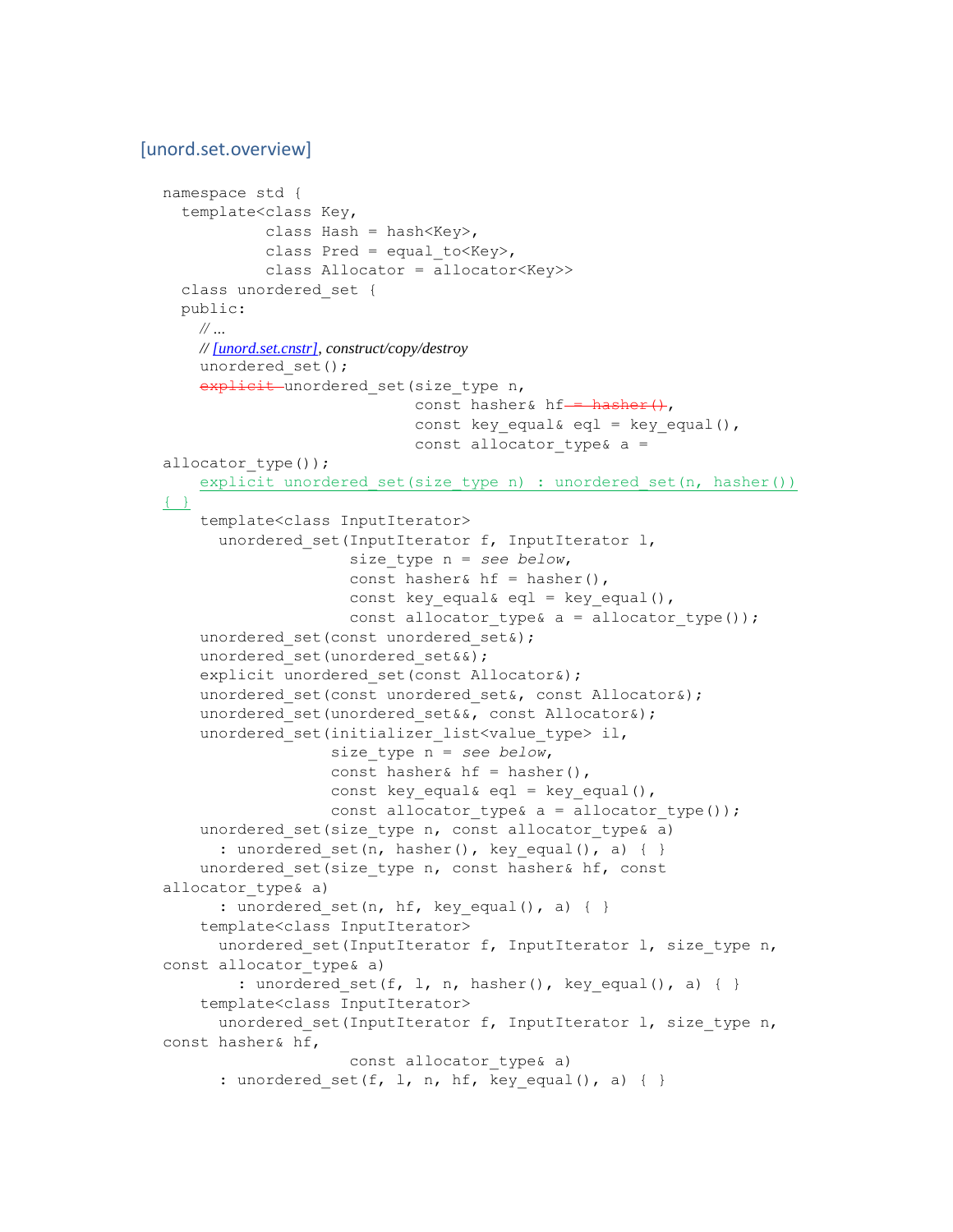```
unordered set(initializer_list<value_type> il, size_type n, const
allocator type& a)
     : unordered_set(il, n, hasher(), key_equal(), a) { }
    unordered set(initializer list<value type> il, size type n, const
hasher& hf,
                 const allocator type& a)
      : unordered_set(il, n, hf, key_equal(), a) { }
     ~unordered_set();
   unordered set& operator=(const unordered set&);
   unordered set& operator=(unordered set&&)
     noexcept(allocator_traits<Allocator>::is_always_equal::value &&
               is nothrow move assignable v<Hash> &&
               is nothrow move_assignable_v<Pred>);
    unordered set& operator=(initializer_list<value_type>);
   allocator type get allocator() const noexcept;
   // …
  };
}
```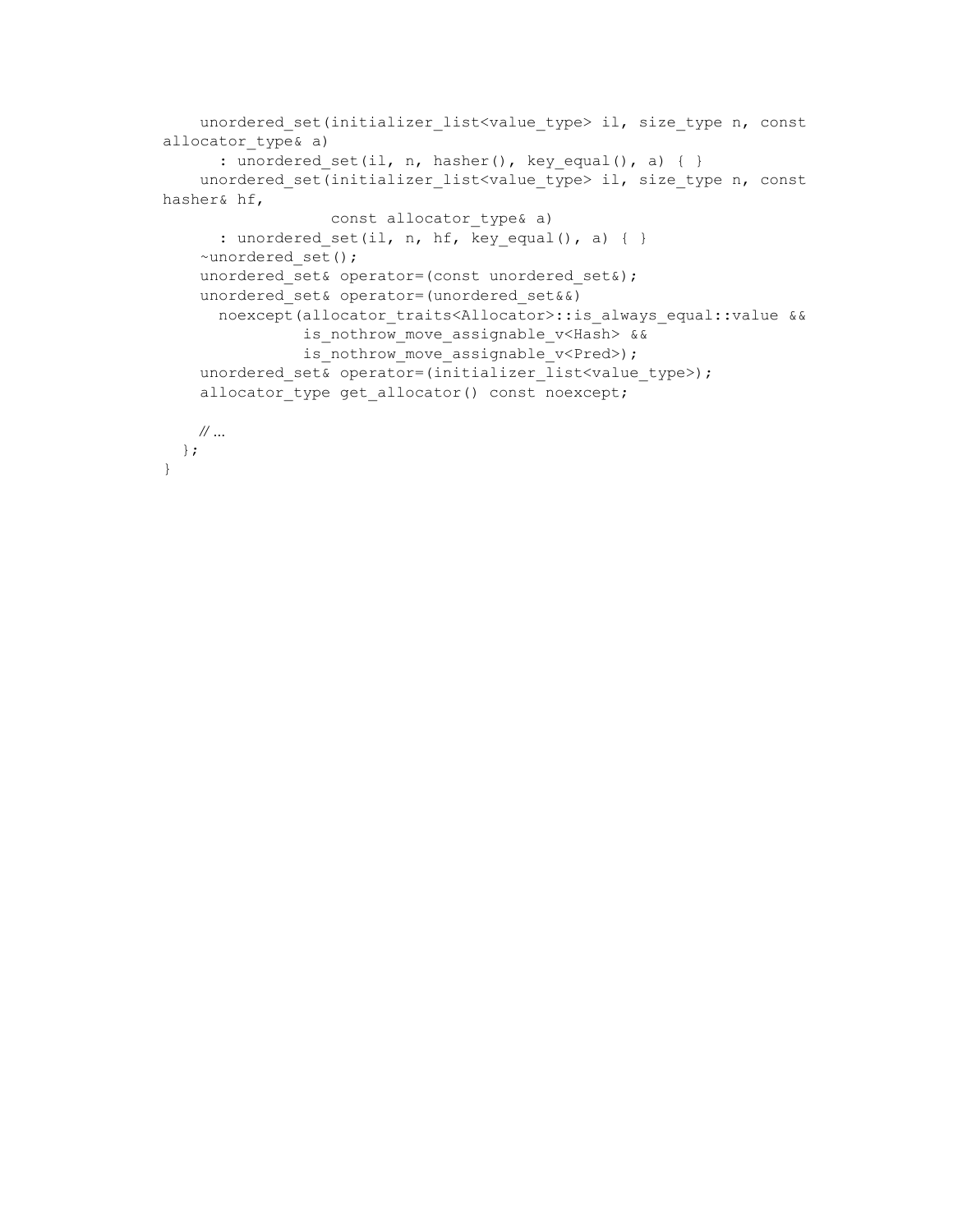[unord.set.cnstr]

```
unordered set() : unordered set(size type(see below)) { }
explicit unordered_set(size_type n,
                        const hasher& hf-\frac{1}{2} hasher(),
                        const key equal& eql = key equal(),
                        const allocator type& a = allocator type());
```
*Effects:* Constructs an empty unordered\_set using the specified hash function, key equality predicate, and allocator, and using at least nbuckets. For the default constructor, the number of buckets is implementation-defined. max load factor() returns 1.0.

*Complexity:* Constant.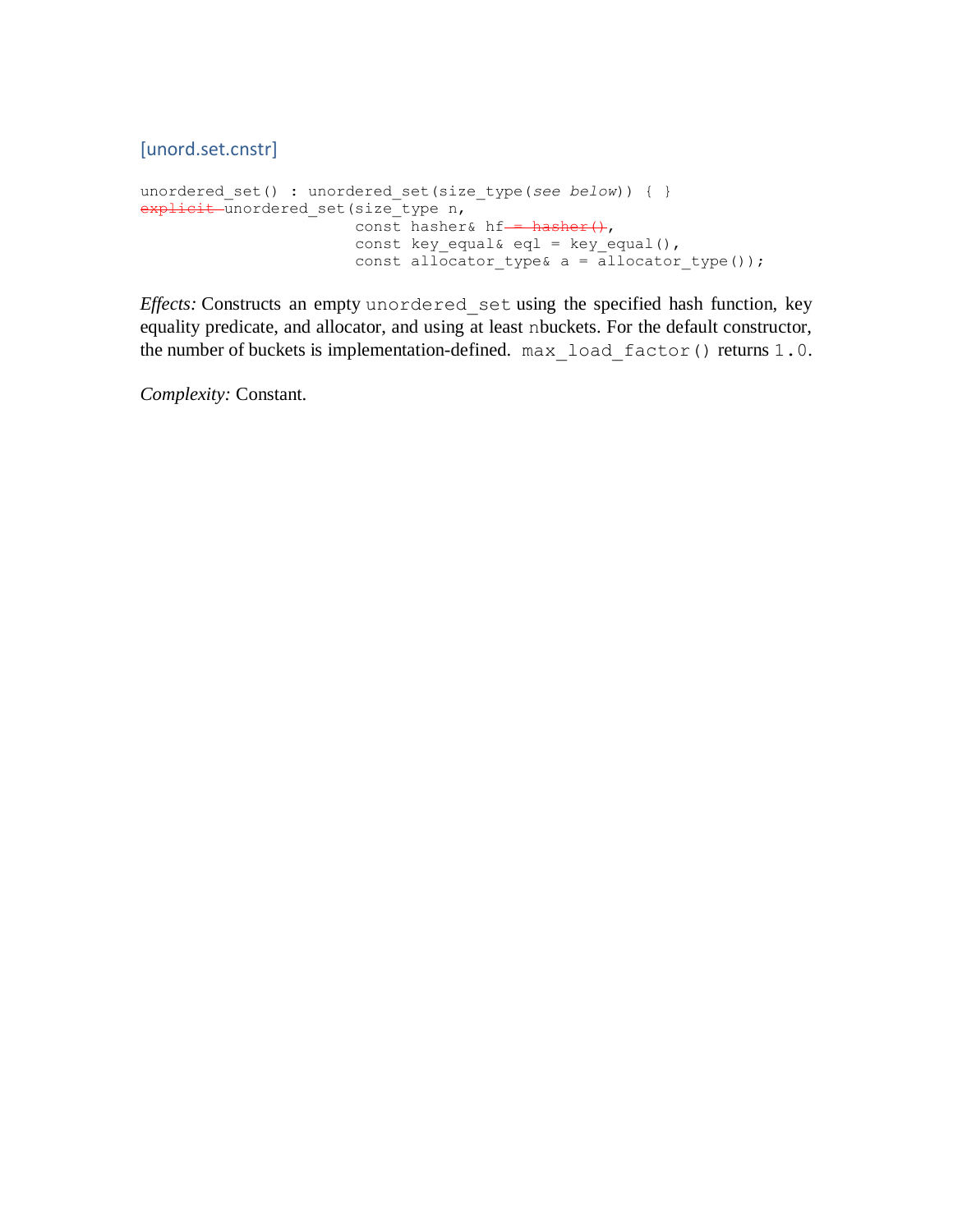#### [unord.multiset.overview]

```
namespace std {
   template<class Key,
           class Hash = hash<Key>,
           class Pred = equal to Key,
            class Allocator = allocator<Key>>
   class unordered_multiset {
   public:
    // …
    // [unord.multiset.cnstr], construct/copy/destroy
    unordered multiset();
    explicit unordered multiset (size type n,
                                 const hasher& hf--\text{haber}(\cdot),
                                 const key equal& eql = key equal(),
                                 const allocator type& a =allocator type());
    explicit unordered multiset(size type n) : unordered multiset(n,
hasher()) { }
     template<class InputIterator>
      unordered multiset(InputIterator f, InputIterator l,
                          size_type n = see below,
                          const hasher& hf = hasher(),
                          const key equal& eql = key equal(),
                          const allocator type& a = allocator type());
    unordered multiset(const unordered multiset&);
    unordered multiset(unordered multiset&&);
    explicit unordered multiset(const Allocator&);
    unordered multiset(const unordered multiset&, const Allocator&);
    unordered multiset(unordered multiset&&, const Allocator&);
    unordered multiset(initializer list<value type> il,
                        size_type n = see below,
                       const hasher& hf = hasher(),
                       const key equal& eql = key equal(),
                        const allocator type& a = allocator type());
    unordered multiset(size type n, const allocator type& a)
      : unordered multiset(n, hasher(), key equal(), a) \{ \}unordered multiset(size type n, const hasher& hf, const
allocator type& a)
      : unordered multiset(n, hf, key equal(), a) { }
     template<class InputIterator>
      unordered multiset(InputIterator f, InputIterator l, size type
n, const allocator type& a)
        : unordered multiset(f, l, n, hasher(), key equal(), a) { }
     template<class InputIterator>
      unordered multiset(InputIterator f, InputIterator l, size type
n, const hasher& hf,
                          const allocator type& a)
      : unordered multiset(f, l, n, hf, key equal(), a) \{ \}
```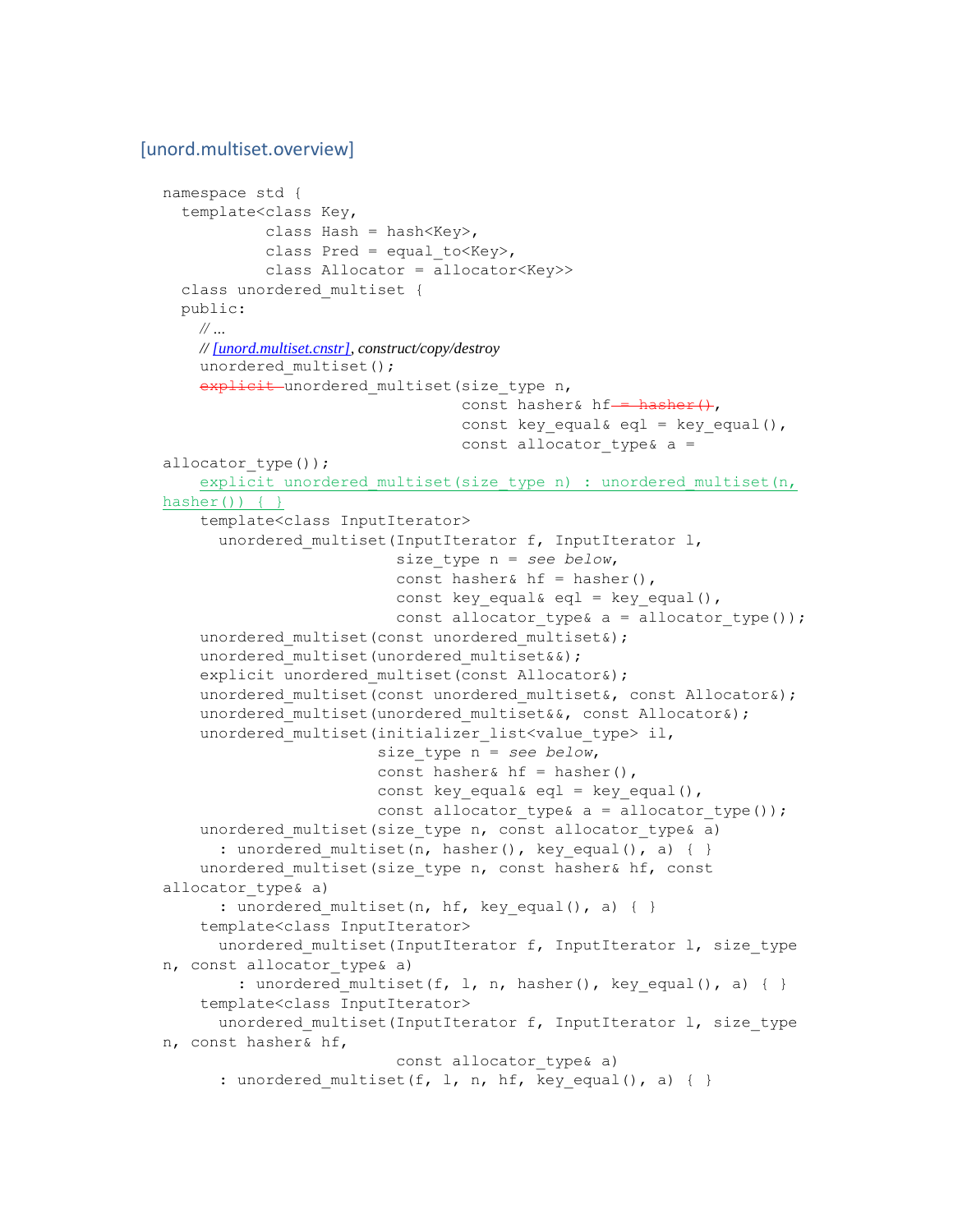```
unordered multiset(initializer list<value type> il, size type n,
const allocator type& a)
      : unordered_multiset(il, n, hasher(), key_equal(), a) { }
    unordered multiset(initializer list<value type> il, size type n,
const hasher& hf,
                        const allocator_type& a)
       : unordered_multiset(il, n, hf, key_equal(), a) { }
    ~unordered multiset();
    unordered multiset& operator=(const unordered multiset&);
    unordered multiset& operator=(unordered multiset&&)
     noexcept(allocator traits<Allocator>::is always equal::value &&
               is nothrow move assignable v<Hash> &&
               is nothrow move assignable v<Pred>);
    unordered multiset& operator=(initializer_list<value_type>);
    allocator type get allocator() const noexcept;
   // …
  };
}
```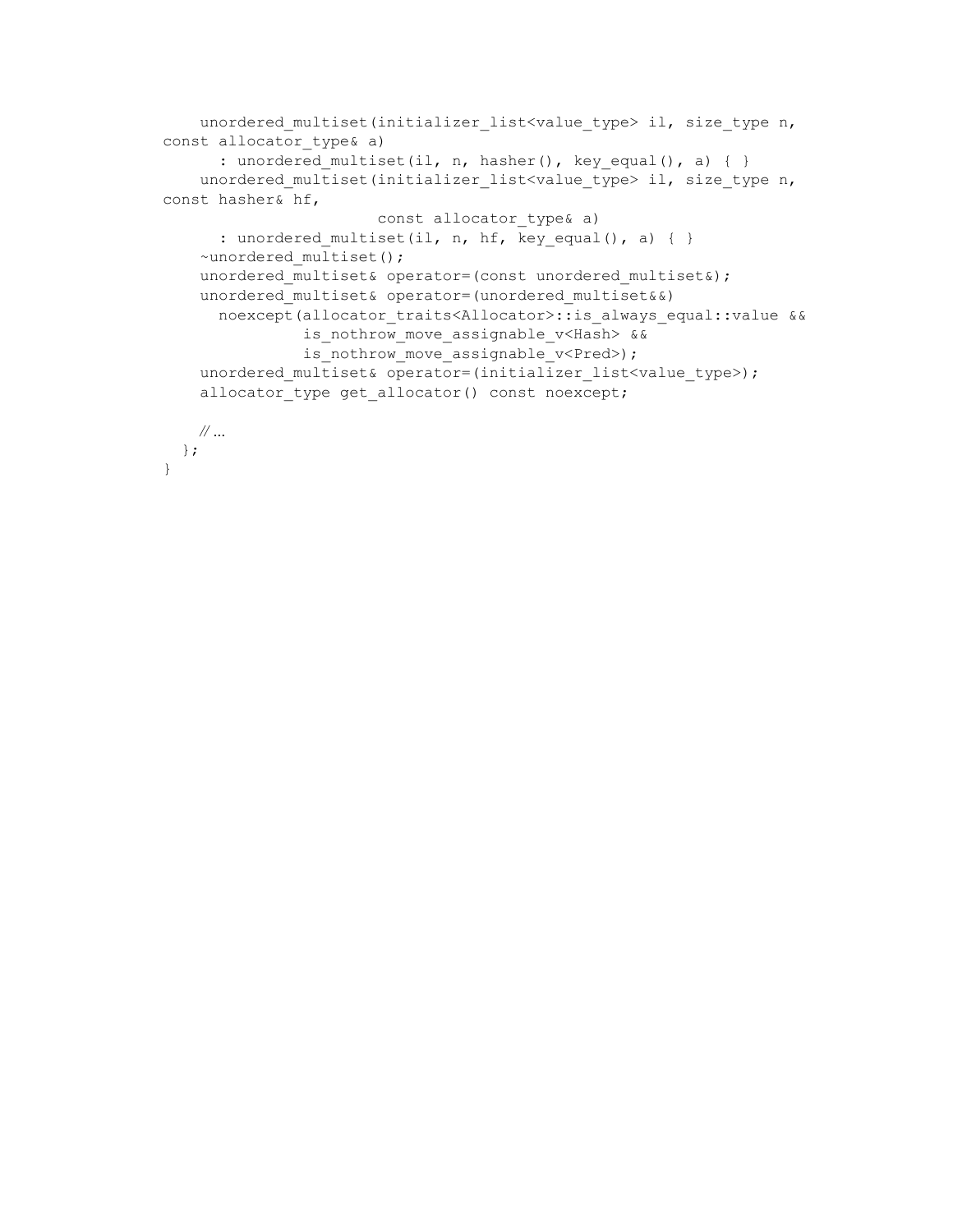[unord.multiset.cnstr]

```
unordered multiset() : unordered multiset(size type(see below)) { }
explicit unordered_multiset(size_type n,
                            const hasher& hf-\frac{1}{2} hasher(),
                             const key equal& eql = key equal(),
                             const allocator type& a =allocator type());
```
*Effects:* Constructs an empty unordered\_multiset using the specified hash function, key equality predicate, and allocator, and using at least n buckets. For the default constructor, the number of buckets is implementation-defined. max\_load\_ factor() returns 1.0.

*Complexity:* Constant.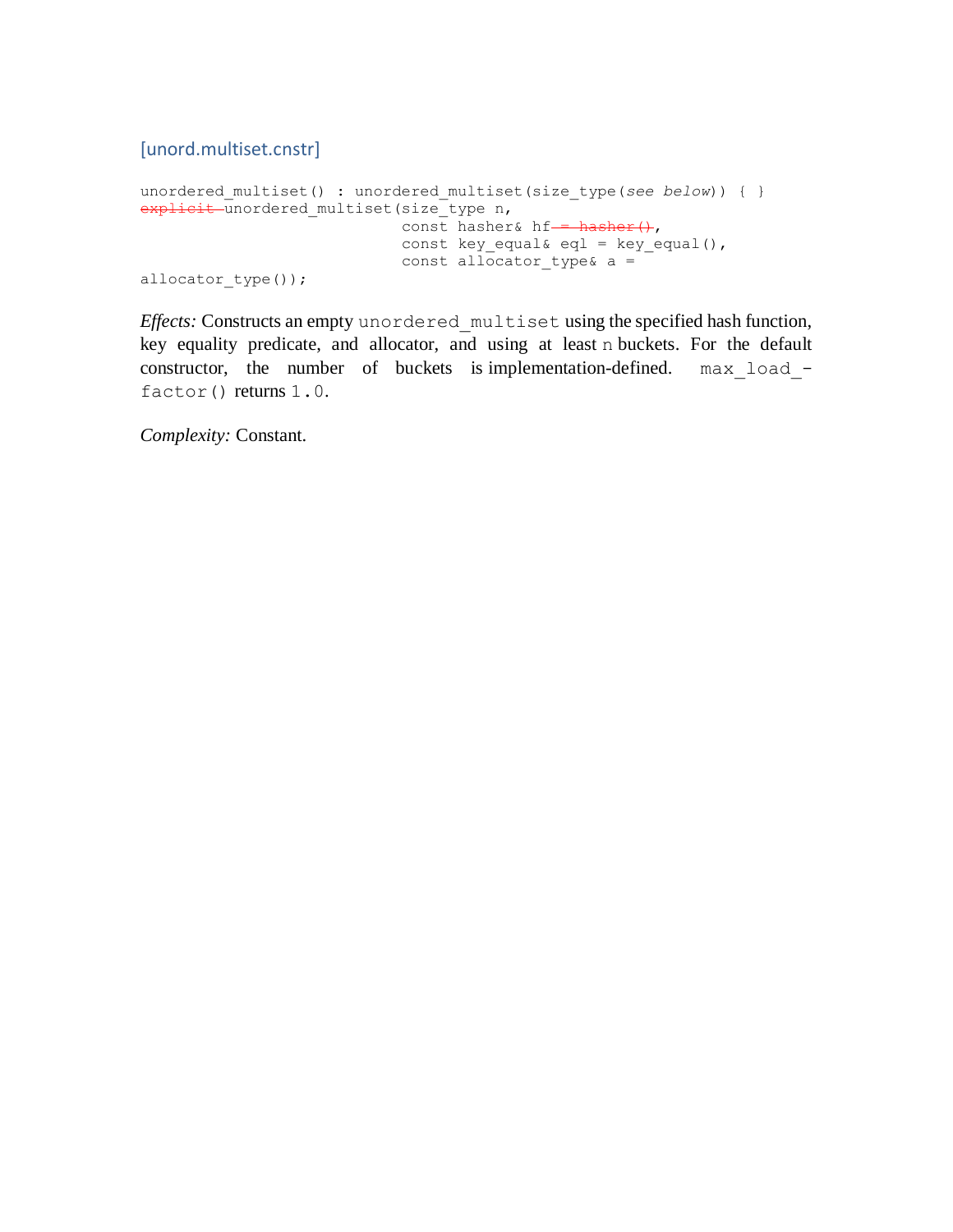# [rand.dist.uni.int]

```
template<class IntType = int>
    class uniform int distribution {
     public:
       // types
      using result type = IntType; using param_type = unspecified;
       // constructors and reset functions
      uniform int distribution() : uniform int distribution(0) {}
      explicit uniform int distribution(IntType a, IntType b =
  numeric limits<IntType>:: max());
      explicit uniform int distribution(IntType a) :
  uniform int distribution(a, numeric limits<IntType>::max()) { }
      explicit uniform int distribution(const param type& parm);
       void reset();
       // generating functions
       template<class URBG>
        result type operator()(URBG& g);
       template<class URBG>
        result type operator()(URBG& g, const param type& parm);
       // property functions
      result type a() const;
      result type b() const;
      param type param() const;
      void param(const param type& parm);
      result type min() const;
      result type max() const;
     };
explicit uniform int distribution(IntType a, IntType b =
numeric_limits<IntType>::max());
```
### *Requires:* a≤b

*Effects:* Constructs a uniform\_int\_distribution object; a and b correspond to the respective parameters of the distribution.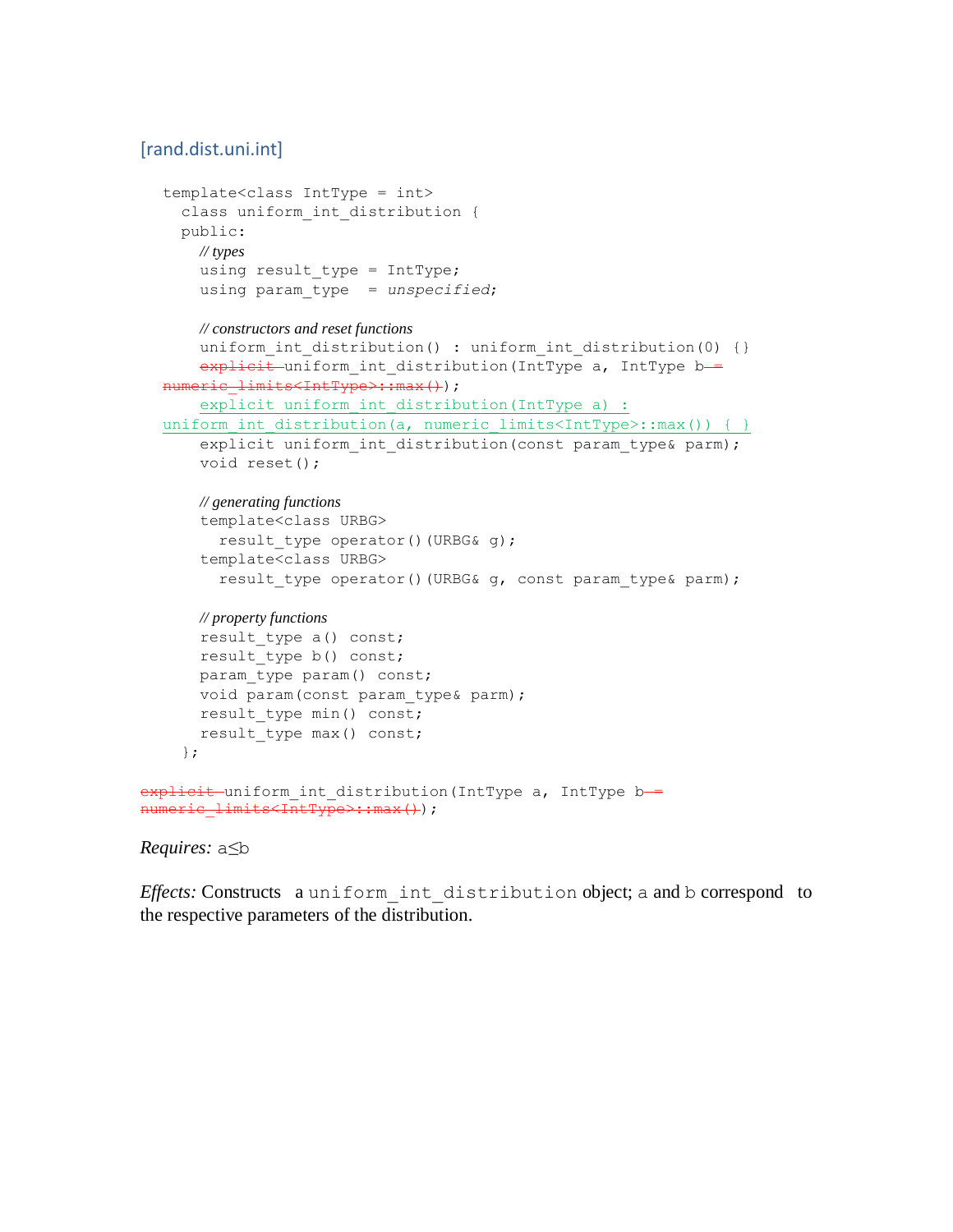# [rand.dist.uni.real]

```
template<class RealType = double>
     class uniform_real_distribution {
     public:
       // types
      using result type = RealType; using param_type = unspecified;
       // constructors and reset functions
      uniform real distribution() : uniform real distribution(0.0) {}
      explicit uniform real distribution(RealType a, RealType b = 1.0);
      explicit uniform real distribution(RealType a) :
  uniform real distribution(a, 1.0) { }
      explicit uniform real distribution(const param type& parm);
       void reset();
       // generating functions
       template<class URBG>
        result type operator()(URBG& q);
       template<class URBG>
        result type operator()(URBG& q, const param type& parm);
       // property functions
      result type a() const;
      result type b() const;
      param type param() const;
       void param(const param_type& parm);
      result type min() const;
      result type max() const;
     };
\frac{1}{10} explicit uniform real distribution (RealType a, RealType b = 1.0);
```

```
Requires: a≤b and b−a≤numeric_limits<RealType>::max().
```
*Effects:* Constructs a uniform\_real\_distribution object; a and b correspond to the respective parameters of the distribution.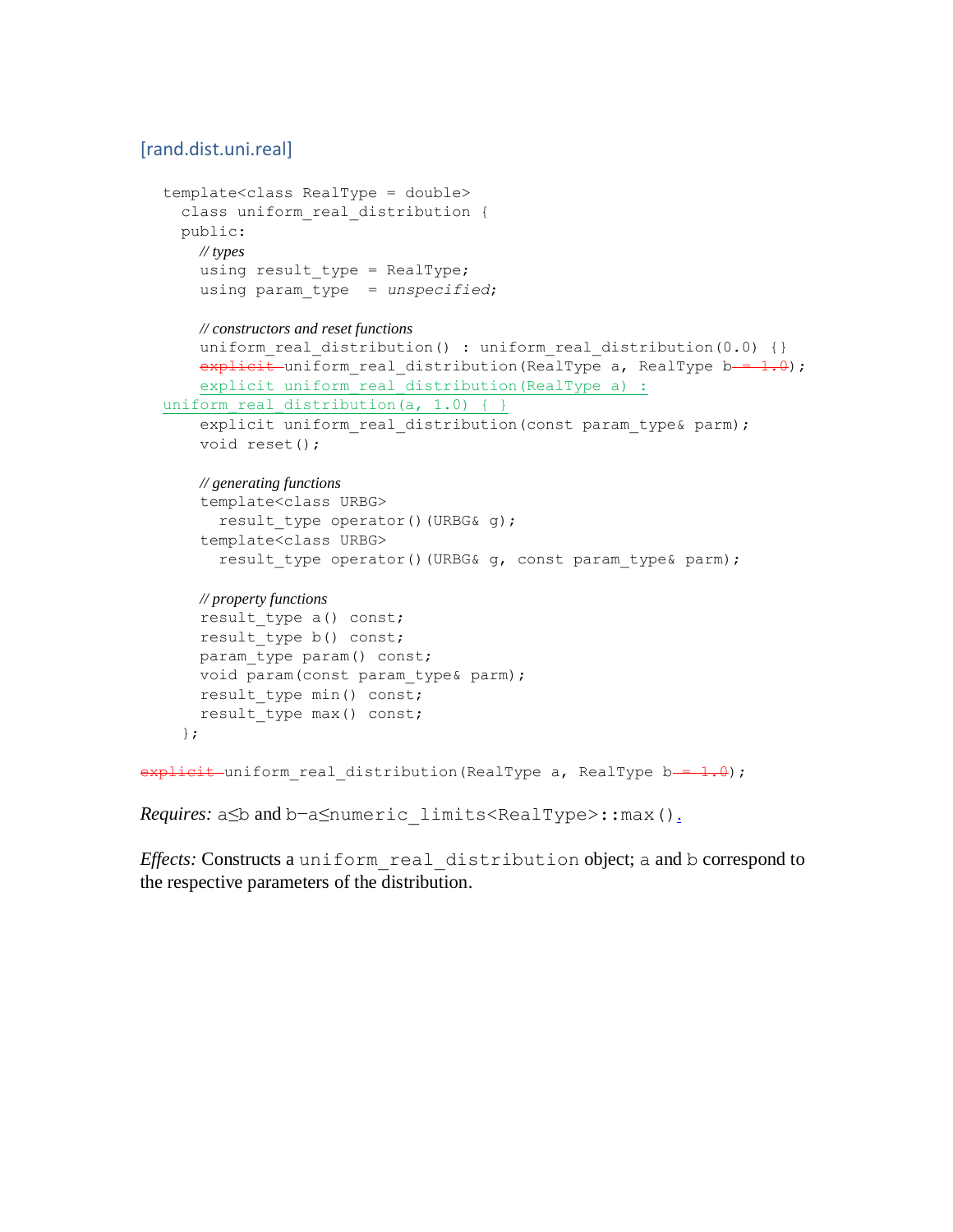# [rand.dist.bern.bin]

```
template<class IntType = int>
     class binomial_distribution {
     public:
       // types
      using result type = IntType;
       using param_type = unspecified;
       // constructors and reset functions
      binomial distribution() : binomial distribution(1) {}
      explicit binomial distribution(IntType t, double p = 0.5);
      explicit binomial distribution(IntType t) :
  binomial distribution(t, 0.5) { }
      explicit binomial distribution(const param type& parm);
       void reset();
       // generating functions
       template<class URBG>
        result type operator()(URBG& g);
       template<class URBG>
        result type operator()(URBG& g, const param type& parm);
       // property functions
       IntType t() const;
       double p() const;
      param type param() const;
      void param(const param type& parm);
      result type min() const;
      result type max() const;
     };
explitlet-binomial_distribution(IntType t, double p-0.5);
```
*Requires:* 0≤p≤1 and 0≤t[.](http://eel.is/c++draft/rand.dist.bern.bin#2.sentence-1)

*Effects:* Constructs a binomial\_distribution object; t and p correspond to the respective parameters of the distribution.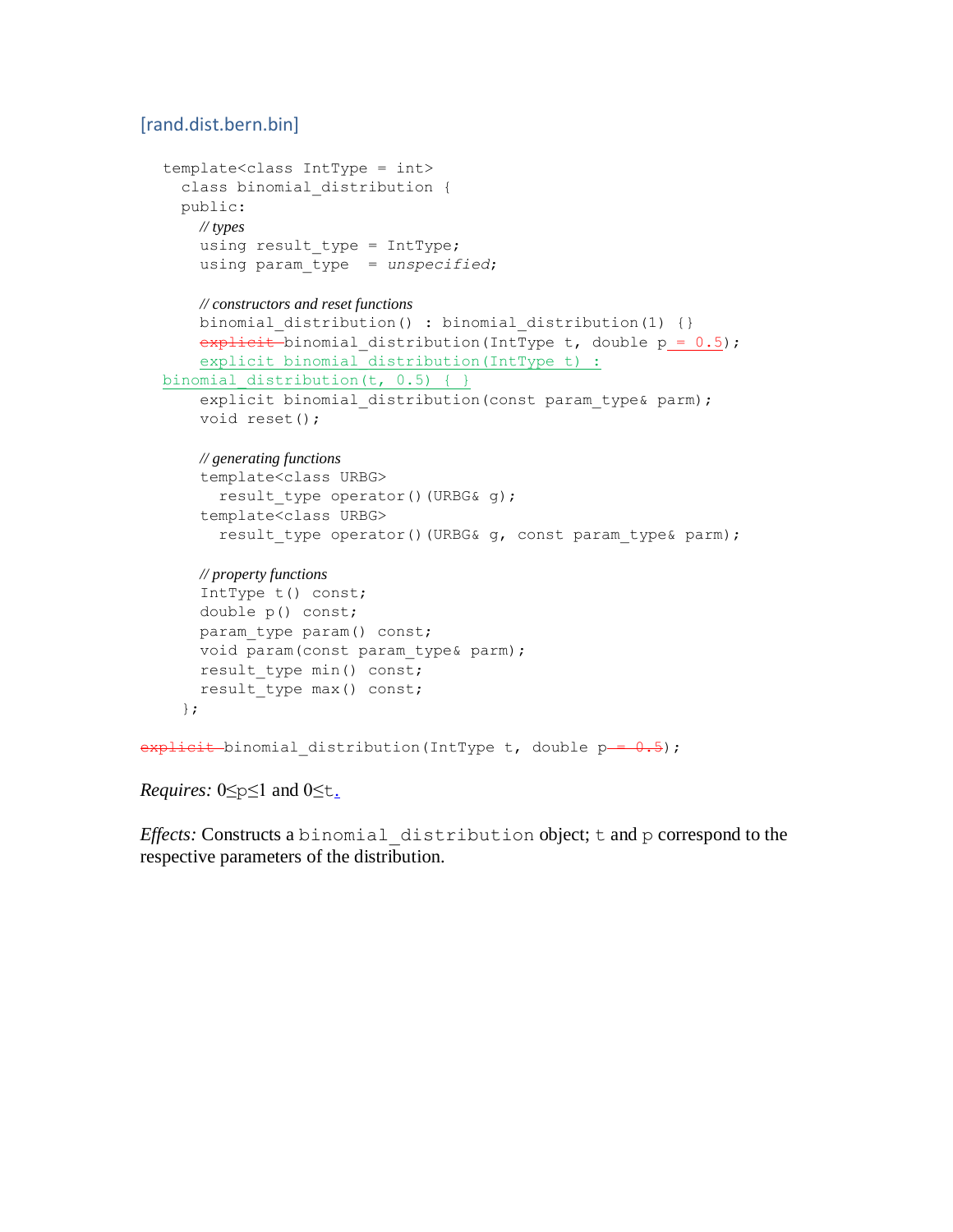### [rand.dist.bern.negbin]

```
template<class IntType = int>
    class negative binomial distribution {
     public:
       // types
      using result type = IntType;
       using param_type = unspecified;
       // constructor and reset functions
      negative binomial distribution() :
  negative binomial distribution(1) {}
      \overline{explicit}-negative binomial distribution(IntType k, double p =
  0.5);
      explicit negative binomial distribution(IntType k) :
  negative binomial distribution(k, 0.5) { }
      explicit negative binomial distribution (const param type& parm);
       void reset();
       // generating functions
       template<class URBG>
         result_type operator()(URBG& g);
       template<class URBG>
        result type operator()(URBG& g, const param type& parm);
       // property functions
       IntType k() const;
       double p() const;
       param_type param() const;
       void param(const param_type& parm);
      result type min() const;
      result type max() const;
     };
explituit-negative_binomial_distribution(IntType k, double p-= 0.5);
```
*Requires:*  $0 < p \leq 1$  and  $0 < k$ [.](http://eel.is/c++draft/rand.dist.bern.negbin#2.sentence-1)

*Effects:* Constructs a negative\_binomial\_ distribution object; k and p correspond to the respective parameters of the distribution.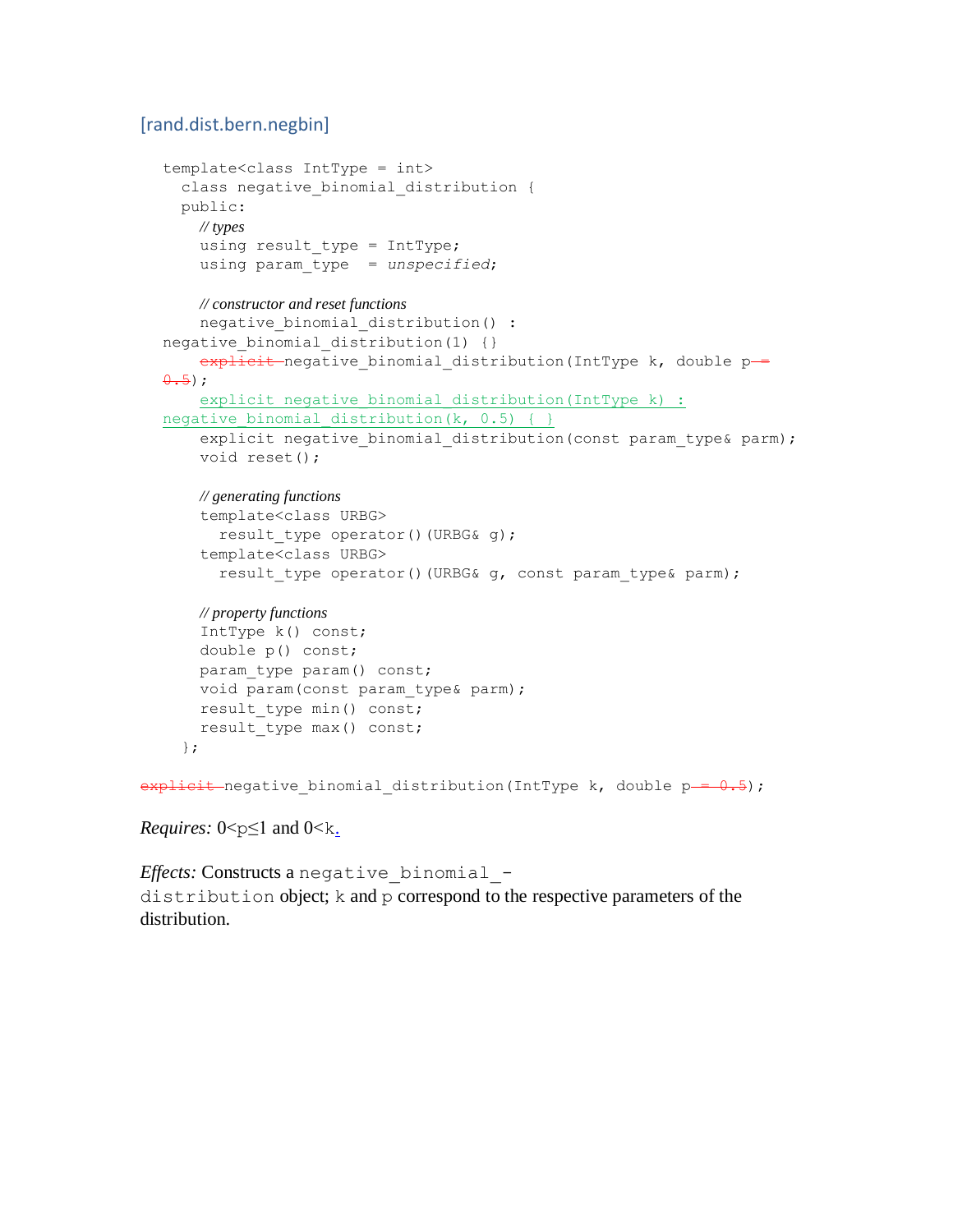### [rand.dist.pois.gamma]

```
template<class RealType = double>
     class gamma_distribution {
     public:
       // types
      using result type = RealType; using param_type = unspecified;
       // constructors and reset functions
      gamma distribution() : gamma distribution(1.0) {}
      explicit gamma distribution(RealType alpha, RealType beta = 1.0);
      explicit gamma distribution (RealType alpha) :
  gamma distribution(alpha, 1.0) { }
      explicit gamma distribution(const param type& parm);
       void reset();
       // generating functions
       template<class URBG>
        result type operator()(URBG& g);
       template<class URBG>
        result type operator()(URBG& g, const param type& parm);
       // property functions
       RealType alpha() const;
       RealType beta() const;
      param type param() const;
      void param(const param type& parm);
      result type min() const;
      result type max() const;
     };
explicit gamma distribution(RealType alpha, RealType beta - 1.0);
```
*Requires:* 0<alpha and 0<br/>beta[.](http://eel.is/c++draft/rand.dist.pois.gamma#2.sentence-1)

*Effects:* Constructs a gamma\_distribution object; alpha and beta correspond to the parameters of the distribution.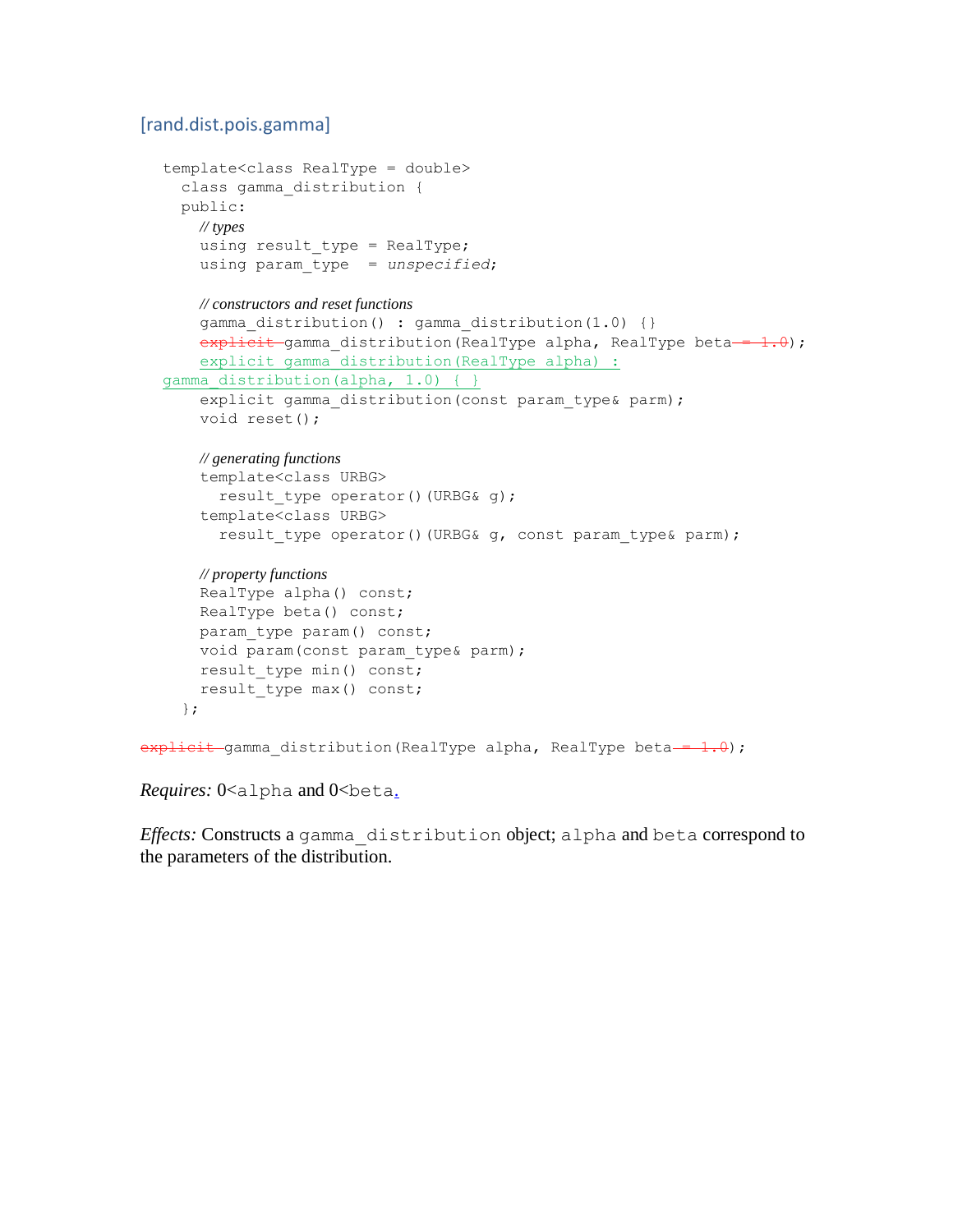### [rand.dist.pois.weibull]

```
template<class RealType = double>
    class weibull distribution {
     public:
       // types
      using result type = RealType; using param_type = unspecified;
       // constructor and reset functions
      weibull distribution() : weibull distribution(1.0) {}
      explicit weibull distribution(RealType a, RealType b = 1.0);
        explicit weibull_distribution(RealType a) : weibull_distribution 
  (a, 1.0) { }
      explicit weibull distribution(const param type& parm);
       void reset();
       // generating functions
        template<class URBG>
         result type operator()(URBG& g);
        template<class URBG>
         result type operator()(URBG& g, const param type& parm);
       // property functions
       RealType a() const;
       RealType b() const;
      param type param() const;
      void param (const param type& parm);
      result type min() const;
       result type max() const;
     };
\frac{1}{10} = \frac{1}{10} = \frac{1}{10} distribution(RealType a, RealType b = \frac{1}{10};
```

```
Requires: 0<a and 0<br/>>b.
```
*Effects:* Constructs a weibull\_distribution object; a and b correspond to the respective parameters of the distribution.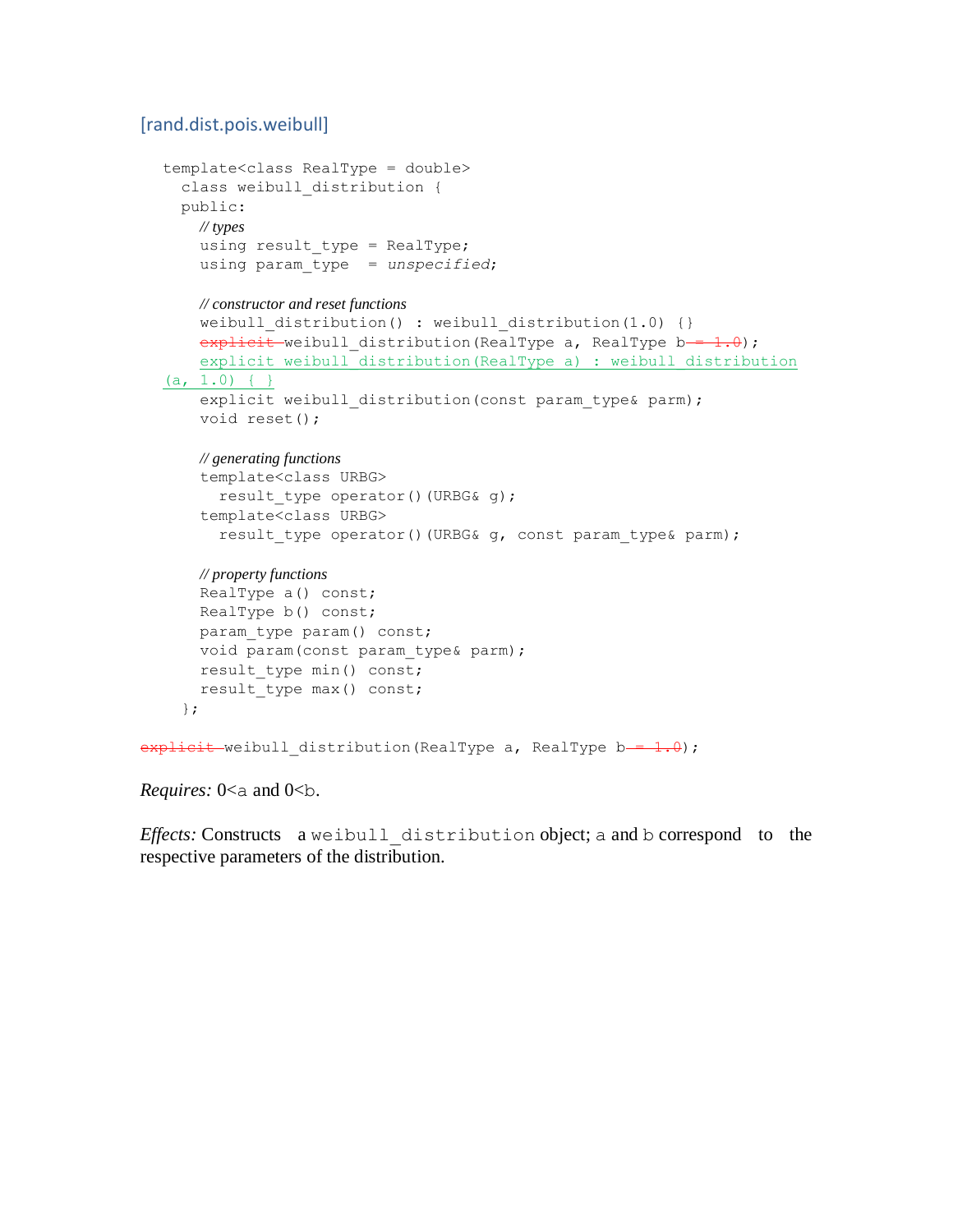### [rand.dist.pois.extreme]

```
template<class RealType = double>
    class extreme value distribution {
     public:
       // types
      using result type = RealType; using param_type = unspecified;
       // constructor and reset functions
      extreme value distribution() : extreme value distribution(0.0) {}
      explicit extreme value distribution (RealType a, RealType b =
  \pm .0);
      explicit extreme value distribution(RealType a) :
  extreme value distribution(a, 1.0) { }
      explicit extreme value distribution(const param type& parm);
       void reset();
       // generating functions
       template<class URBG>
         result type operator()(URBG& g);
       template<class URBG>
         result type operator()(URBG& g, const param type& parm);
       // property functions
       RealType a() const;
       RealType b() const;
      param type param() const;
       void param(const param_type& parm);
      result type min() const;
      result type max() const;
     };
\frac{1}{10} explicit extreme value distribution (RealType a, RealType b = 1.0);
```
### *Requires:* 0<br/>b[.](http://eel.is/c++draft/rand.dist.pois.extreme#2.sentence-1)

*Effects:* Constructs an extreme\_value\_distribution object; a and b correspond to the respective parameters of the distribution.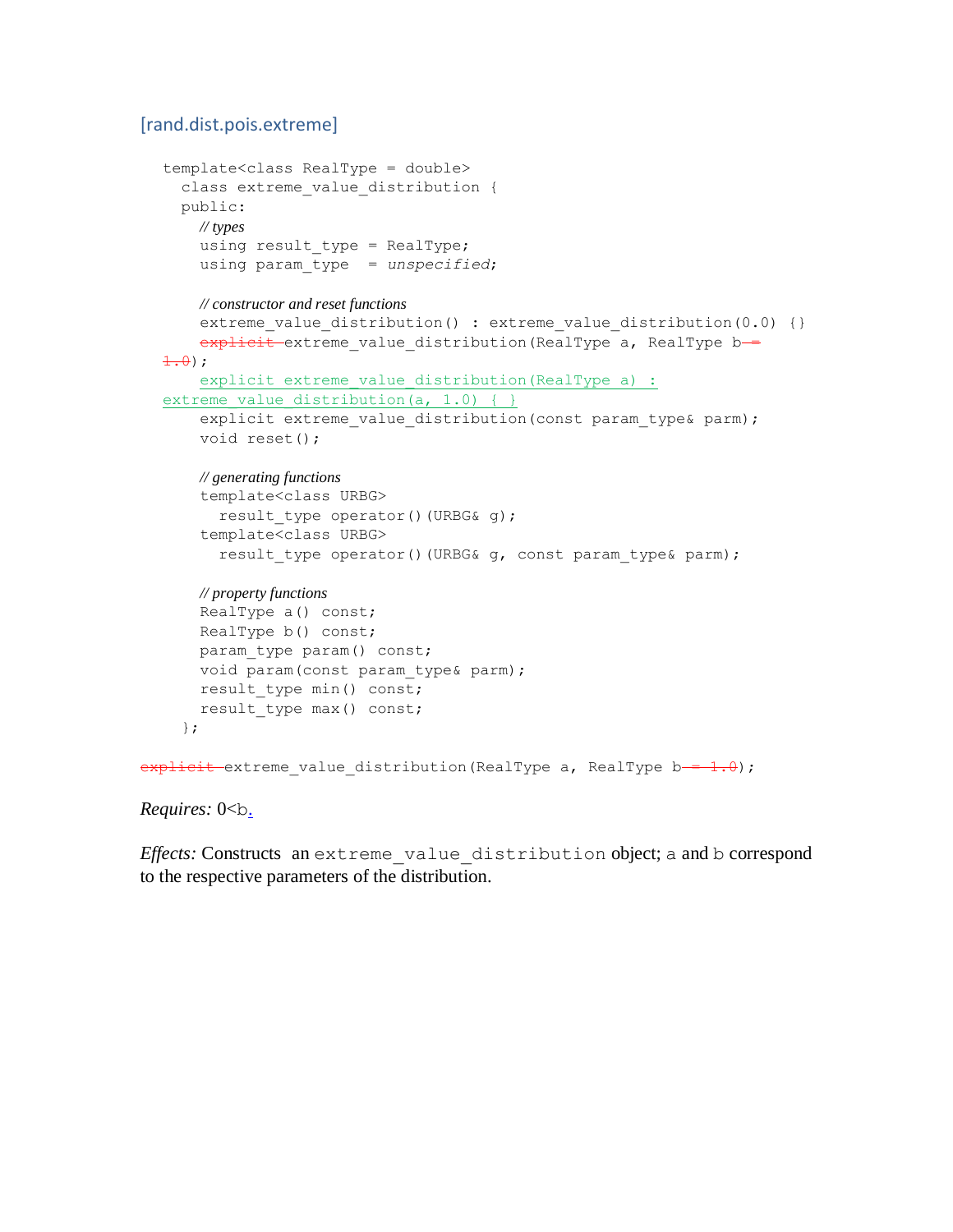### [rand.dist.norm.normal]

```
template<class RealType = double>
     class normal_distribution {
     public:
       // types
      using result type = RealType; using param_type = unspecified;
       // constructors and reset functions
      normal distribution() : normal distribution(0.0) {}
      explicit normal distribution (RealType mean, RealType stddev-
  \pm .0);
       explicit normal distribution(RealType mean) :
  normal distribution(mean, 1.0) { }
       explicit normal distribution (const param type& parm);
       void reset();
       // generating functions
        template<class URBG>
         result type operator()(URBG& g);
        template<class URBG>
         result type operator()(URBG& g, const param type& parm);
       // property functions
       RealType mean() const;
       RealType stddev() const;
      param type param() const;
       void param(const param_type& parm);
      result type min() const;
      result type max() const;
     };
e^{i\theta} = e^{i\theta} = e^{i\theta} distribution(RealType mean, RealType stddev = \theta;
```
*Requires:* 0<stddev.

*Effects:* Constructs a normal\_distribution object; mean and stddev correspond to the respective parameters of the distribution.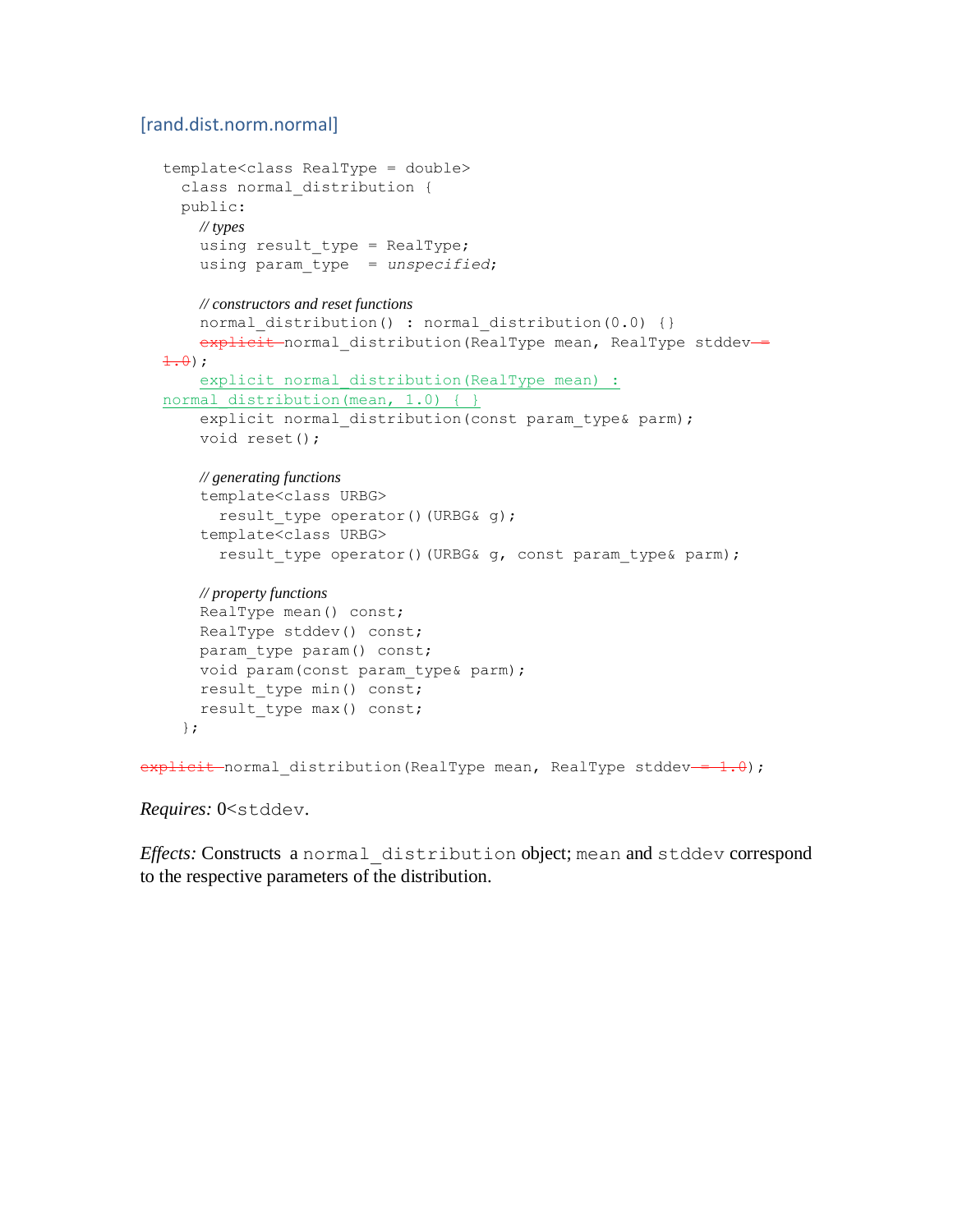### [rand.dist.norm.lognormal]

```
template<class RealType = double>
     class lognormal_distribution {
     public:
       // types
      using result type = RealType; using param_type = unspecified;
       // constructor and reset functions
      lognormal distribution() : lognormal distribution(0.0) {}
      explitzit-lognormal distribution (RealType m, RealType s = 1.0);explicit lognormal distribution(RealType m) :
  lognormal distribution(m, 1.0) { }
      explicit lognormal distribution (const param type& parm);
       void reset();
       // generating functions
       template<class URBG>
        result type operator()(URBG& g);
       template<class URBG>
         result type operator()(URBG& g, const param type& parm);
       // property functions
       RealType m() const;
       RealType s() const;
      param type param() const;
      void param (const param type& parm);
      result type min() const;
      result type max() const;
     };
\frac{1}{10} explicit lognormal distribution (RealType m, RealType s = 1.0);
```
#### *Requires:* 0<s.

*Effects:* Constructs a lognormal\_distribution object; m and s correspond to the respective parameters of the distribution.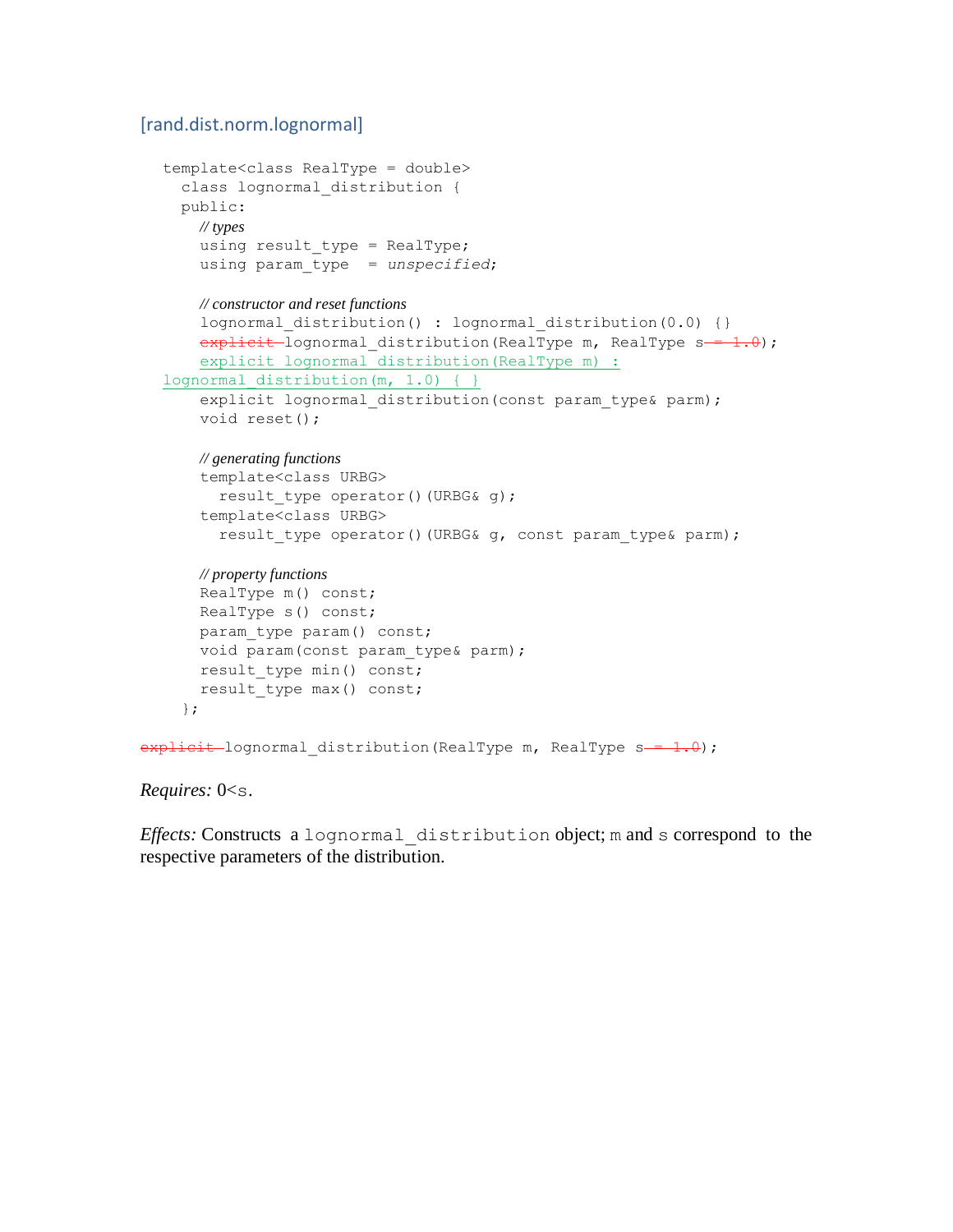### [rand.dist.norm.cauchy]

```
template<class RealType = double>
    class cauchy distribution {
     public:
       // types
      using result type = RealType; using param_type = unspecified;
       // constructor and reset functions
      cauchy distribution() : cauchy distribution(0.0) {}
      explicit cauchy distribution(RealType a, RealType b = 1.0);
      explicit cauchy distribution(RealType a) : cauchy distribution(a,
  1.0) { }
      explicit cauchy distribution(const param type& parm);
       void reset();
       // generating functions
       template<class URBG>
        result type operator()(URBG& g);
       template<class URBG>
        result type operator()(URBG& g, const param type& parm);
       // property functions
       RealType a() const;
       RealType b() const;
      param type param() const;
      void param (const param type& parm);
      result type min() const;
      result type max() const;
     };
explicit cauchy distribution(RealType a, RealType b = 1.0);
```
### *Requires:* 0<b.

*Effects:* Constructs a cauchy\_distribution object; a and b correspond to the respective parameters of the distribution.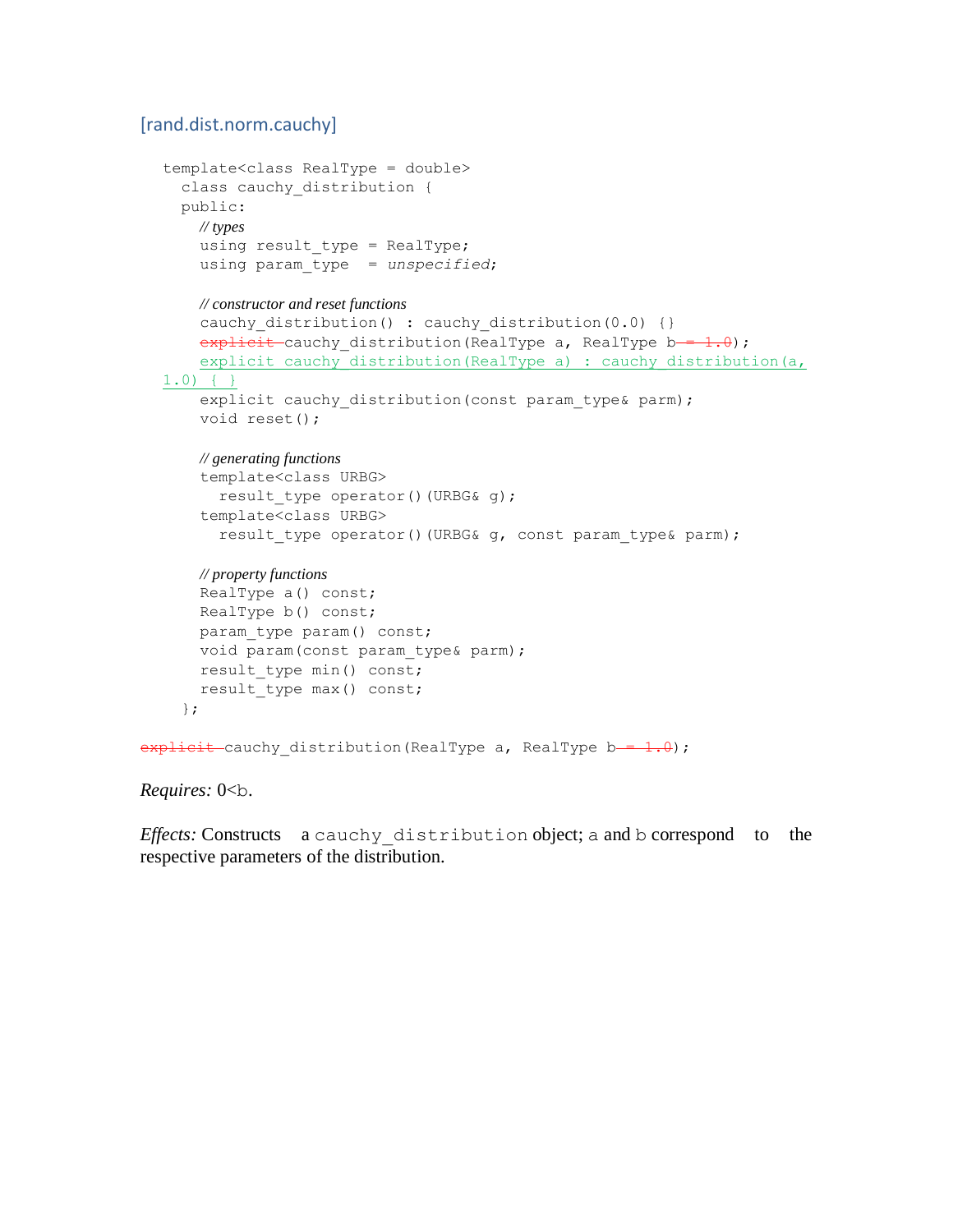# [rand.dist.norm.f]

```
template<class RealType = double>
     class fisher_f_distribution {
     public:
       // types
      using result type = RealType; using param_type = unspecified;
       // constructor and reset functions
      fisher f distribution() : fisher f distribution(1) {}
      explicit fisher f distribution(RealType m, RealType n = 1);
      explicit fisher f distribution(RealType m) :
  fisher f distribution(m, 1.0) { }
      explicit fisher f distribution(const param type& parm);
       void reset();
       // generating functions
       template<class URBG>
        result type operator()(URBG& g);
       template<class URBG>
        result type operator()(URBG& g, const param type& parm);
       // property functions
       RealType m() const;
       RealType n() const;
      param type param() const;
      void param(const param type& parm);
      result type min() const;
      result type max() const;
     };
explicit fisher_f_distribution(RealType m, RealType n--1);
```
*Requires:* 0 < m and 0 < n.

*Effects:* Constructs a fisher f distribution object; m and n correspond to the respective parameters of the distribution.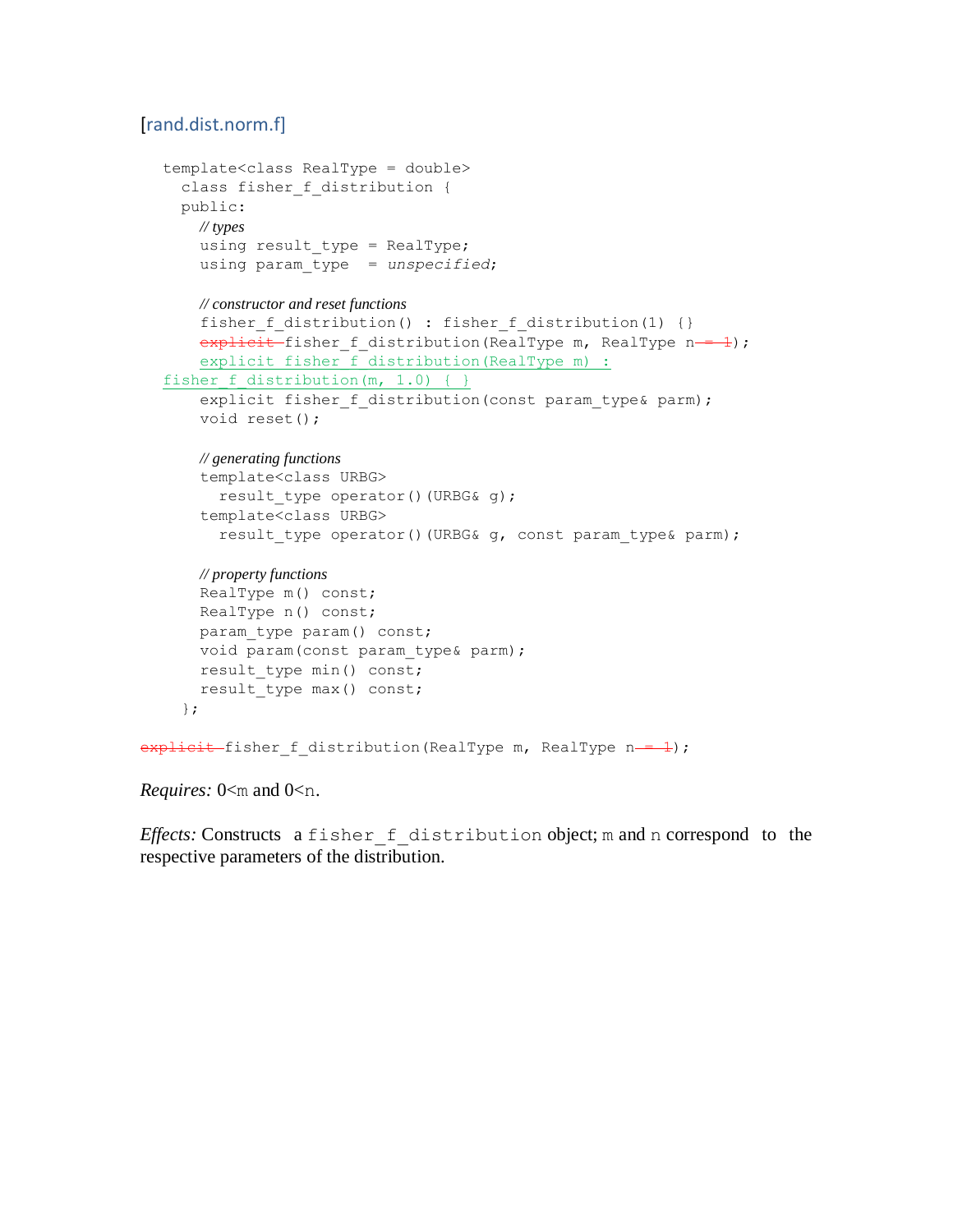# [ios::failure]

```
namespace std {
   class ios_base::failure : public system_error {
  public:
   explicit failure(const string& msg, const error_code& ec-
io erre::stream);
    explicit failure(const string& msg) : failure(msg, 
io errc::stream) { }
  explicit failure(const char* msg, const error_code& ec-
io erre::stream);
   explicit failure(const char* msg) : failure(msg, io errc::stream)
\{\ \} };
}
```
explicit failure(const string& msg, const error code& ecio erre::stream);

*Effects:* Constructs an object of class failure by constructing the base class with msg and ec

explicit failure(const char\* msq, const error code& ecio erre::stream);

*Effects:* Constructs an object of class failure by constructing the base class with msg and ec.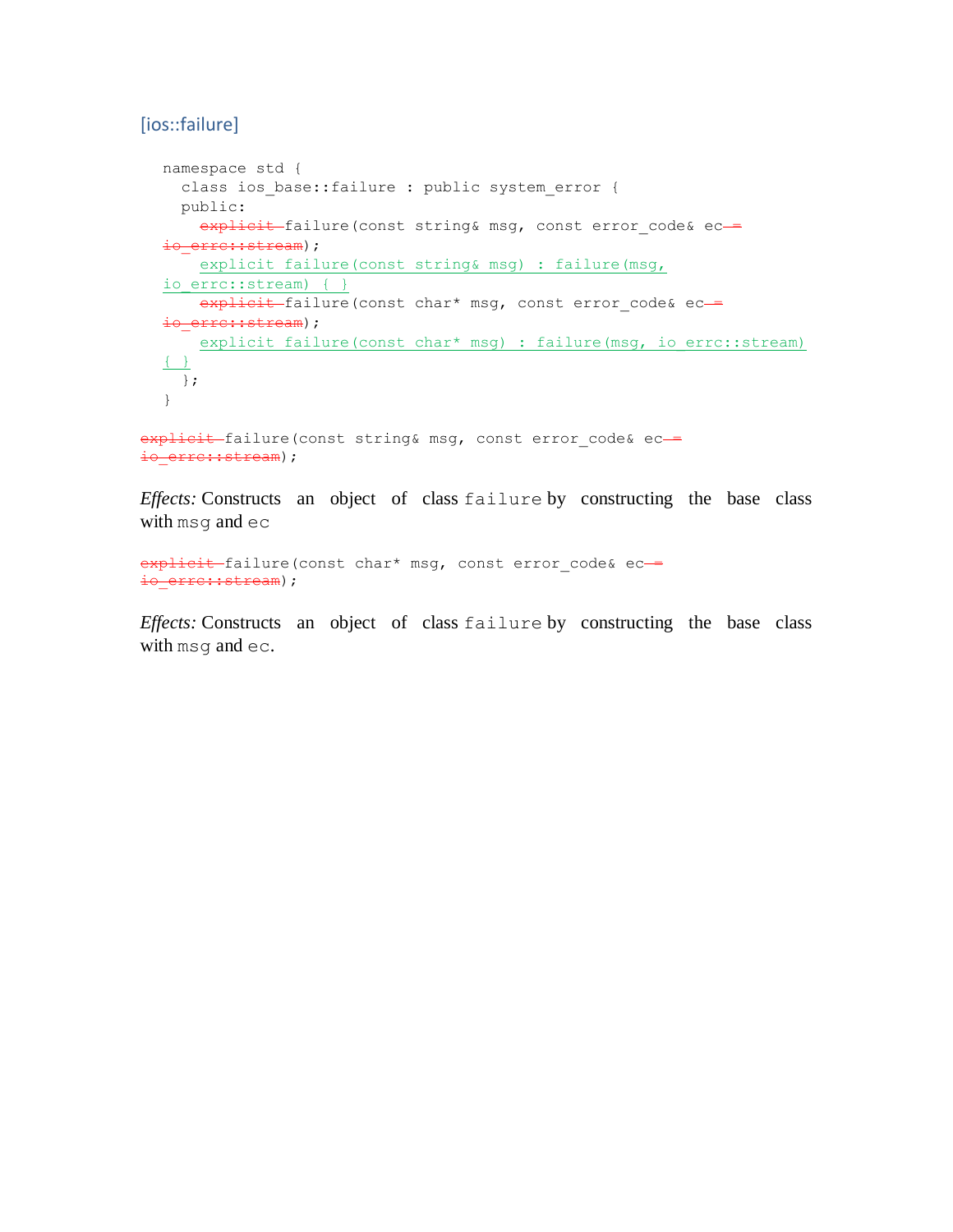# [istream::sentry]

```
namespace std {
     template<class charT, class traits = char_traits<charT>>
    class basic istream<charT, traits>::sentry {
      using traits type = traits;
       bool ok_; // exposition only
     public:
      explicit sentry(basic istream<charT, traits>& is, bool noskipws ==
  false);
       explicit sentry(basic_istream<charT, traits>& is) : sentry(is, 
  false) { }
       ~sentry();
      explicit operator bool() const { return ok ; }
      sentry(const sentry&) = delete;
      sentry& operator=(const sentry&) = delete;
     };
  }
explicit sentry(basic istream<charT, traits>& is, bool noskipws ==
false);
```
*Effects:* If is.good() is false, calls is.setstate(failbit).

Otherwise, prepares for formatted or unformatted input.

First, if is.tie() is not a null pointer, the function calls is.tie()->flush() to synchronize the output sequence with any associated external C stream.

Except that this call can be suppressed if the put area of  $is.tie()$  is empty.

Further an implementation is allowed to defer the call to flush until a call of is.rdbuf()->underflow() occurs.

If no such call occurs before the sentry object is destroyed, the call to flush may be eliminated entirely.

If noskipws is zero and is.flags() & ios\_base::skipws is nonzero, the function extracts and discards each character as long as the next available input character c is a whitespace character.

If is.rdbuf()->sbumpc() or is.rdbuf()->sgetc() returns traits:: eof(), the function calls setstate(failbit | eofbit) (which may throw ios\_base::failure).

### *Remarks:* The constructor

```
explicit sentry (basic istream<charT, traits>& is, bool noskipws ==
false)
```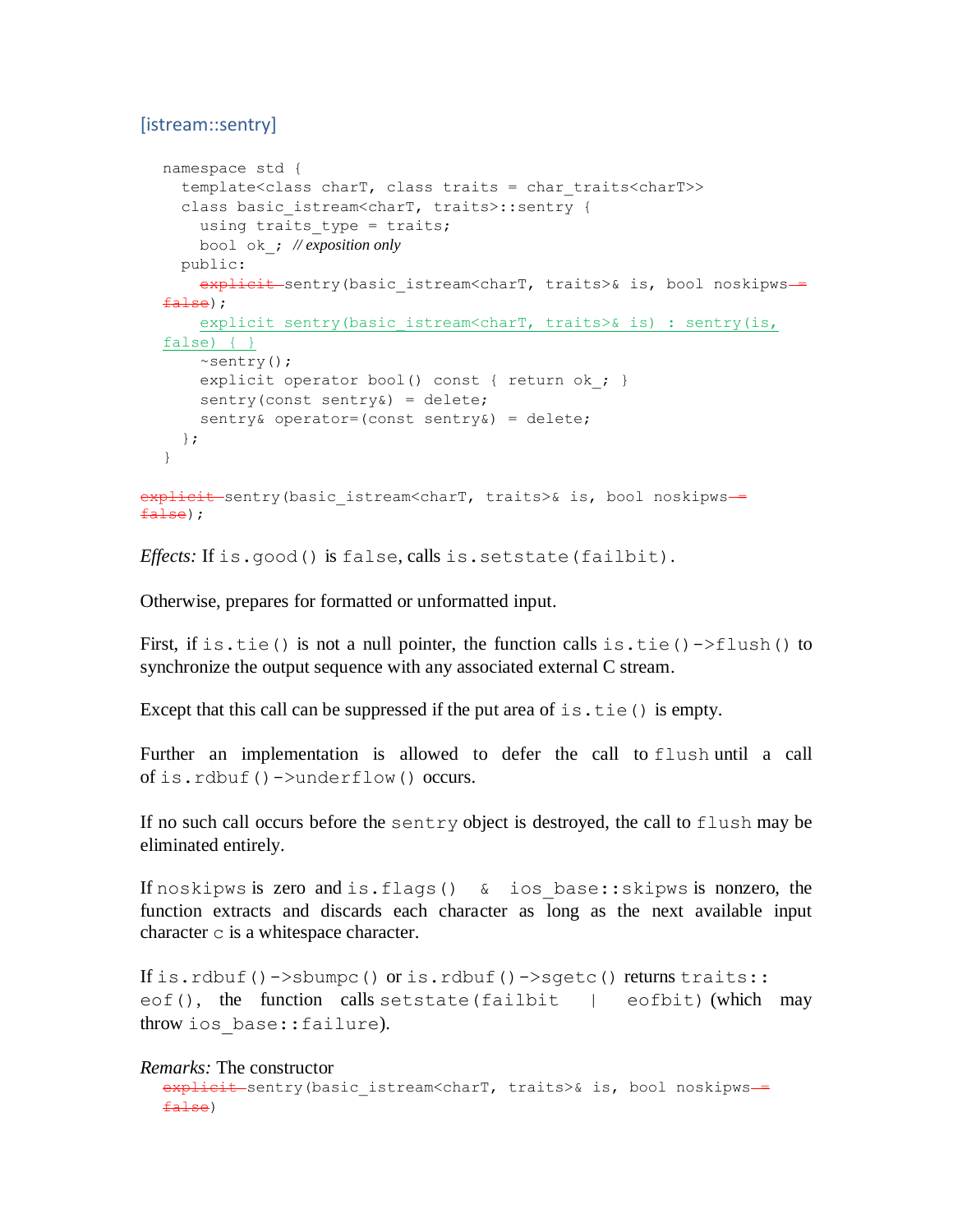uses the currently imbued locale in is, to determine whether the next input character is whitespace or not.

To decide if the character  $\sigma$  is a whitespace character, the constructor performs as if it executes the following code fragment:

```
const ctype<charT>& ctype = use facet<ctype<charT>>(is.getloc());
if (ctype.is(ctype.space, c) !=\overline{0})
  // c is a whitespace character.
```
If, after any preparation is completed, is.good() is true, ok  $!=$ false otherwise,  $ok$  == false.

During preparation, the constructor may call setstate(failbit) (which may throw ios base::failure [\(\[iostate.flags\]\)](http://eel.is/c++draft/iostate.flags))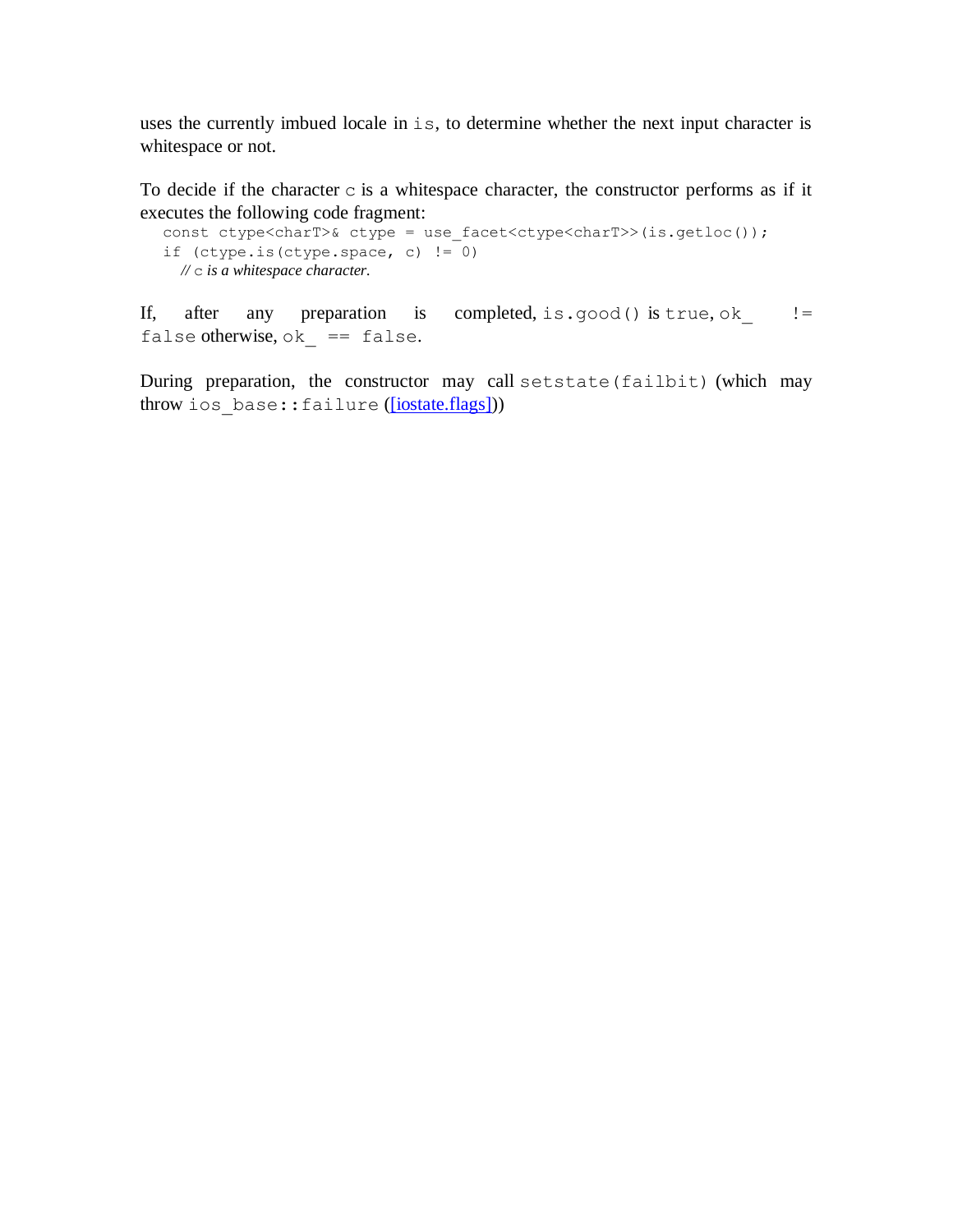# [stringbuf]

```
namespace std {
   template<class charT, class traits = char_traits<charT>,
            class Allocator = allocator<charT>>
  class basic stringbuf : public basic streambuf<charT, traits> {
   public:
    // …
    // [stringbuf.cons], constructors
    basic_stringbuf() : basic_stringbuf(ios_base::in | ios_base::out) 
{}
    explicit basic stringbuf(ios base::openmode which);
    explicit basic stringbuf(
     const basic string<charT, traits, Allocator>& str,
     ios base::openmode which = ios base::in | ios base::out);
    explicit basic_stringbuf(
   const basic_string<charT, traits, Allocator>& str) :
basic stringbuf(str, ios base::in | ios base::out) { }
   basic stringbuf(const basic stringbuf& rhs) = delete;
   basic stringbuf(basic stringbuf&& rhs);
    // …
  };
}
```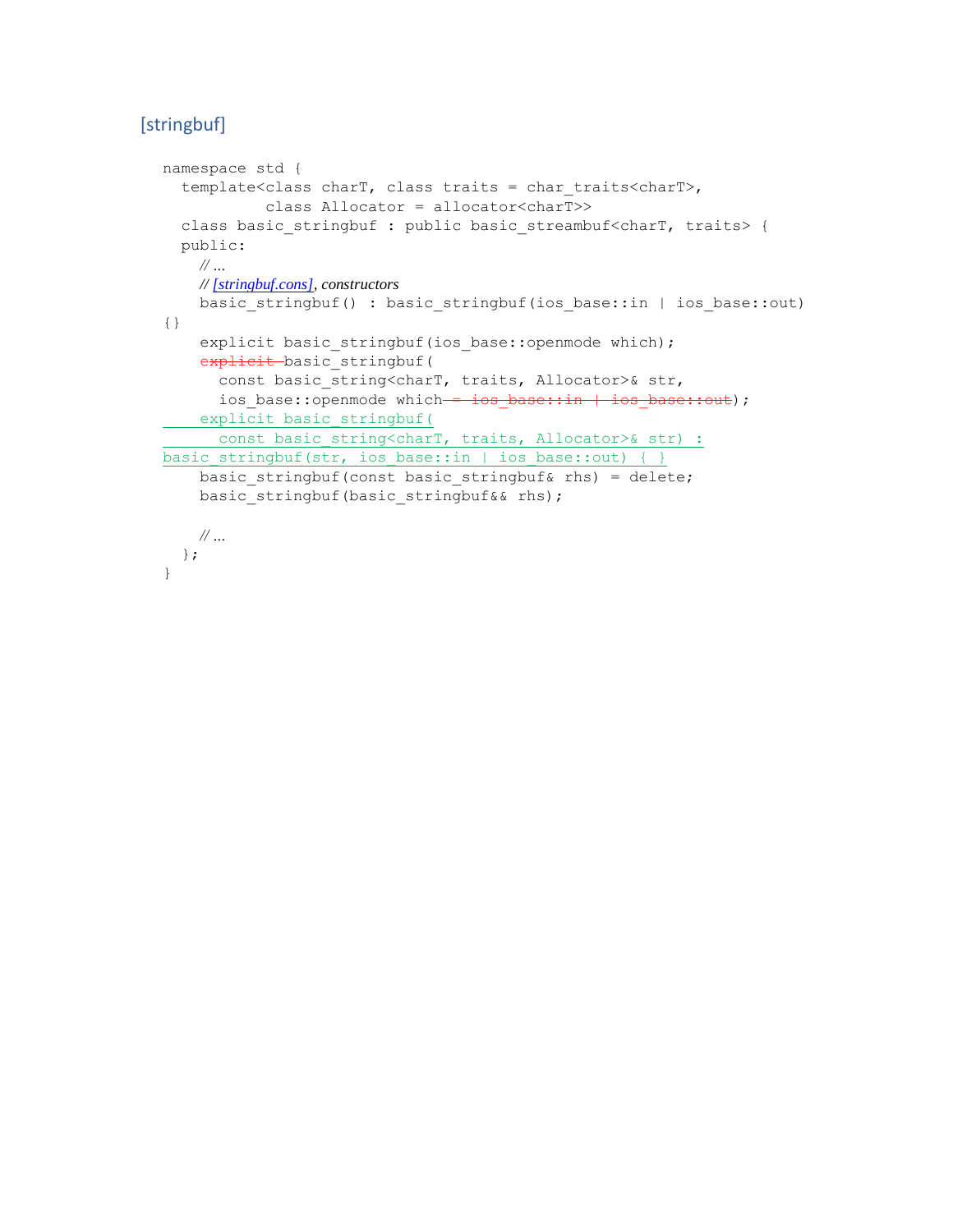# [stringbuf.cons]

explicit basic\_stringbuf(ios\_base::openmode which);

*Effects:* Constructs an object of class basic\_stringbuf, initializing the base class with basic\_streambuf() [\(\[streambuf.cons\]\)](http://eel.is/c++draft/streambuf.cons), and initializing mode with which.

```
Ensures: str() == "
```

```
explicit basic stringbuf(
 const basic_string<charT, traits, Allocator>& s,
 ios_base::openmode which - ios_base::in | ios base::out);
```
*Effects:* Constructs an object of class basic\_stringbuf, initializing the base class with basic\_streambuf() [\(\[streambuf.cons\]\)](http://eel.is/c++draft/streambuf.cons), and initializing mode with which.

Then calls  $str(s)$ .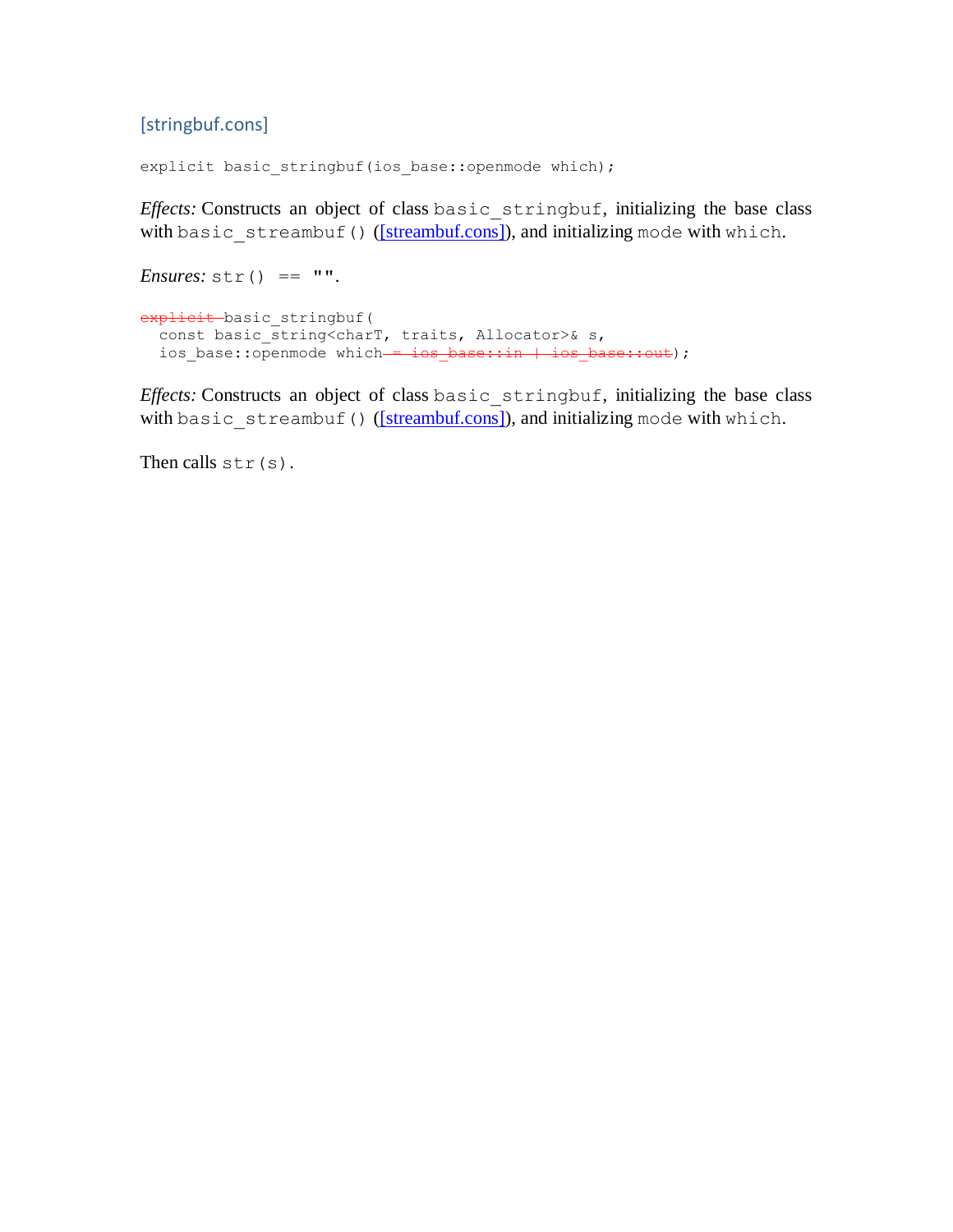# [istringstream]

```
namespace std {
   template<class charT, class traits = char_traits<charT>,
            class Allocator = allocator<charT>>
  class basic_istringstream : public basic_istream<charT, traits> {
  public:
   using char\_type = char;
   using int type = typename traits::int type;
using pos type = typename traits::pos type;
using off type = typename traits::off type;
   using traits type = traits;
   using allocator type = Allocator;
    // [istringstream.cons], constructors
   basic istringstream() : basic istringstream(ios base::in) {}
    explicit basic istringstream(ios base::openmode which);
   explicit basic istringstream(
     const basic string<charT, traits, Allocator>& str,
      ios base::openmode which - ios base::in);
     explicit basic_istringstream(
     const basic string<charT, traits, Allocator>& str) :
basic istringstream(str, ios base::in) { }
   basic istringstream(const basic istringstream& rhs) = delete;
   basic istringstream(basic istringstream&& rhs);
    // [istringstream.assign], assign and swap
   basic istringstream& operator=(const basic istringstream& rhs) =
delete;
    basic istringstream& operator=(basic istringstream&& rhs);
   void swap(basic istringstream& rhs);
    // [istringstream.members], members
   basic stringbuf<charT, traits, Allocator>* rdbuf() const;
   basic string<charT, traits, Allocator> str() const;
   void str(const basic string<charT, traits, Allocator>& s);
  private:
    basic_stringbuf<charT, traits, Allocator> sb; // exposition only
   };
   template<class charT, class traits, class Allocator>
    void swap(basic istringstream<charT, traits, Allocator>& x,
              basic istringstream<charT, traits, Allocator>& y);
}
```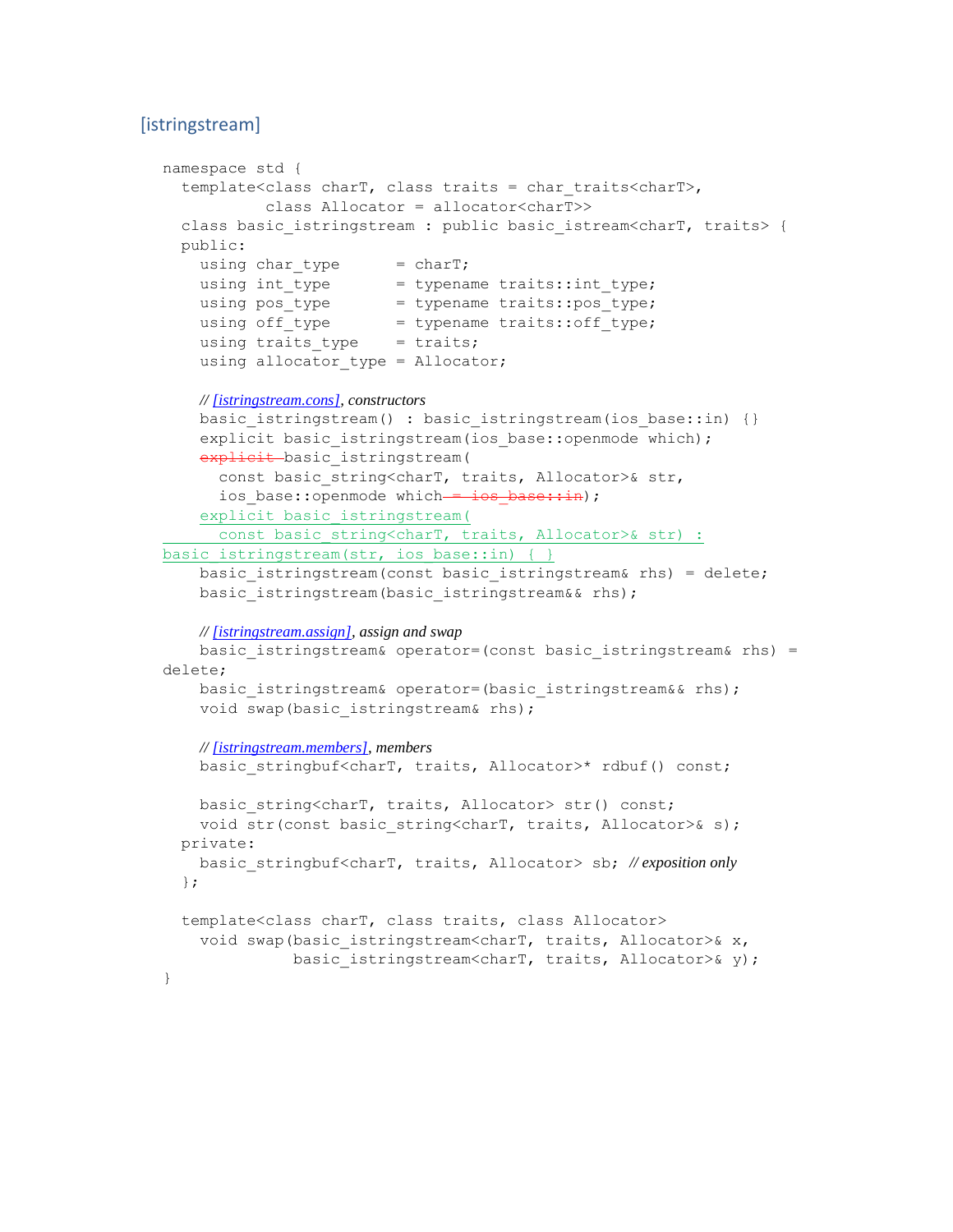### [istringstream.cons]

explicit basic\_istringstream(ios\_base::openmode which);

*Effects:* Constructs an object of class basic\_istringstream<charT, traits>, initializing the base class with basic istream<charT, traits>(&sb) [\(\[istream\]\)](http://eel.is/c++draft/istream) and initializing sb with basic stringbuf<charT, traits, Allocator>(which | ios base::in)[\(\[stringbuf.cons\]\)](http://eel.is/c++draft/stringbuf.cons).

```
explicit basic istringstream(
   const basic_string<charT, traits, Allocator>& str,
  ios base::openmode which = ios base::in);
```
*Effects:* Constructs an object of class basic istringstream<charT, traits>, initializing the base class with basic istream<charT, traits>(&sb) [\(\[istream\]\)](http://eel.is/c++draft/istream) and initializing sb with basic stringbuf<charT, traits, Allocator>(str, which | ios\_base::in)[\(\[stringbuf.cons\]\)](http://eel.is/c++draft/stringbuf.cons).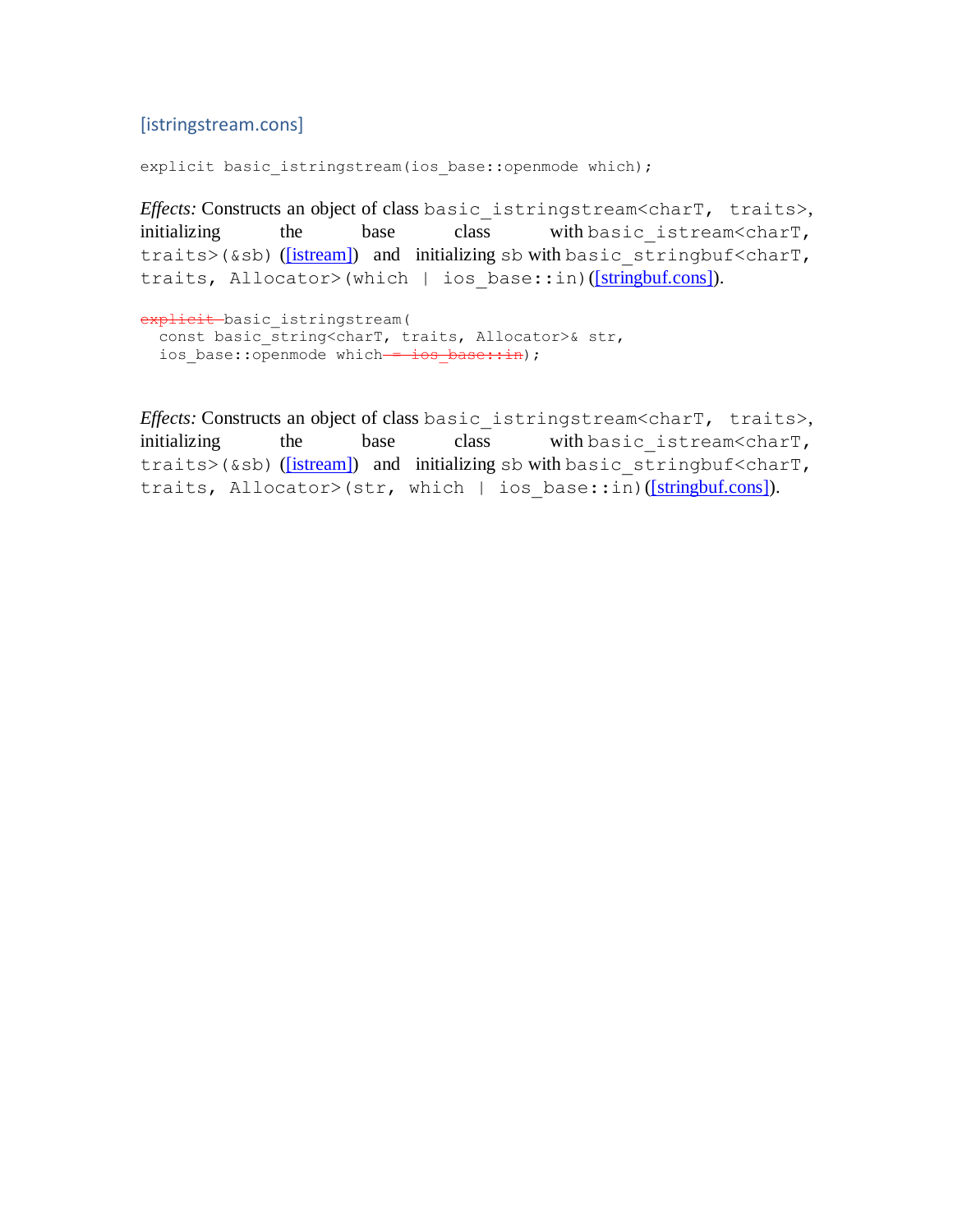# [ostringstream]

```
namespace std {
   template<class charT, class traits = char_traits<charT>,
            class Allocator = allocator<charT>>
 class basic ostringstream : public basic ostream<charT, traits> {
  public:
   using char\_type = char;
   using int type = typename traits::int type;
using pos type = typename traits::pos type;
using off type = typename traits::off type;
   using traits type = traits;
   using allocator type = Allocator;
    // [ostringstream.cons], constructors
   basic ostringstream() : basic ostringstream(ios base::out) {}
    explicit basic ostringstream(ios base::openmode which);
   explicit basic ostringstream(
     const basic string<charT, traits, Allocator>& str,
      ios base::openmode which - ios base::out);
     explicit basic_ostringstream(
     const basic string<charT, traits, Allocator>& str) :
basic ostringstream(str, ios base::out) { }
   basic ostringstream(const basic ostringstream& rhs) = delete;
   basic ostringstream(basic ostringstream&& rhs);
    // [ostringstream.assign], assign and swap
   basic ostringstream& operator=(const basic ostringstream& rhs) =
delete;
    basic ostringstream& operator=(basic ostringstream&& rhs);
   void swap(basic ostringstream& rhs);
    // [ostringstream.members], members
   basic stringbuf<charT, traits, Allocator>* rdbuf() const;
   basic string<charT, traits, Allocator> str() const;
   void str(const basic string<charT, traits, Allocator>& s);
   private:
    basic_stringbuf<charT, traits, Allocator> sb; // exposition only
   };
   template<class charT, class traits, class Allocator>
    void swap(basic ostringstream<charT, traits, Allocator>& x,
              basic ostringstream<charT, traits, Allocator>& y);
}
```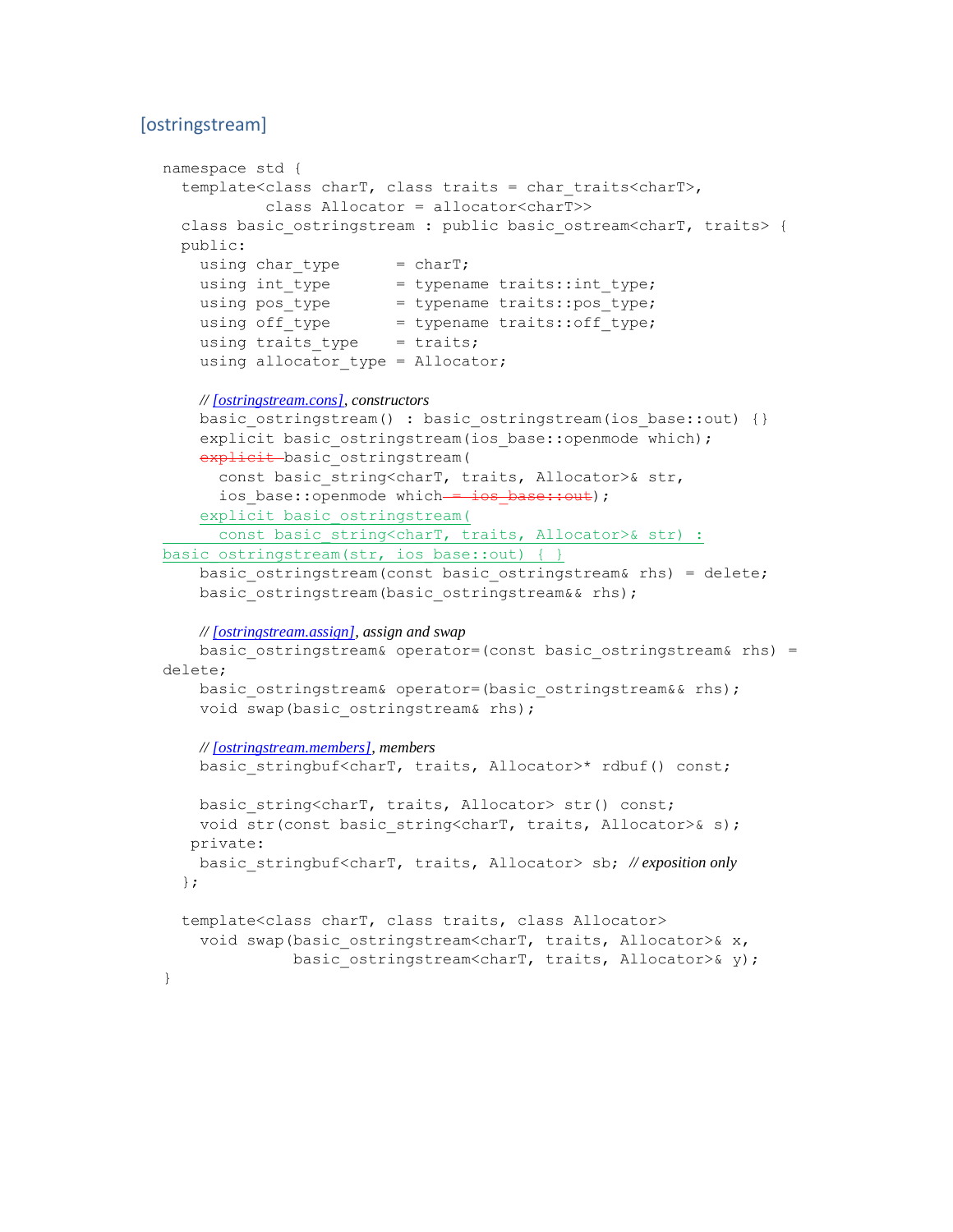# [ostringstream.cons]

explicit basic\_ostringstream(ios\_base::openmode which);

*Effects:* Constructs an object of class basic\_ostringstream<charT, traits>, initializing the base class with basic\_ostream<charT, traits>(&sb) [\(\[ostream\]\)](http://eel.is/c++draft/ostream) and initializing sb with basic stringbuf<charT, traits, Allocator>(which | ios base::out)[\(\[stringbuf.cons\]\)](http://eel.is/c++draft/stringbuf.cons).

```
explicit basic ostringstream(
 const basic_string<charT, traits, Allocator>& str,
 ios base::openmode which - ios base::out);
```
*Effects:* Constructs an object of class basic ostringstream<charT, traits>, initializing the base class with basic ostream<charT, traits>(&sb) [\(\[ostream\]\)](http://eel.is/c++draft/ostream) and initializing sb with basic stringbuf<charT, traits, Allocator>(str, which | ios base::out)[\(\[stringbuf.cons\]\)](http://eel.is/c++draft/stringbuf.cons).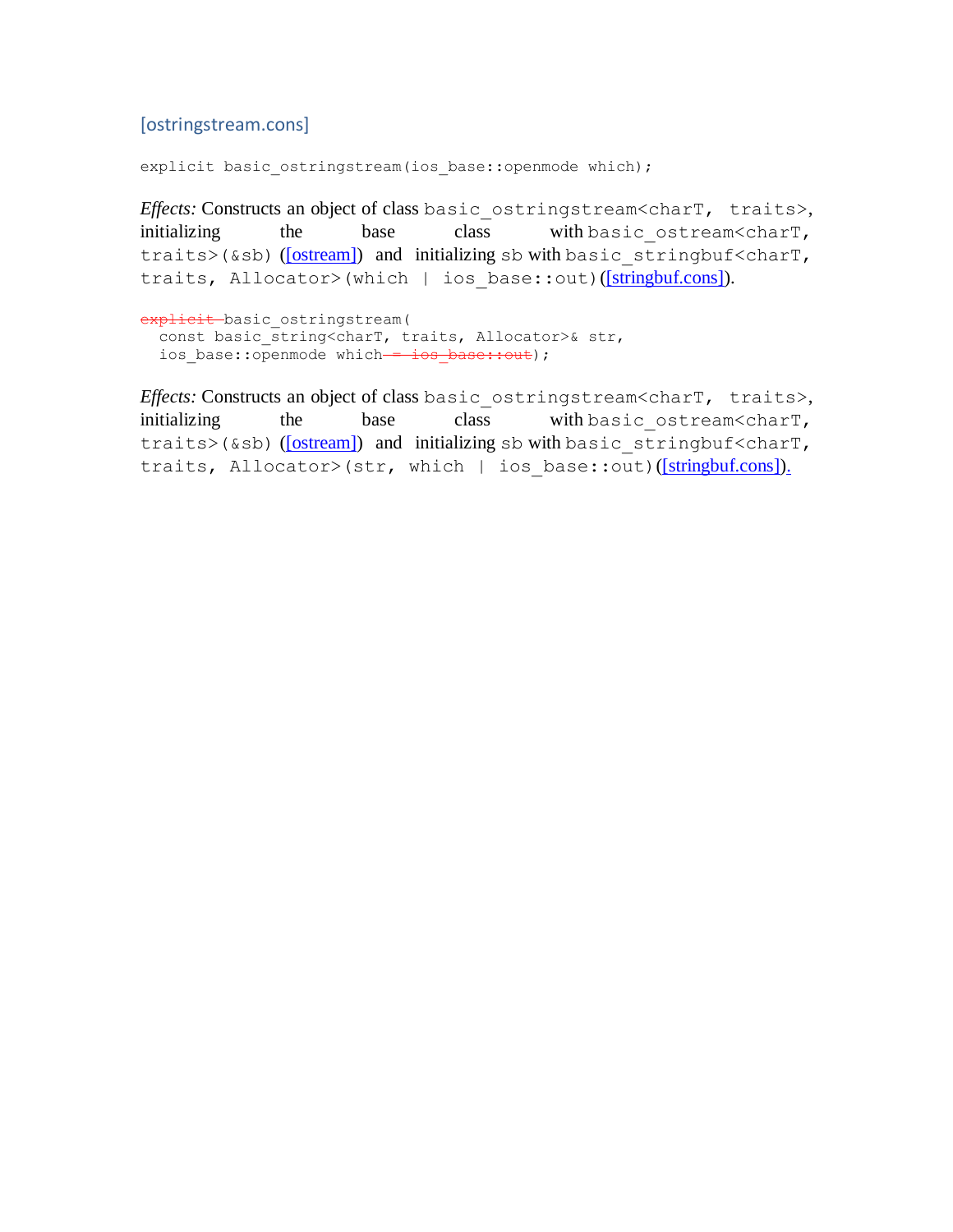### [stringstream]

```
namespace std {
   template<class charT, class traits = char_traits<charT>,
            class Allocator = allocator<charT>>
 class basic stringstream : public basic iostream<charT, traits> {
  public:
   using char\_type = char7;using int type = typename traits::int type;
using pos type = typename traits::pos type;
using off type = typename traits::off type;
   using traits type = traits;
   using allocator type = Allocator;
    // [stringstream.cons], constructors
   basic stringstream() : basic stringstream(ios base::out |
ios base::in) {}
    explicit basic stringstream(ios base::openmode which);
   explicit basic stringstream(
     const basic string<charT, traits, Allocator>& str,
      ios base::openmode which = ios base::out | ios base::in);
     explicit basic_stringstream(
     const basic string<charT, traits, Allocator>& str) :
basic stringstream(str, ios base::out | ios base::in) { }
    basic_stringstream(const basic_stringstream& rhs) = delete;
   basic stringstream(basic stringstream&& rhs);
    // [stringstream.assign], assign and swap
   basic stringstream& operator=(const basic stringstream& rhs) =
delete;
   basic stringstream& operator=(basic stringstream&& rhs);
   void swap(basic stringstream& rhs);
    // [stringstream.members], members
   basic stringbuf<charT, traits, Allocator>* rdbuf() const;
   basic string<charT, traits, Allocator> str() const;
   void str(const basic string<charT, traits, Allocator>& str);
  private:
    basic_stringbuf<charT, traits> sb; // exposition only
   };
   template<class charT, class traits, class Allocator>
    void swap(basic stringstream<charT, traits, Allocator>& x,
              basic stringstream<charT, traits, Allocator>& y);
}
```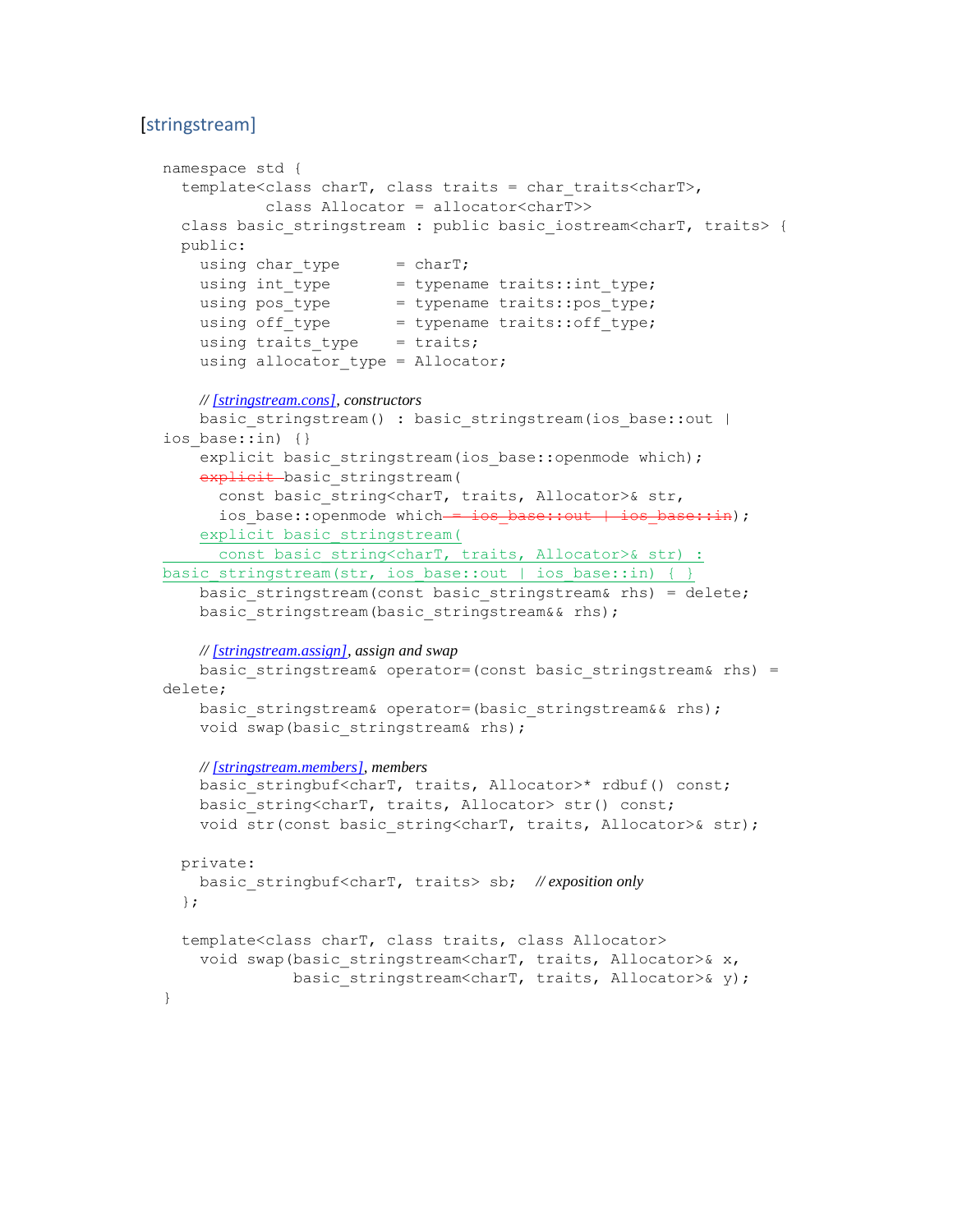### [stringstream.cons]

explicit basic stringstream(ios base::openmode which);

*Effects:* Constructs an object of class basic stringstream<charT, traits>, initializing the base class with basic iostream<charT, traits>(&sb) [\(\[iostream.cons\]\)](http://eel.is/c++draft/iostream.cons) and initializing sb with basic stringbuf<charT, traits, Allocator>(which).

```
explicit basic stringstream(
 const basic string<charT, traits, Allocator>& str,
 ios base::openmode which = ios base::out | ios base::in);
```
*Effects:* Constructs an object of class basic stringstream<charT, traits>, initializing the base class with basic iostream<charT, traits>(&sb) [\(\[iostream.cons\]\)](http://eel.is/c++draft/iostream.cons) and initializing sb with basic stringbuf<charT, traits, Allocator>(str, which).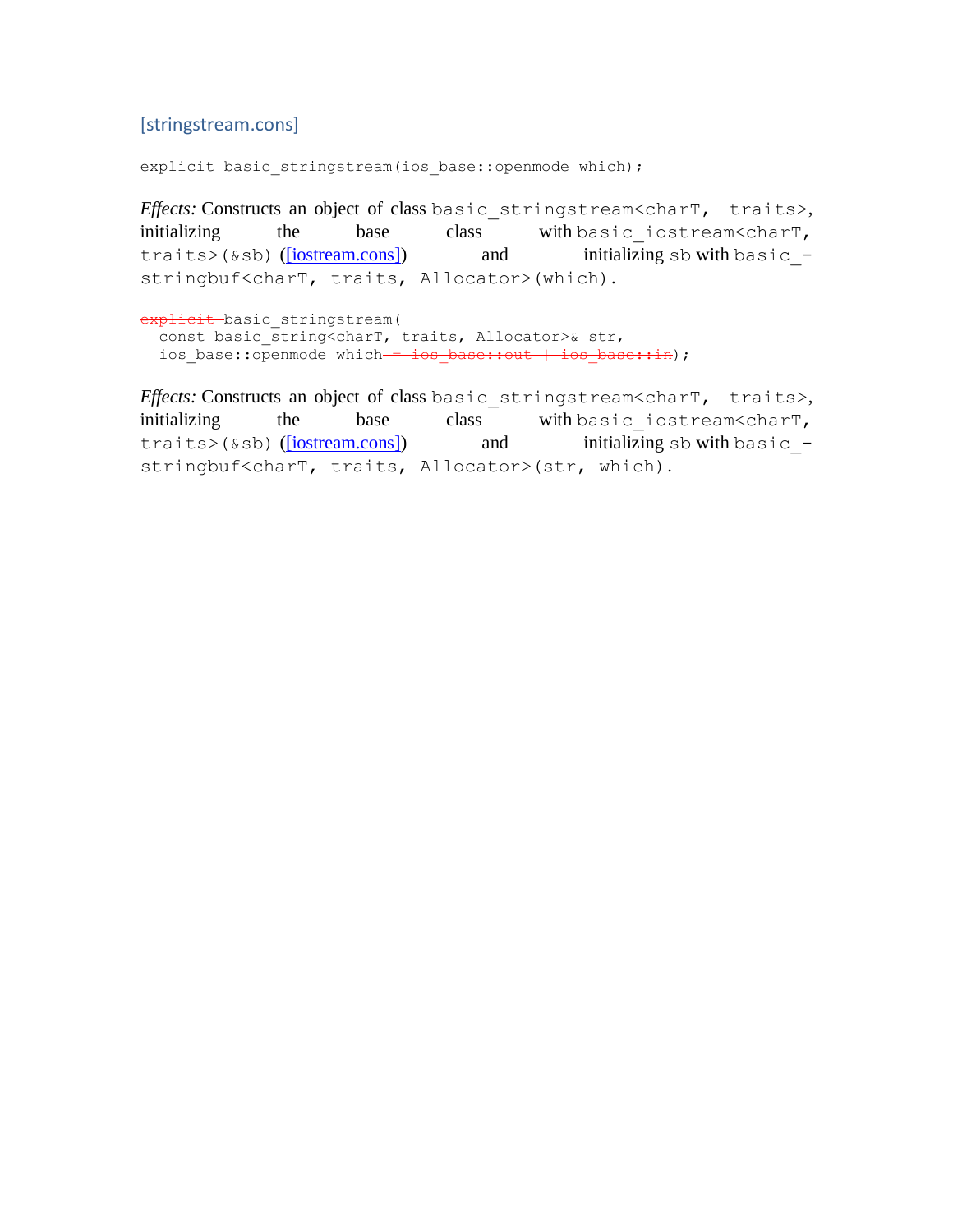# [ifstream]

 *// …* }; }

```
namespace std {
   template<class charT, class traits = char_traits<charT>>
  class basic ifstream : public basic istream<charT, traits> {
   public:
    using char type = charT;
     using int_type = typename traits::int_type;
    using pos type = typename traits::pos type;
    using off type = typename traits::off type;
    using traits type = traits;
    // [ifstream.cons], constructors
     basic_ifstream();
    explicit basic ifstream(const char* s,
                             ios base::openmode mode = ios base::in);
    explicit basic ifstream(const char* s) : basic ifstream(s,
ios base::in) { }
   explicit basic ifstream(const filesystem::path::value type* s,
                             ios base::openmode mode = ios base::in);
// wide systems only; see [fstream.syn]
    explicit basic ifstream(const filesystem::path::value type* s) :
basic_ifstream(s, ios_base::in) { } // wide systems only; see [fstream.syn]
    explicit basic ifstream(const string& s,
                             ios base::openmode mode - ios base::in);
    explicit basic ifstream(const string& s) : basic ifstream(s,
ios base::in) { }
    explicit basic ifstream(const filesystem::path& s,
                            ios base::openmode mode = ios_base::in);
    explicit basic ifstream(const filesystem::path& s) :
basic ifstream(s, ios base::in) { }
    basic ifstream(const basic ifstream& rhs) = delete;
    basic ifstream(basic ifstream&& rhs);
```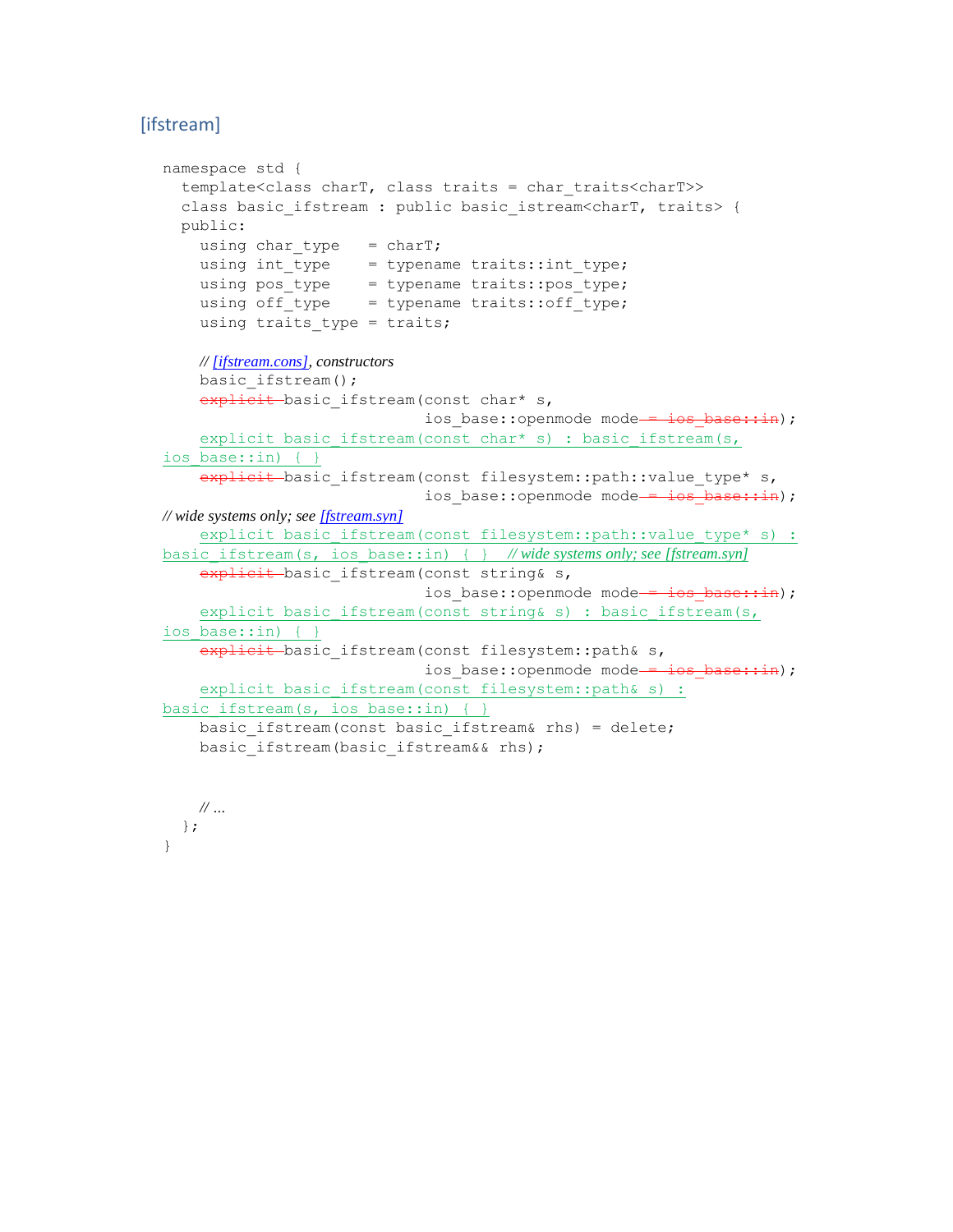[ifstream.cons]

```
explicit basic ifstream(const char* s,
                         ios base::openmode mode = ios base::in);
explicit basic_ifstream(const filesystem::path::value_type* s,
                         ios base::openmode mode = ios base::in); // wide
systems only; see [fstream.syn]
```
*Effects:* Constructs an object of class basic\_ifstream<charT, traits>, initializing the base class with basic istream<charT, traits>(&sb) [\(\[istream.cons\]\)](http://eel.is/c++draft/istream.cons) and initializing sb with basic filebuf<charT, traits>() ( $[filebutcons]$ ), then calls rdbuf()->open(s, mode | ios base ::in).

If that function returns a null pointer, calls setstate (failbit).

explicit basic ifstream(const string& s, ios base::openmode mode = ios base::in); explicit basic ifstream(const filesystem::path& s, ios\_base::openmode mode - ios base::in);

*Effects:* The same as basic\_ifstream(s.c\_str(), mode).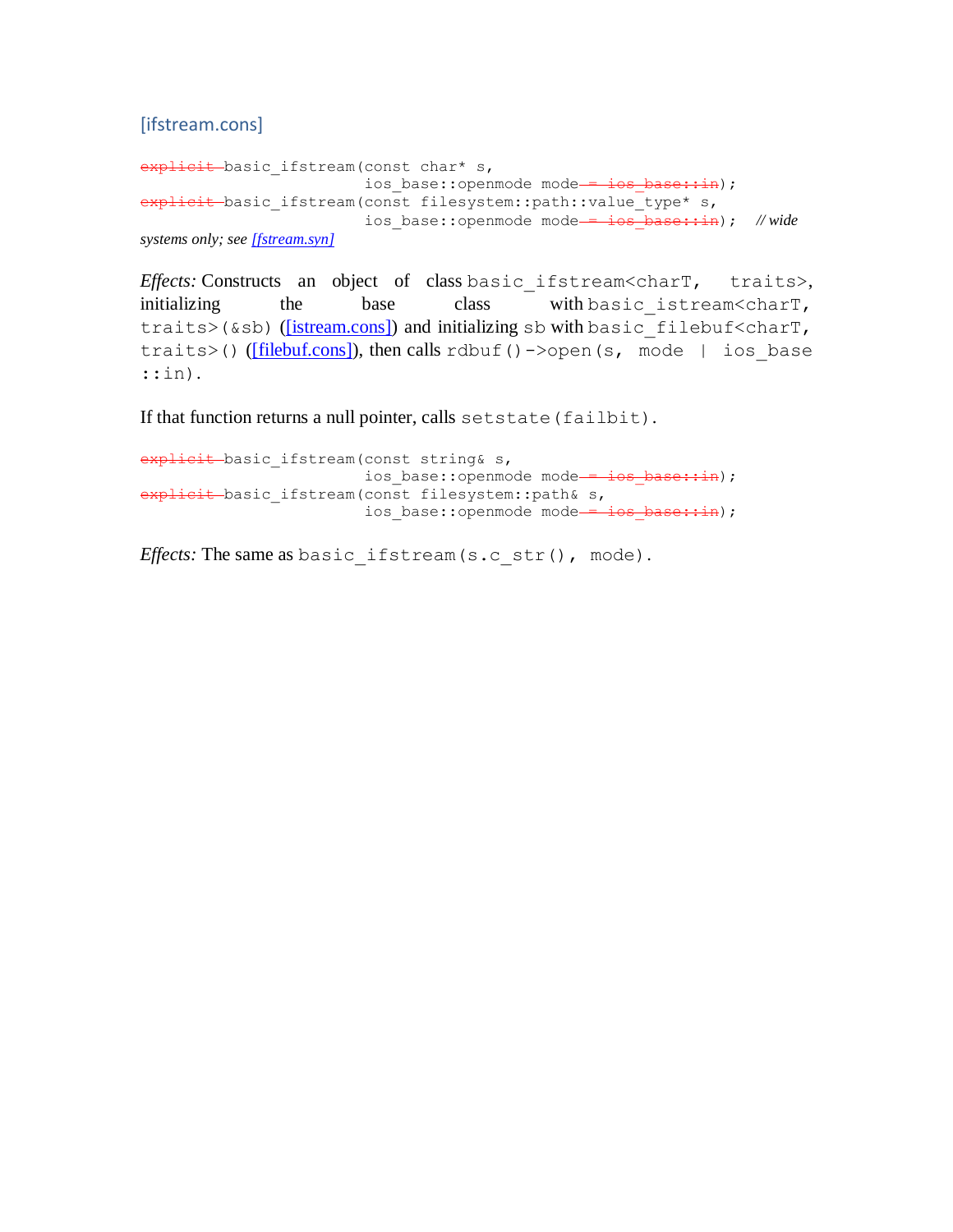# [ofstream]

```
namespace std {
   template<class charT, class traits = char_traits<charT>>
  class basic ofstream : public basic ostream<charT, traits> {
   public:
    using char type = charT;
   using int_type = typename traits::int_type;
    using pos type = typename traits::pos type;
    using off type = typename traits::off type;
    using traits type = traits;
    // [ofstream.cons], constructors
    basic ofstream();
    explicit basic ofstream(const char* s,
                             ios base::openmode mode = ios base::out);
    explicit basic ofstream(const char* s) : basic ofstream(s,
ios base::out) { }
   explicit basic ofstream(const filesystem::path::value type* s,
                             ios base::openmode mode = ios base::out);
// wide systems only; see [fstream.syn]
    explicit basic ofstream(const filesystem::path::value type* s) :
basic_ofstream(s, ios_base::out) { } // wide systems only; see [fstream.syn]
    explicit basic ofstream(const string& s,
                             ios base::openmode mode = ios base::out);
    explicit basic ofstream(const string& s) : basic ofstream(s,
ios base::out) { }
    explicit basic ofstream(const filesystem::path& s,
                            ios base::openmode mode = ios_base::out);
    explicit basic ofstream(const filesystem::path& s) :
basic ofstream(s, ios base::out) { }
   basic ofstream(const basic ofstream& rhs) = delete;
    basic ofstream(basic ofstream&& rhs);
    // …
   };
}
```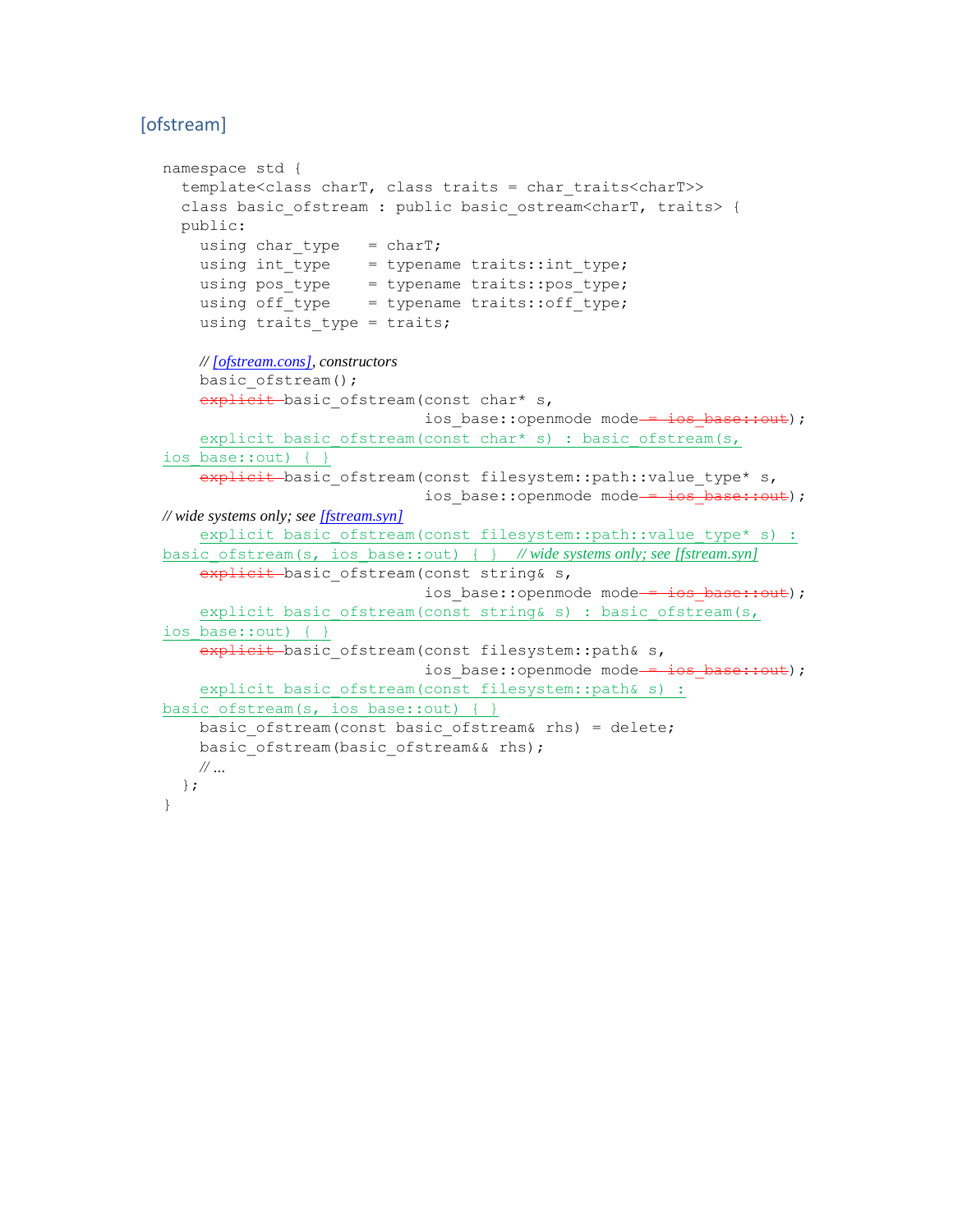[ofstream.cons]

```
explicit basic ofstream(const char* s,
                         ios base::openmode mode = ios base::out);
explicit basic_ofstream(const filesystem::path::value_type* s,
                         ios base::openmode mode = ios base::out); // wide
systems only; see [fstream.syn]
```
*Effects:* Constructs an object of class basic\_ofstream<charT, traits>, initializing the base class with basic ostream<charT, traits>(&sb) [\(\[ostream.cons\]\)](http://eel.is/c++draft/ostream.cons) and initializing sb with basic filebuf<charT, traits>() [\(\[filebuf.cons\]\)](http://eel.is/c++draft/filebuf.cons), then calls rdbuf()->open(s, mode | ios base ::out).

If that function returns a null pointer, calls setstate (failbit).

explicit basic ofstream(const string& s, ios base::openmode mode = ios base::out); explicit basic ofstream(const filesystem::path& s, ios base::openmode mode = ios base::out);

*Effects:* The same as basic\_ofstream(s.c\_str(), mode).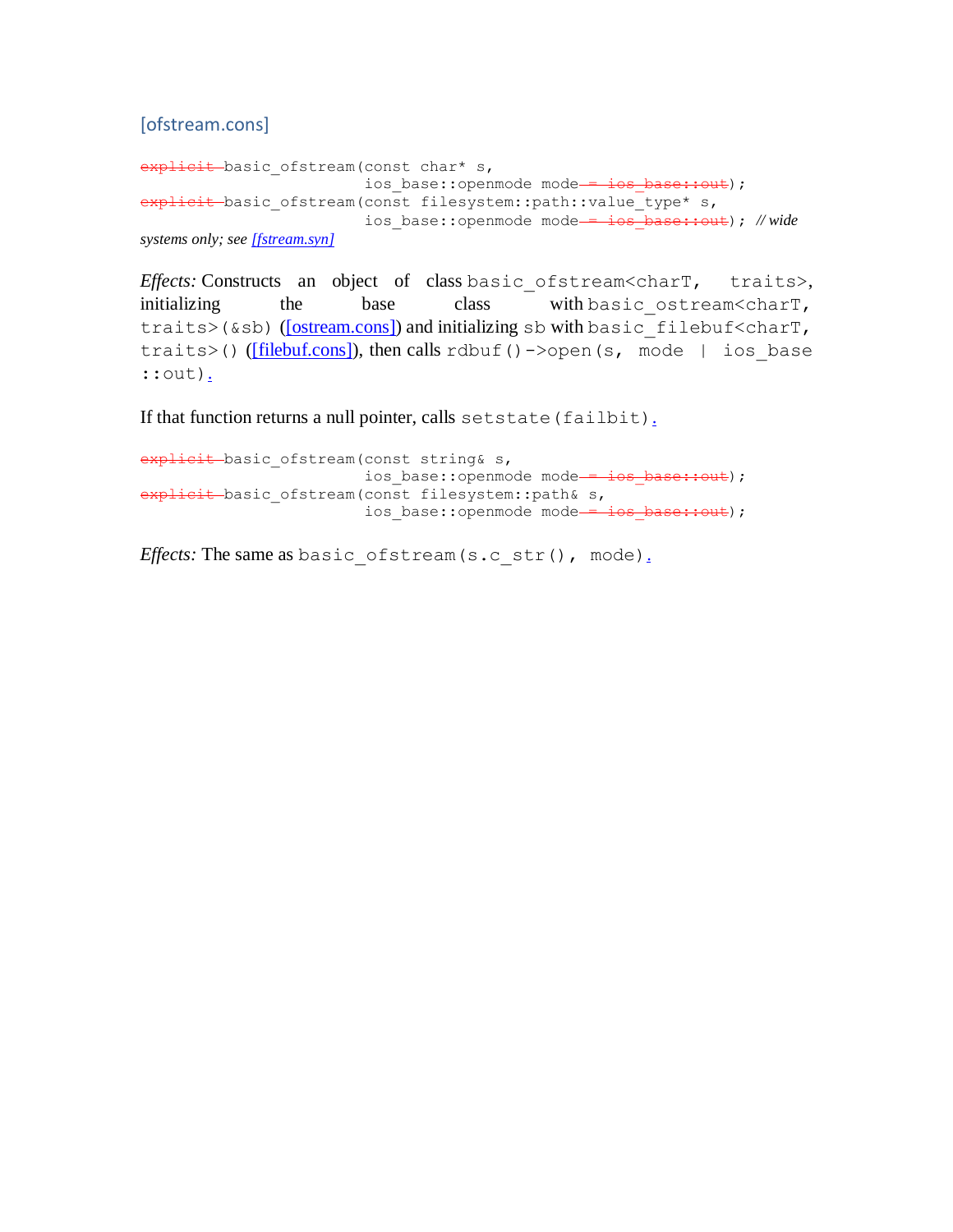# [fstream]

```
namespace std {
   template<class charT, class traits = char_traits<charT>>
 class basic fstream : public basic iostream<charT, traits> {
  public:
    using char type = charT;
     using int_type = typename traits::int_type;
   using pos type = typename traits::pos type;
   using off type = typename traits::off type;
   using traits type = traits;
    // [fstream.cons], constructors
   basic fstream();
   explicit basic fstream(
       const char* s,
      ios base::openmode mode = ios base::in | ios base::out);
    explicit basic fstream(const char* s) : basic fstream(s,
ios base::in | ios base::out) { }
   explicit basic fstream(
      const filesystem::path::value type* s,
      ios_base::openmode mode = ios base::in|ios base::out); // wide
systems only; see [fstream.syn]
    explicit basic fstream(const filesystem::path::value type* s) :
basic_fstream(s, ios_base::in|ios_base::out) { } // wide systems only; see 
[fstream.syn]
    explicit basic fstream(
       const string& s,
      ios base::openmode mode = ios base::in | ios base::out);
   explicit basic fstream(const string& s) : basic fstream(s,
ios base::in | ios base::out) { }
   explicit basic fstream(
       const filesystem::path& s,
      ios base::openmode mode = ios base::in | ios base::out);
    explicit basic fstream(const filesystem::path& s) :
basic_fstream(s, ios_base::in | ios_base::out) { }
    basic fstream(const basic fstream& rhs) = delete;
   basic fstream(basic fstream&& rhs);
    // [fstream.assign], assign and swap
    basic fstream& operator=(const basic fstream& rhs) = delete;
    basic fstream& operator=(basic fstream&& rhs);
     void swap(basic_fstream& rhs);
    // [fstream.members], members
    basic filebuf<charT, traits>* rdbuf() const;
    bool is open() const;
     void open(
       const char* s,
      ios base::openmode mode = ios base::in | ios base::out);
     void open(
```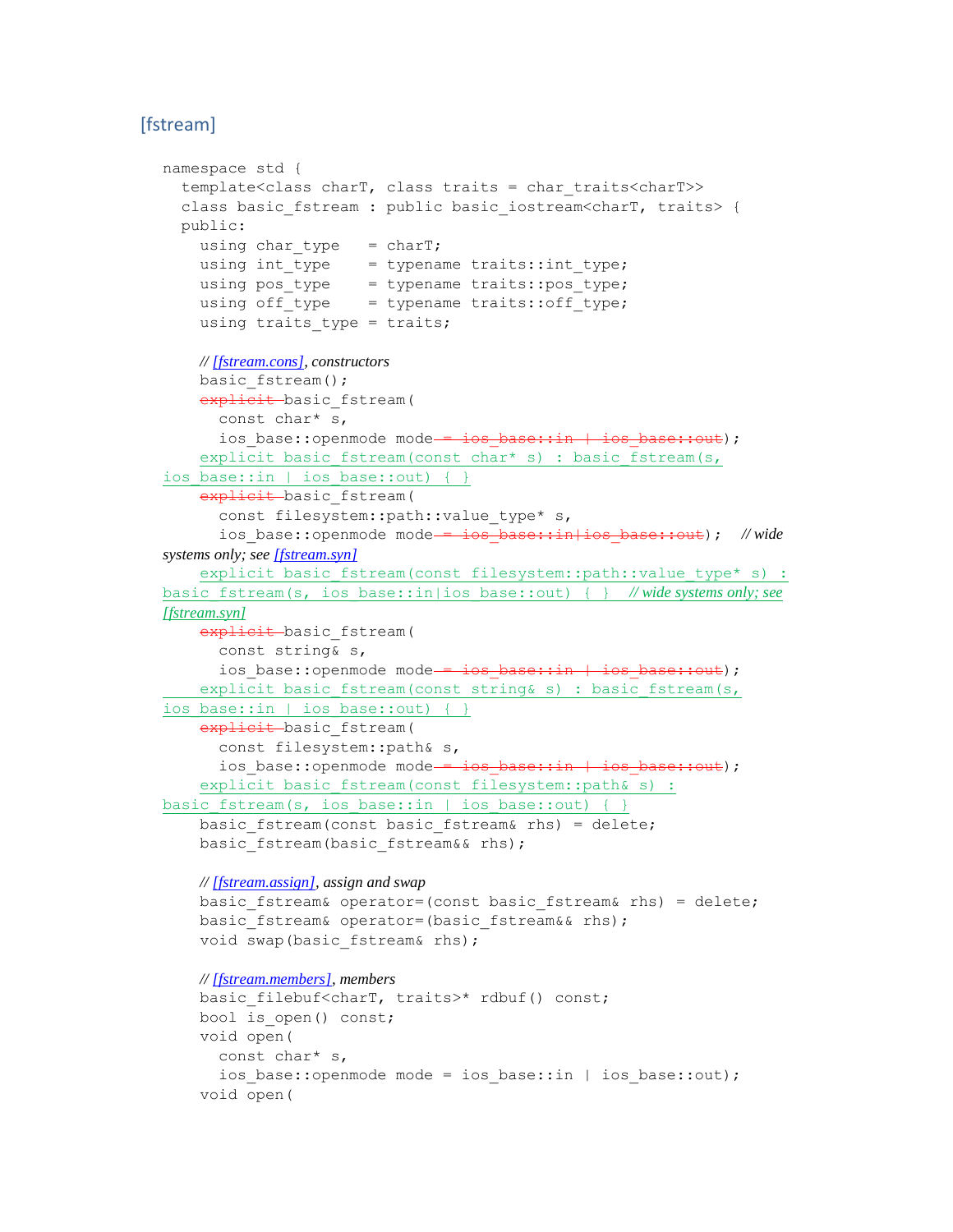```
 const filesystem::path::value_type* s,
       ios_base::openmode mode = ios_base::in|ios_base::out); // wide 
systems only; see [fstream.syn]
     void open(
       const string& s,
      ios base::openmode mode = ios base::in | ios base::out);
     void open(
      const filesystem::path& s,
       ios_base::openmode mode = ios_base::in | ios_base::out);
     void close();
   private:
     basic_filebuf<charT, traits> sb; // exposition only
   };
   template<class charT, class traits>
    void swap(basic fstream<charT, traits>& x,
              basic fstream<charT, traits>& y);
}
```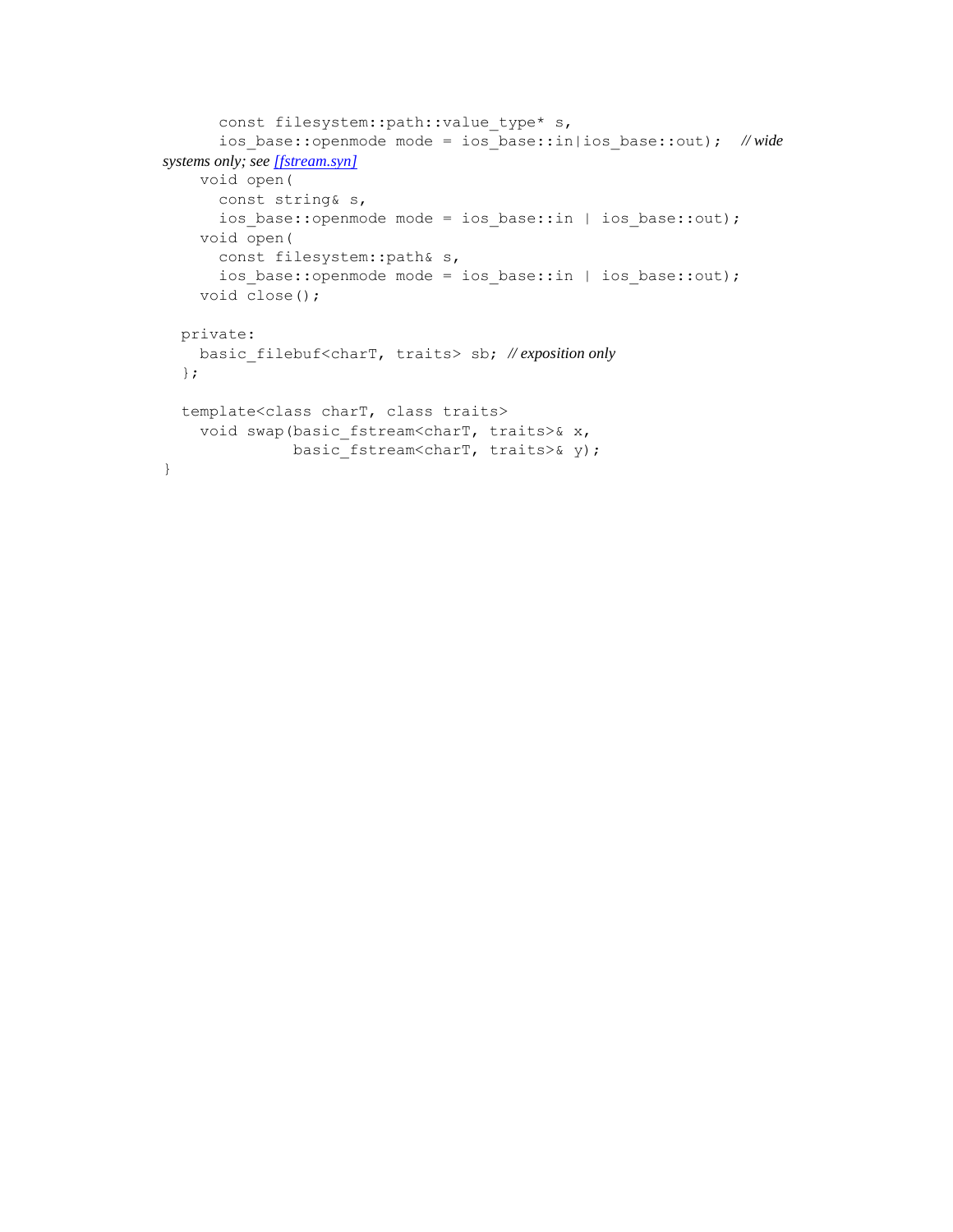# [fstream.cons]

```
explicit basic fstream(
  const char* s,
 ios_base::openmode mode - ios_base::in | ios_base::out);
explicit basic fstream(
  const filesystem::path::value type* s,
  ios base::openmode mode = ios base::in | ios base::out); // wide systems
only; see [fstream.syn]
```
*Effects:* Constructs an object of class basic\_fstream<charT, traits>, initializing the base class with basic iostream<charT, traits>(&sb) [\(\[iostream.cons\]\)](http://eel.is/c++draft/iostream.cons) and initializing sb with basic filebuf<charT, traits>().

Then calls  $rdbuf() \rightarrow \text{open}(s, \text{mode}).$ 

If that function returns a null pointer, calls setstate (failbit).

```
explicit basic fstream(
  const string& s,
 ios base::openmode mode = ios base::in | ios base::out);
explicit basic fstream(
 const filesystem::path& s,
 ios base::openmode mode = ios base::in | ios base::out);
```
*Effects:* The same as basic fstream(s.c str(), mode).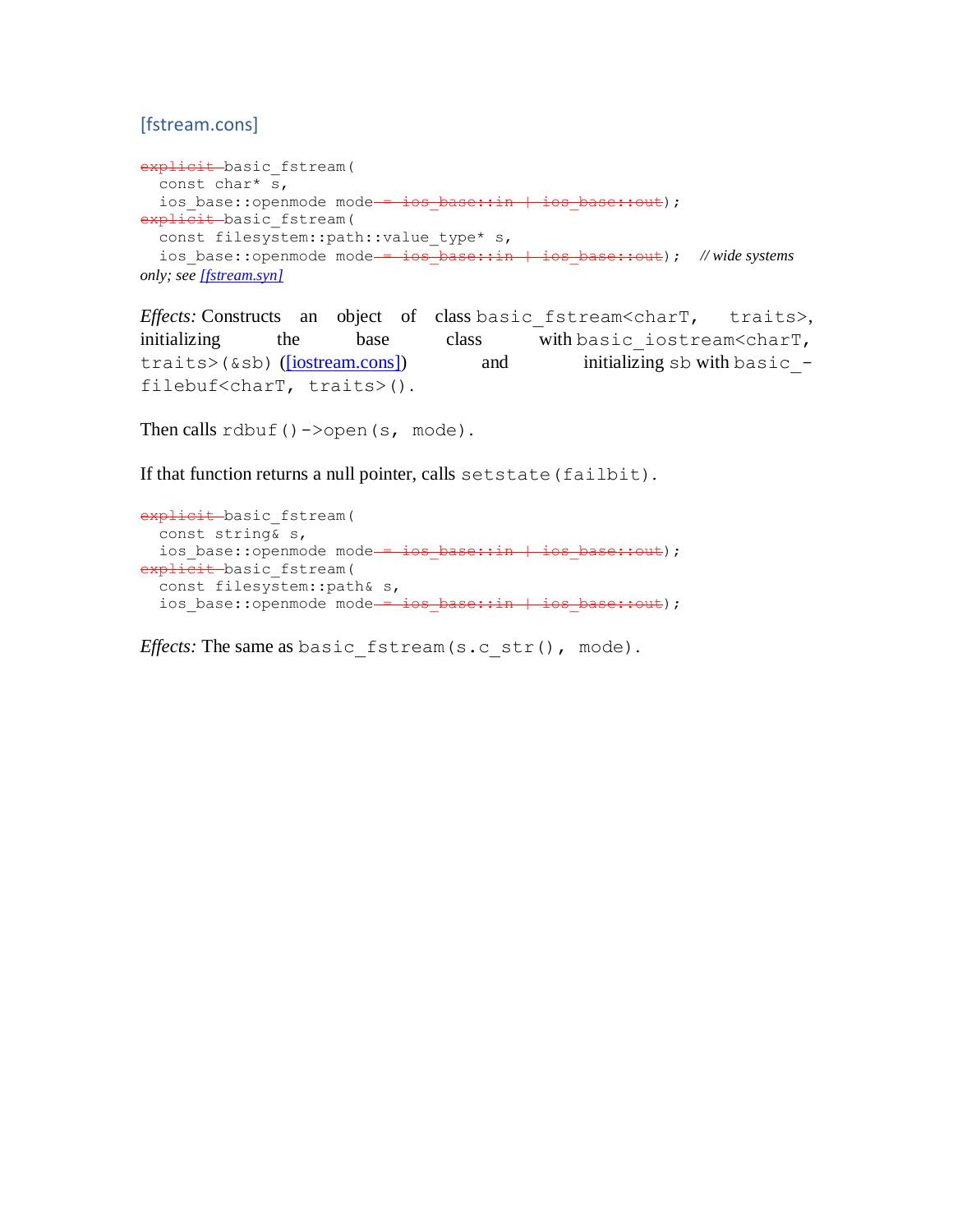#### [syncstream.syncbuf.overview]

}

```
namespace std {
  template<class charT, class traits, class Allocator>
 class basic syncbuf : public basic streambuf<charT, traits> {
  public:
   using char type = charT;
   using int_type = typename trainstyle_type;
   using pos type = typename traits::pos type;
using off type = typename traits::off type;
using traits type = traits;
   using allocator type = Allocator;
   using streambuf type = basic streambuf<charT, traits>;
```
 *// [[[ Note for reviewers: The change to the default constructor below is from applying P0935, but this class was not in the working paper when P0935R0 was applied. ]]]*

```
 // [syncstream.syncbuf.cons], construction and destruction
   basic_syncbuf()
    : basic syncbuf(nullptr) { }
  explicit basic syncbuf(streambuf type* obuf = nullptr)
    : basic syncbuf(obuf, Allocator()) {}
  basic syncbuf(streambuf type*, const Allocator&);
  basic syncbuf(basic syncbuf&&);
  \simbasic syncbuf();
   // [syncstream.syncbuf.assign], assignment and swap
  basic syncbuf& operator=(basic syncbuf&&);
  void swap(basic syncbuf&);
   // [syncstream.syncbuf.members], member functions
   bool emit();
  streambuf type* get wrapped() const noexcept;
  allocator type get allocator() const noexcept;
  void set emit on sync(bool) noexcept;
 protected:
   // [syncstream.syncbuf.virtuals], overridden virtual functions
   int sync() override;
private:
   streambuf_type* wrapped; // exposition only
   bool emit_on_sync{}; // exposition only
 };
 // [syncstream.syncbuf.special], specialized algorithms
 template<class charT, class traits, class Allocator>
  void swap(basic syncbuf<charT, traits, Allocator>&,
             basic syncbuf<charT, traits, Allocator>&);
```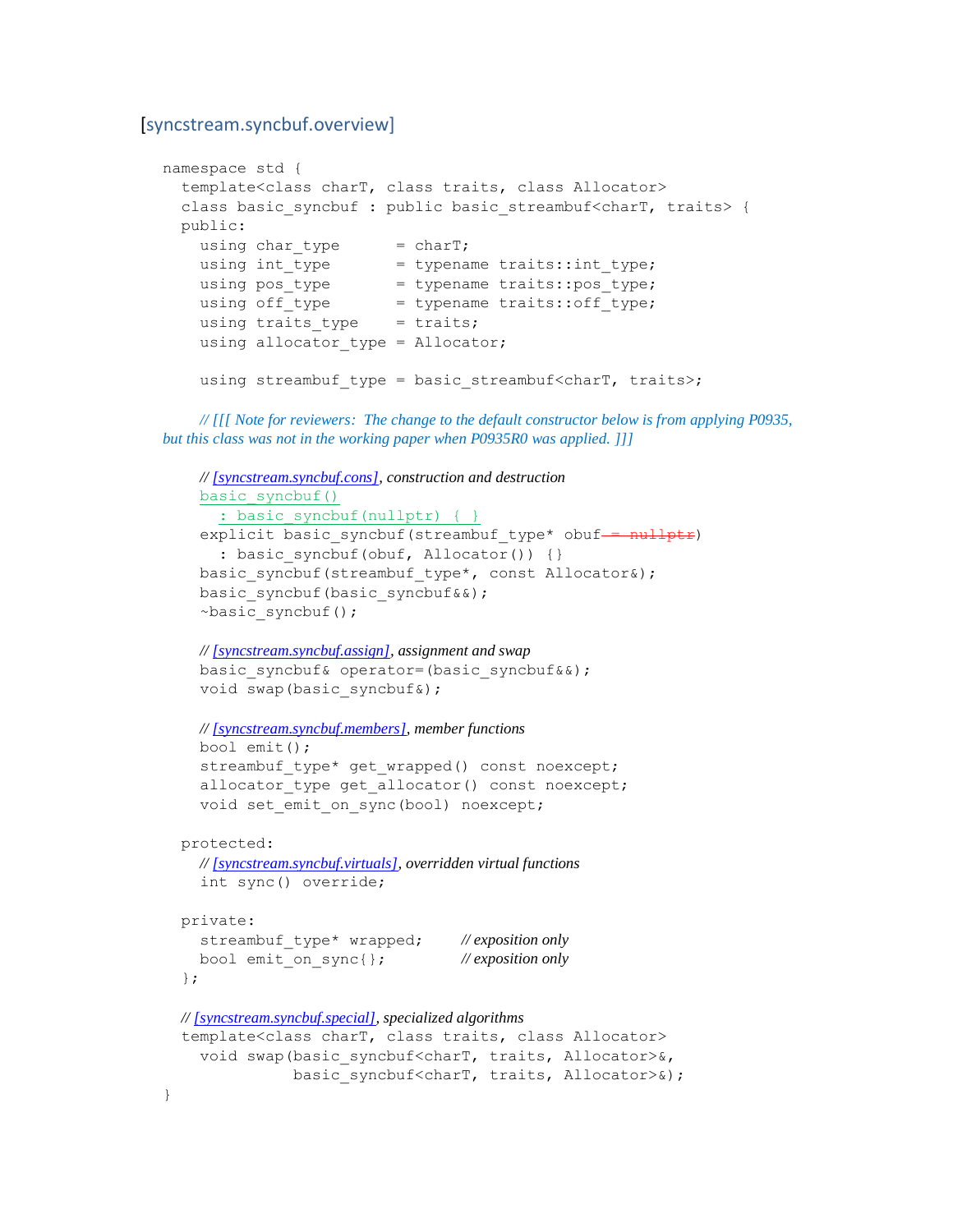### [fs.class.file\_status]

```
namespace std::filesystem {
  class file status {
   public:
     // [fs.file_status.cons], constructors and destructor
    file status() noexcept : file status(file_type::none) {}
    explicit file_status(file_type ft,
                          perms prms - perms:: unknown) noexcept;
    explicit file status(file type ft) noexcept : file status(ft,
perms::unknown) { }
    file status(const file status&) noexcept = default;
    file status(file status&&) noexcept = default;
    ~-file status();
     // assignments
    file status& operator=(const file status&) noexcept = default;
    file status& operator=(file status&&) noexcept = default;
     // [fs.file_status.mods], modifiers
    void type(file type ft) noexcept;
     void permissions(perms prms) noexcept;
     // [fs.file_status.obs], observers
    file type type() const noexcept;
     perms permissions() const noexcept;
   };
}
```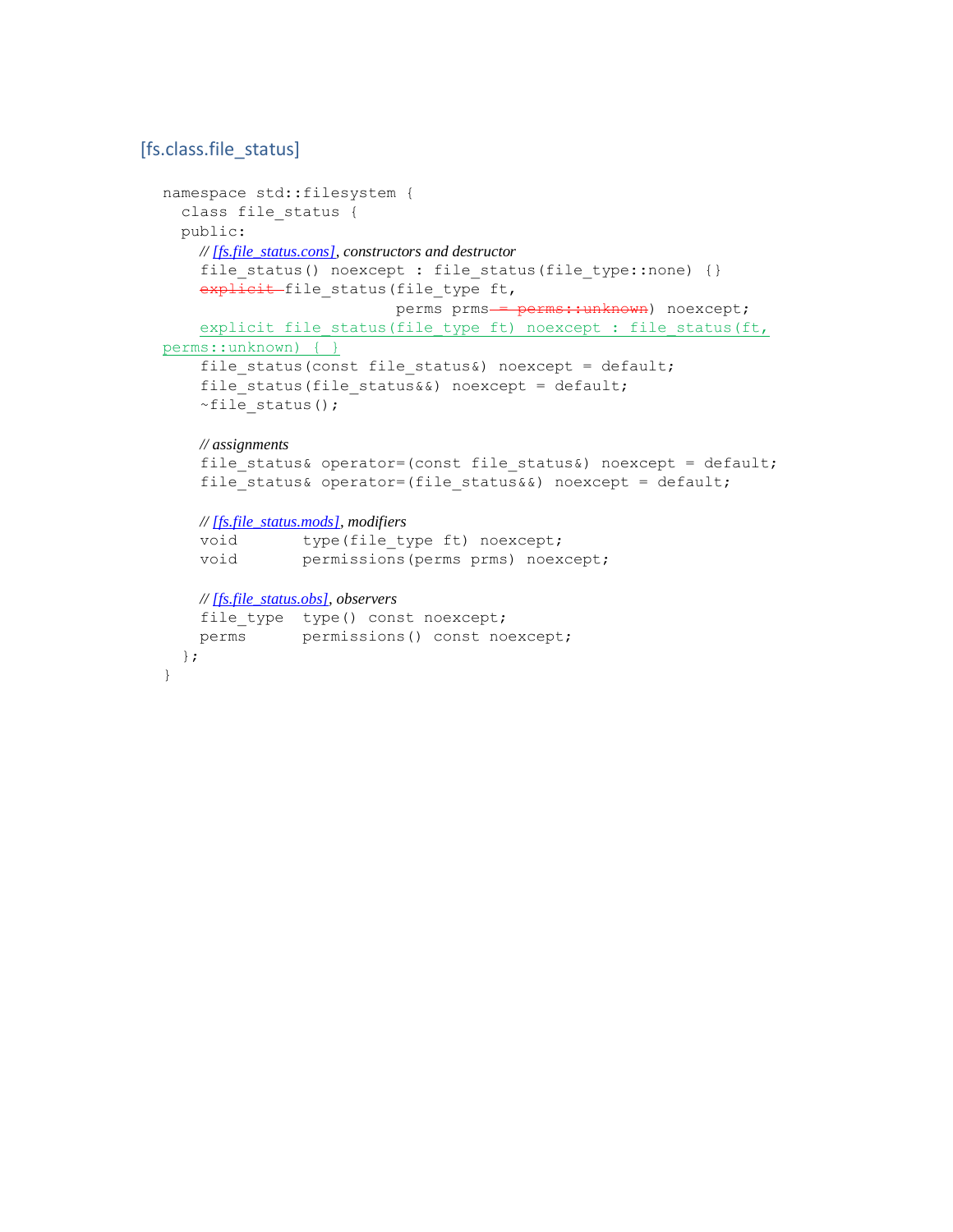[fs.file\_status.cons]

explicit file status(file type ft, perms prms = perms::unknown) noexcept;

*Ensures:* type() == ft and permissions() == prms.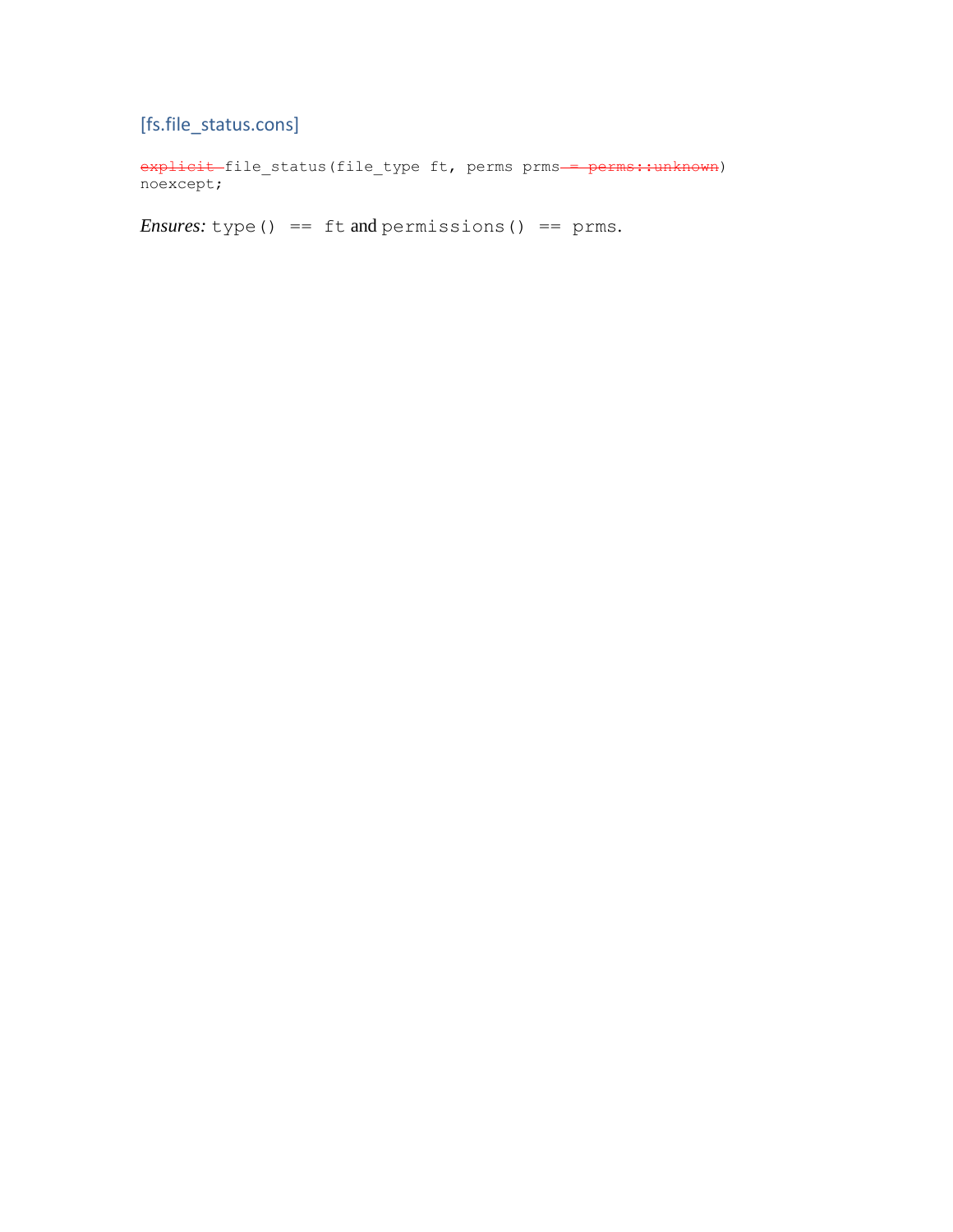### [re.regex]

```
namespace std {
   template<class charT, class traits = regex_traits<charT>>
     class basic_regex {
    public:
      // …
       // [re.regex.construct], construct/copy/destroy
       basic_regex();
      explicit basic regex (const charT* p, flag type f =egex_constants::ECMAScript);
     explicit basic regex(const charT* p) : basic regex(p,
regex_constants::ECMAScript) { }
      basic regex(const charT* p, size t len, flag type f =
regex_constants::ECMAScript);
      basic regex(const basic regex&);
      basic regex(basic regex&&) noexcept;
       template<class ST, class SA>
        explicit basic regex(const basic string<charT, ST, SA>& p,
                              flag type f =regex_constants::ECMAScript);
       template<class ST, class SA>
      explicit basic regex(const basic string<charT, ST, SA>& p) :
basic regex(p, regex constants::ECMAScript) { }
       template<class ForwardIterator>
        basic regex(ForwardIterator first, ForwardIterator last,
                     flag type f = \text{regex} \text{ constants::ECMAScript};
      basic regex(initializer list<charT>, flag type =
regex_constants::ECMAScript);
       ~basic_regex();
      basic regex& operator=(const basic regex&);
      basic regex& operator=(basic regex&&) noexcept;
      basic regex& operator=(const charT* ptr);
      basic regex& operator=(initializer list<charT> il);
       template<class ST, class SA>
        basic regex& operator=(const basic string<charT, ST, SA>& p);
      // …
     };
}
```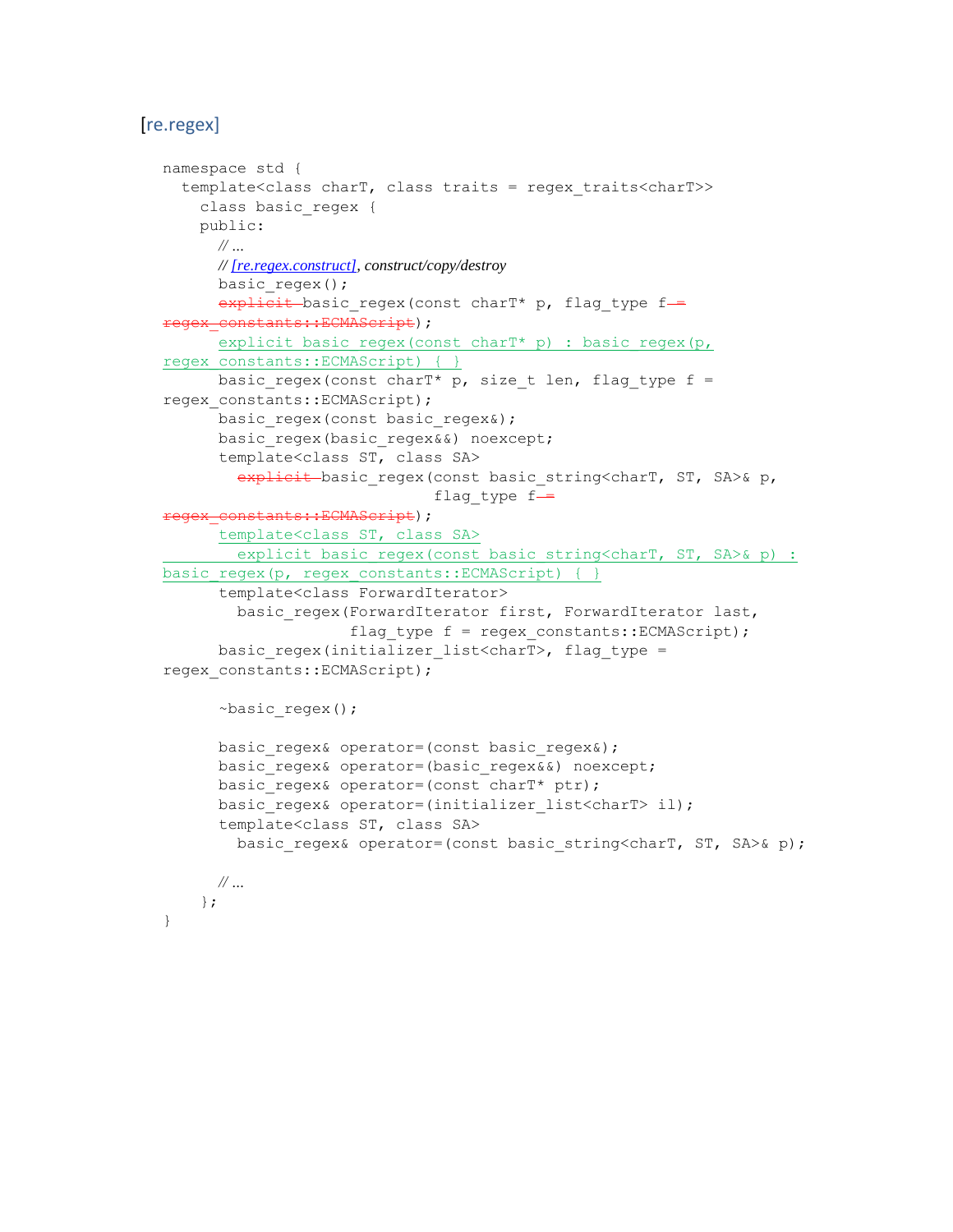[re.regex.construct]

```
explicit basic regex(const charT* p, flag type f-
regex_constants::ECMAScript);
```
*Requires:*  $p$  shall not be a null pointer.

*Throws:* regex error if p is not a valid regular expression.

*Effects:* Constructs an object of class basic regex; the object's internal finite state machine is constructed from the regular expression contained in the array of charT of length char traits<charT>::length(p) whose first element is designated by p, and interpreted according to the flags f.

*Ensures:* flags() returns f.

mark count () returns the number of marked sub-expressions within the expression.

[…]

```
template<class ST, class SA>
  explicit basic regex (const basic string<charT, ST, SA>& s,
                       flag type f- regex constants::ECMAScript);
```
*Throws:* regex error if s is not a valid regular expression.

*Effects:* Constructs an object of class basic regex; the object's internal finite state machine is constructed from the regular expression contained in the string s, and interpreted according to the flags specified in f.

*Ensures:* flags() returns f.

mark count () returns the number of marked sub-expressions within the expression.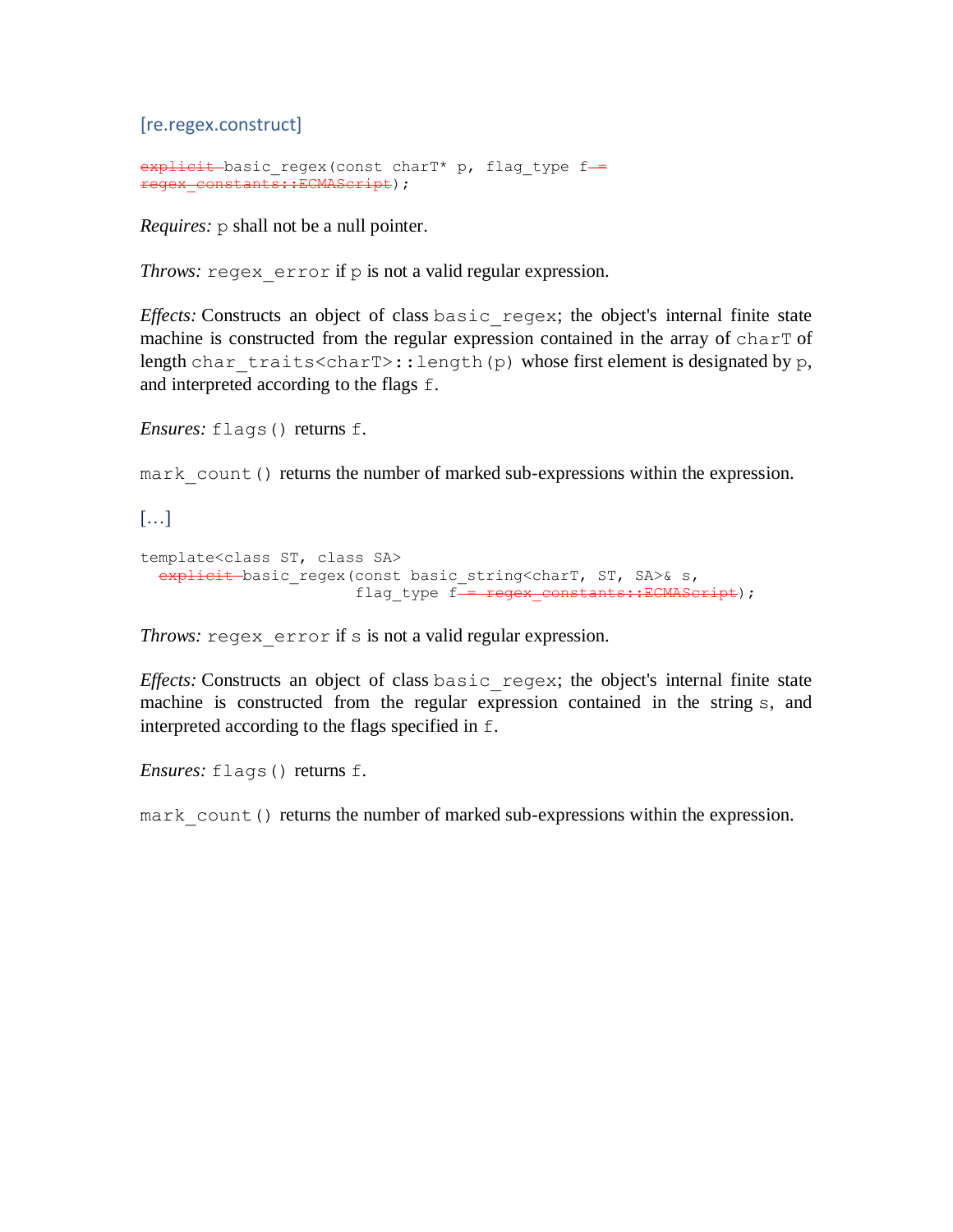## **Acknowledgements**

Thanks to Tim Song for the advice to use delegating constructors (as well as his original paper where I cribbed much of the discusssion from); Marshall Clow for prodding me to write this paper; Alisdair Meredith and Casey Carter for reviewing the changes made after discussing this at the LWG meeting in Batavia; Nico Josuttis for helping to formulate the policy; Carol Brown for the delicious baked goodies that kept us going all week in Batavia (and gave me the energy to write this paper). As always, thank them / blame me.